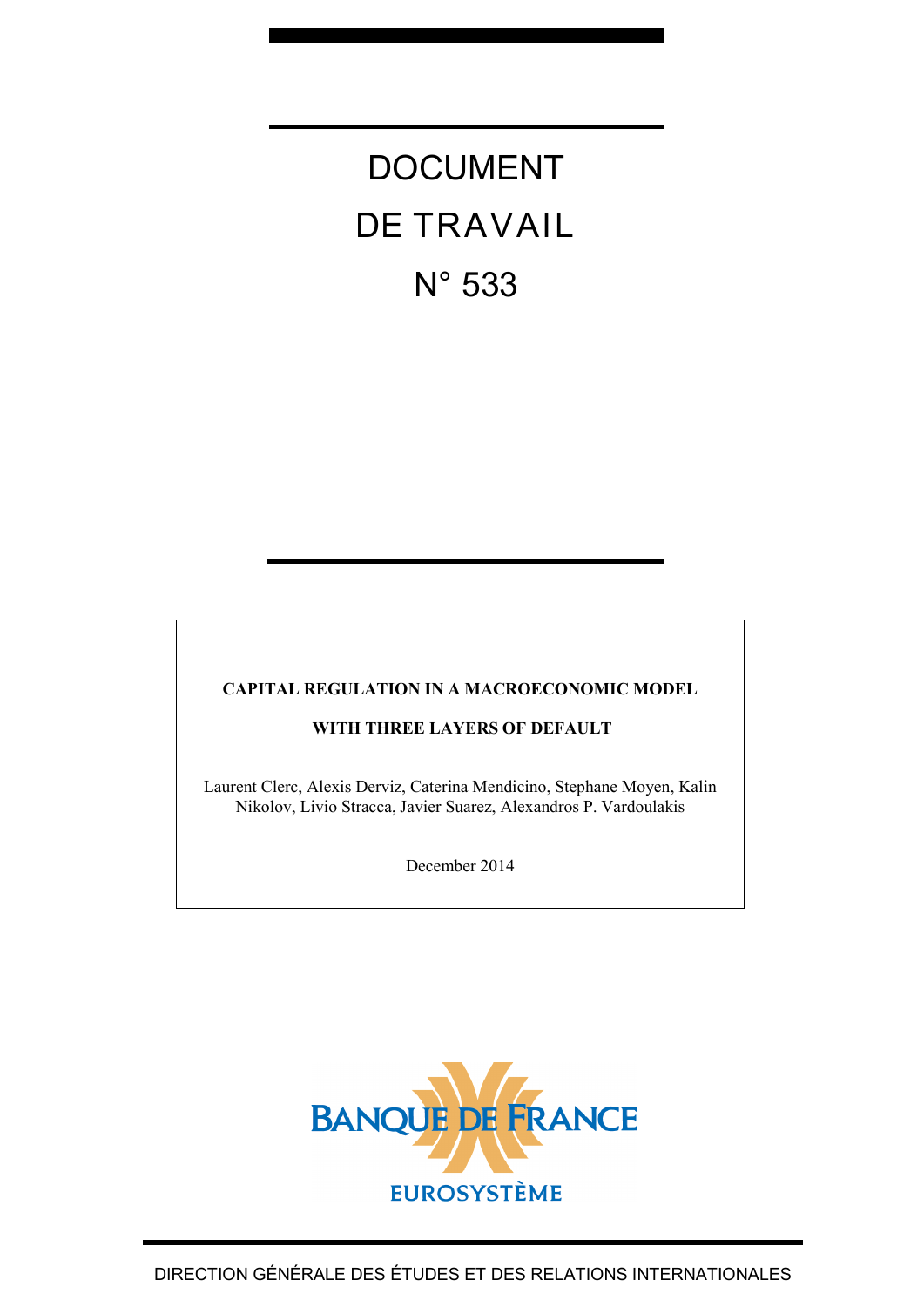## DIRECTION GÉNÉRALE DES ÉTUDES ET DES RELATIONS INTERNATIONALES

#### **CAPITAL REGULATION IN A MACROECONOMIC MODEL**

#### **WITH THREE LAYERS OF DEFAULT**

Laurent Clerc, Alexis Derviz, Caterina Mendicino, Stephane Moyen, Kalin Nikolov, Livio Stracca, Javier Suarez, Alexandros P. Vardoulakis

December 2014

Les Documents de travail reflètent les idées personnelles de leurs auteurs et n'expriment pas nécessairement la position de la Banque de France. Ce document est disponible sur le site internet de la Banque de France « [www.banque-france.fr](http://www.banque-france.fr/) ».

Working Papers reflect the opinions of the authors and do not necessarily express the views of the Banque de France. This document is available on the Banque de France Website ["www.banque-france.fr"](http://www.banque-france.fr/).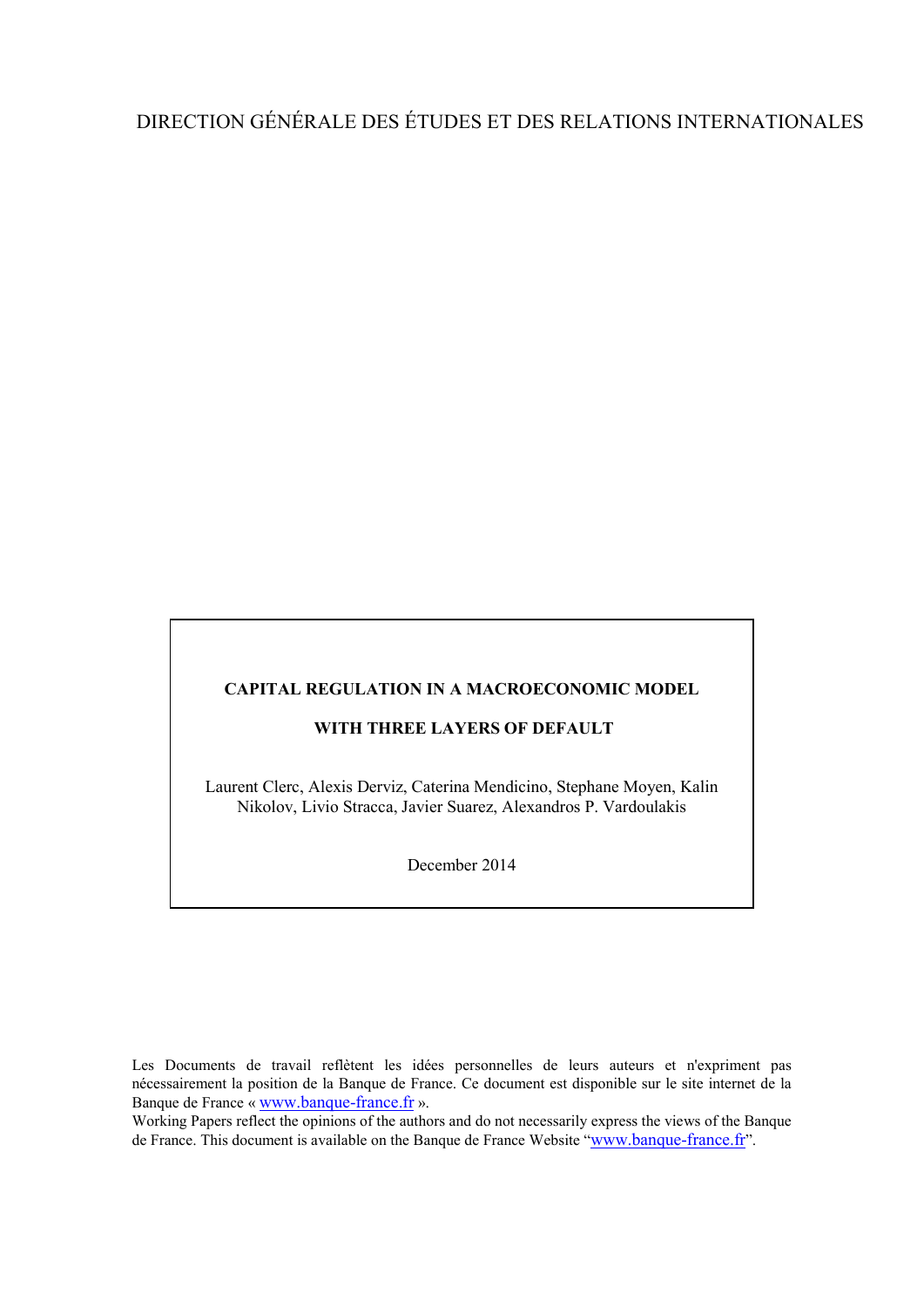## Capital Regulation in a Macroeconomic Model with Three Layers of Default<sup>∗</sup>

Laurent Clerc<sup>†</sup> Alexis Derviz<sup>‡</sup> Caterina Mendicino<sup>§</sup> Stephane Moyen¶ Kalin Nikolov<sup>||</sup> Livio Stracca<sup>∗∗</sup> Javier Suarez<sup>††</sup>

Alexandros P. Vardoulakis‡‡

<sup>∗</sup>The project was developed as part of the ESCB Macro-prudential Research Network (MaRs). We are grateful for the feedback received from participants at the EABCN conference in Cambridge, the Second and the Final Conference of MaRs, the spring 2014 WGEM meeting, ESSIM 2014, the 2014 IJCB Conference, and at seminars at the Czech National Bank, Deutsche Bundesbank, Bank of Cyprus, Bank of England, Bank of Greece, Banco de Portugal, Banka Slovenije, International Monetary Fund, Norges Bank, Polish National Bank, Sveriges Riksbank, and University of Cologne. We also thank Michal Brzoza-Brzezina, Andrea Gerali, Philipp Hartmann, Donghun Joo, Nobu Kiyotaki, Michael Kumhof, Galo Nuño, Skander Van den Heuvel, and Rafael Wouters for valuable comments and suggestions and Dominik Supera for superb research assistance. The opinions expressed in this paper belong to the authors and do not necessarily reflect the views of the Eurosystem or the Federal Reserve System. Corresponding author: Javier Suarez, CEMFI, Casado del Alisal 5, 28014 Madrid, Spain. Email: suarez@cemfi.es

<sup>†</sup>Banque de France - Financial Stability Department.

<sup>‡</sup>Czech National Bank.

<sup>§</sup>Banco de Portugal - Economics and Research Department; and UECE.

<sup>¶</sup>Deutsche Bundesbank, Research Department.

 $\mathbb{E}$ European Central Bank - DG Research.

<sup>∗∗</sup>European Central Bank - DG International.

<sup>††</sup>CEMFI and CEPR.

<sup>‡‡</sup>Board of Governors of the Federal Reserve System - Office of Financial Stability.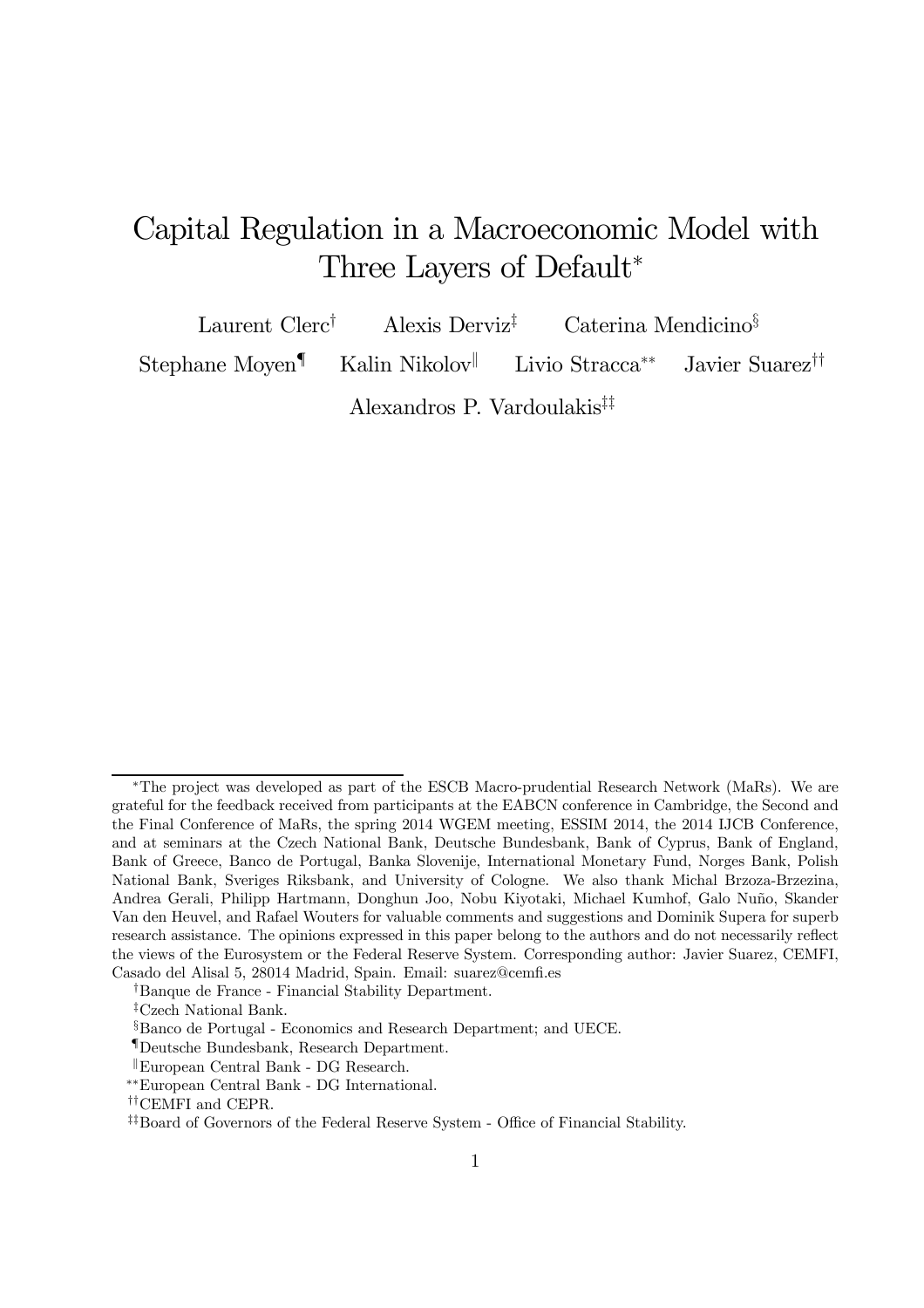#### Abstract

We develop a dynamic general equilibrium model for the positive and normative analysis of macroprudential policies. Optimizing financial intermediaries allocate their scarce net worth together with funds raised from saving households across two lending activities, mortgage and corporate lending. For all borrowers (households, firms, and banks) external financing takes the form of debt which is subject to default risk. This "3D model" shows the interplay between three interconnected net worth channels that cause financial amplification and the distortions due to deposit insurance. We apply it to the analysis of capital regulation.

Keywords: Macroprudential policy; financial frictions; default risk. JEL Classification: E3, E44, G01, G21

#### Résumé

Nous développons un modèle d'équilibre général dynamique permettant de procéder à une analyse positive et normative des politiques macroprudentielles. Les intermédiaires financiers cherchent à combiner de façon optimale leurs fonds propres et les dépôts collectés auprès des épargnants afin de financer des prêts immobiliers aux ménages et des prêts aux entreprises. Pour tous les emprunteurs (ménages, entreprises et banques), le financement externe s'opère sous une forme de dette sujette à un risque de défaut. Ce modèle « 3-D » met en évidence le jeu combiné des trois canaux de richesse qui sont à l'origine de mécanismes d'amplification financière et des distorsions causées par l'assurance des dépôts. Nous l'appliquons à l'analyse des exigences réglementaires en fonds propres.

Mots-clés : Politique macroprudentielle ; frictions financières ; risque de défaut. JEL Classification: E3, E44, G01, G21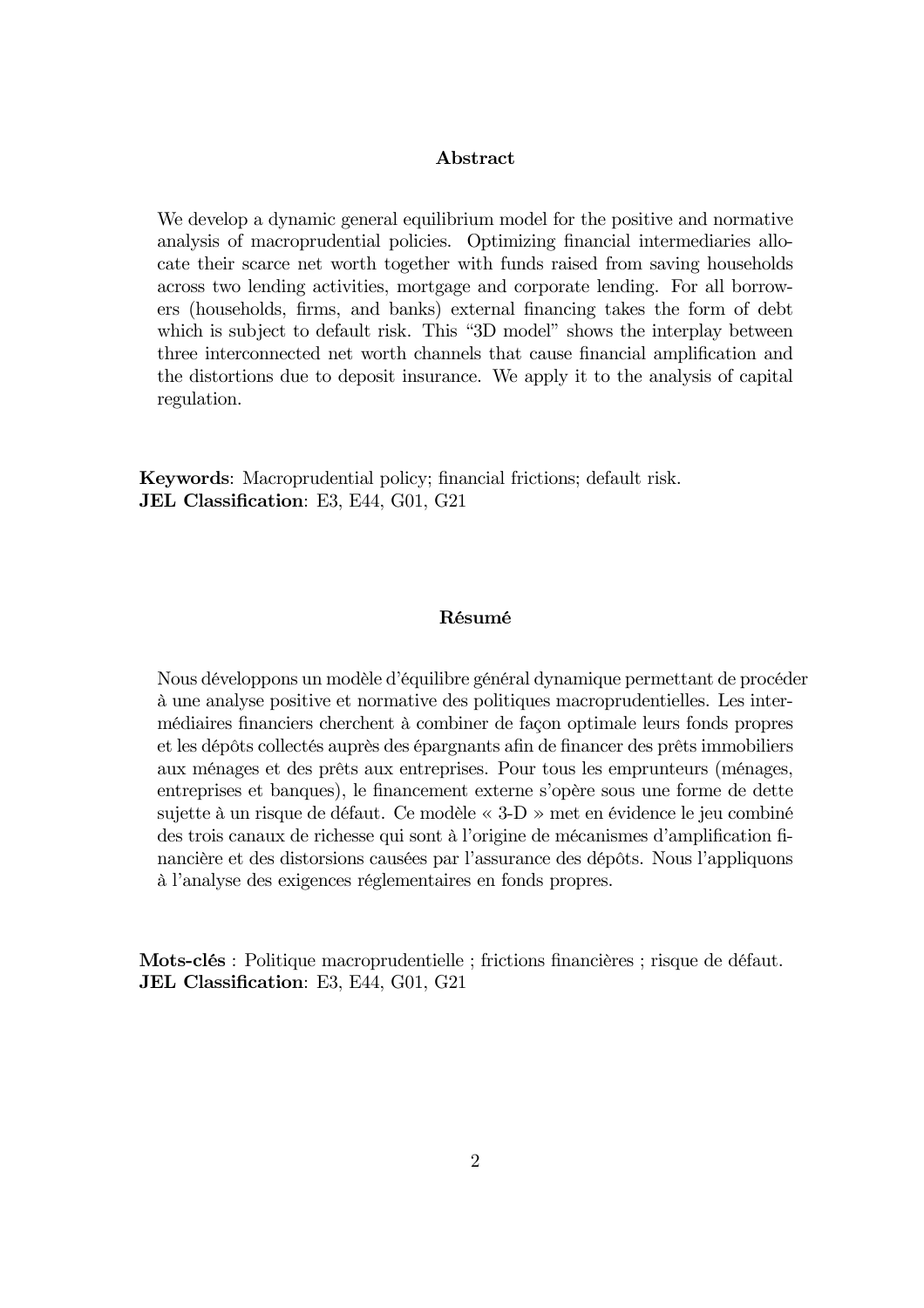#### Non-Technical summary

The purpose of this paper is to encompass the most relevant aspects of macroprudential concern in a single model with enough micro-foundations to allow us to perform a welfare analysis of macroprudential policy.

In order to do so, we develop a macroeconomic model where default plays both a central and material role. In our work, default and its costs impinge on the balance sheet of the lenders, influencing their optimal behavior and thereby macroeconomic outcomes. Our model belongs to the class of dynamic stochastic general equilibrium (DSGE) models, but the emphasis on financial intermediation and default sets it apart from the typical business cycle model. By the same token, our construction is far away from the classical framework of microprudential supervision, which was very limited in its analysis of the impact of macroeconomic performance on financial intermediation and lacked the mission and the analytical tools to properly consider the impact of prudential policies on the real economy.

The rationale for macroprudential policies in our model arises from two key distortions associated with banks' external debt financing. Both of these encourage banks to become overleveraged and to expose themselves to too much failure risk. The first distortion stems from banks' limited liability and the existence of deposit insurance, which pushes banks to take on risk at the expense of the deposit insurance agency and consequently, may result in cheaper and more abundant bank lending than what a social planner would find optimal when internalizing the full costs of bank default. The second distortion arises due to our assumption that depositors suffer some transaction costs in the event of a bank failure despite the presence of deposit insurance. In equilibrium, this leads to a deposit risk premium which raises banks' funding costs when failure risk is high. Moreover, we assume that, due to banks' opaqueness, this risk premium is related to economy-wide bank default risk rather than the individual risk of the issuing bank. This creates an incentive for banks to take excessive risk because their funding costs depend on system-wide choices rather than their own.

In this context, bank capital requirements make financial institutions safer and curtail their incentives to lever up excessively and lend too much. However, imposing limits on bank leverage is not without its costs. Banks obtain their equity funding from bankers and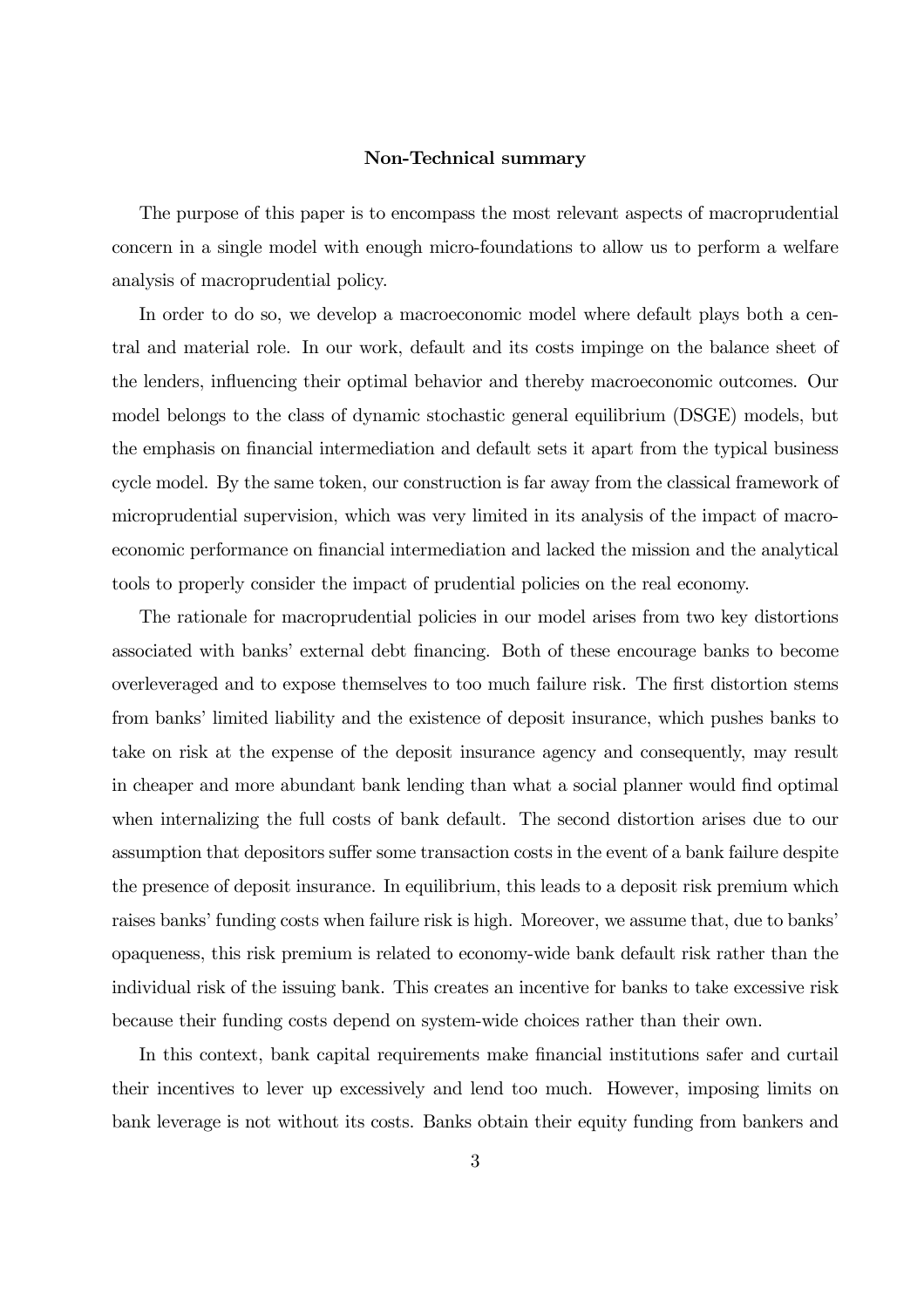bankers' wealth is limited, implying that capital requirements may cause potential credit crunch effects in the short run and a larger average cost of funds (and hence more expensive loans) in the long run.

Three main results stand out in our analysis. First, we find that there is generally an optimal level of capital requirements. In effect, on the one hand, capital requirements reduce bank leverage, bank failure risk and the implicit subsidies associated with deposit insurance. On the other hand, they force the banks to make a greater use of their scarce capital. This second aspect makes capital requirements have an impact on the cost of equity funding in the short run and on the pattern of accumulation of wealth by bankers in the long run. Lower leverage leads banks to extend less credit and to be less fragile. However, too high levels of capital requirements may unduly restrict credit availability.

Second, we find that when bank leverage is high (because capital requirements are low), the economy is more responsive to shocks. Banks are more vulnerable not only to idiosyncratic shocks to their own performance but also to aggregate shocks, so their capacity to supply credit to the economy is more volatile. Simultaneously, their borrowers are also more levered and more fragile due to the fact that their own leverage is higher because of the subsidies implied by the limited liability distortion. The result is a powerful channel of financial amplification.

Third, the counter-cyclical adjustment of capital ratios may significantly improve the benefits of high capital requirements, but once again only up to a certain level. Otherwise, the effects due to the increase in bank fragility following negative shocks will backfire. This is, in fact, what happens when the reference capital requirements are ex ante too low. On one hand, a countercyclical reduction in the requirements may on impact allow banks to charge lower loan rates on a larger amount of loans. On the other hand, if bank fragility gets further deteriorated, banks' funding costs will increase and their net worth will register further losses. These negative effects may well off-set the intended impact of the countercyclical adjustment, causing long-lasting detrimental effects on credit supply and GDP.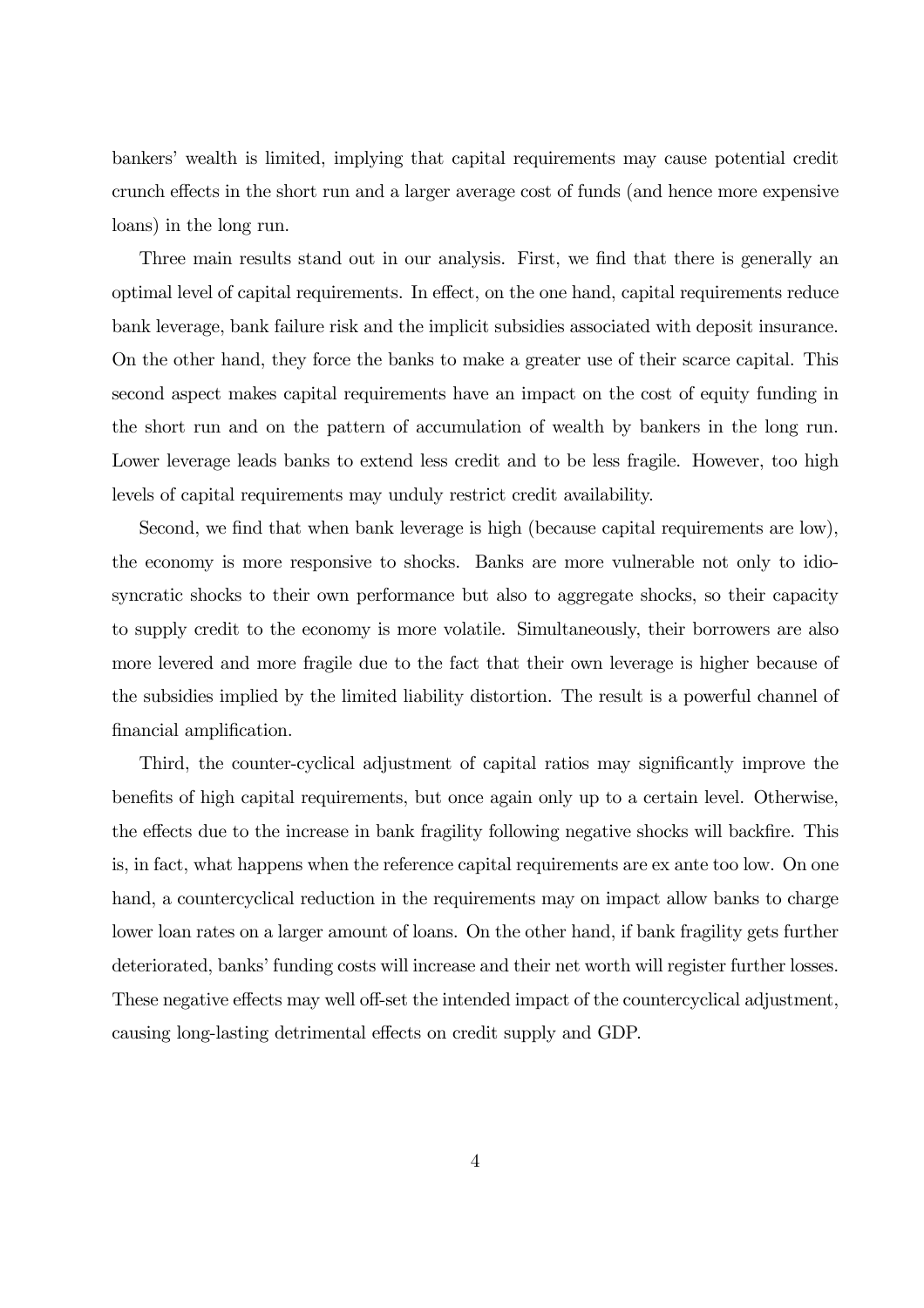## 1 Introduction

The recent financial crisis has clearly illustrated that prudential regulation uniquely based on the soundness of individual institutions is not sufficient to ensure financial stability. As a consequence, macroprudential policy has been proposed to factor in the macroeconomic perspective and take into account the connections between the financial and the non-financial sectors, and the central role of financial intermediaries. Such policy should therefore be designed to address the contribution of financial stability, systemic risk and the procyclicality of the financial system to overall economic performance. Beyond incorporating financial frictions and distortions, a good model for policy analysis in this area should put the banking system, and financial intermediation more generally, at the centre of the stage.

The purpose of this paper is to encompass the most relevant aspects of macroprudential concern in a single model with enough microfoundations to allow us to perform a welfare analysis of macroprudential policy.<sup>1</sup> The model presented in this paper is built with an eclectic perspective, trying to provide a synthesis of the most relevant interlinkages between the real and the financial sectors identified in the literature.<sup>2</sup> This paper focuses on bank capital regulation, the key microprudential policy tool and arguably one of the main tools for macroprudential policy as well. Yet, we think of the model presented here as a first version of a framework that could be adapted to analyze other candidate macroprudential instruments, such as loan to value ratios, or extended so as to incorporate, for example, nominal rigidities and monetary policy.

The second main goal of the paper is to provide a model where default plays a central and material role. Up to the global financial crisis, the role of default has been largely overlooked

<sup>&</sup>lt;sup>1</sup>As further discussed in the literature review section, a number of recent papers have focused on introducing bank frictions into otherwise mainstream macroeconomic models. Some of these papers (e.g. Gertler and Kiyotaki 2010, Meh and Moran 2010) describe a bank net worth channel that operates essentially along the same lines as the conventional entrepreneurial net worth channel (notably in Kiyotaki and Moore (1997) and Bernanke, Gertler and Gilchrist 1999) but causing fluctuations in the availability of bank credit rather than directly on entrepreneurial investment. Most papers either focus on one main bank friction (like the bank net worth channel) or otherwise capture several frictions in a reduced form manner, without explicitly modeling the optimizing behavior of financial intermediaries and without explicitly addressing the welfare analysis of macroprudential policies.

<sup>2</sup>See the report of the Mars research network for a survey. See http://www.ecb.europa.eu/home/html/ researcher\_mars.en.html.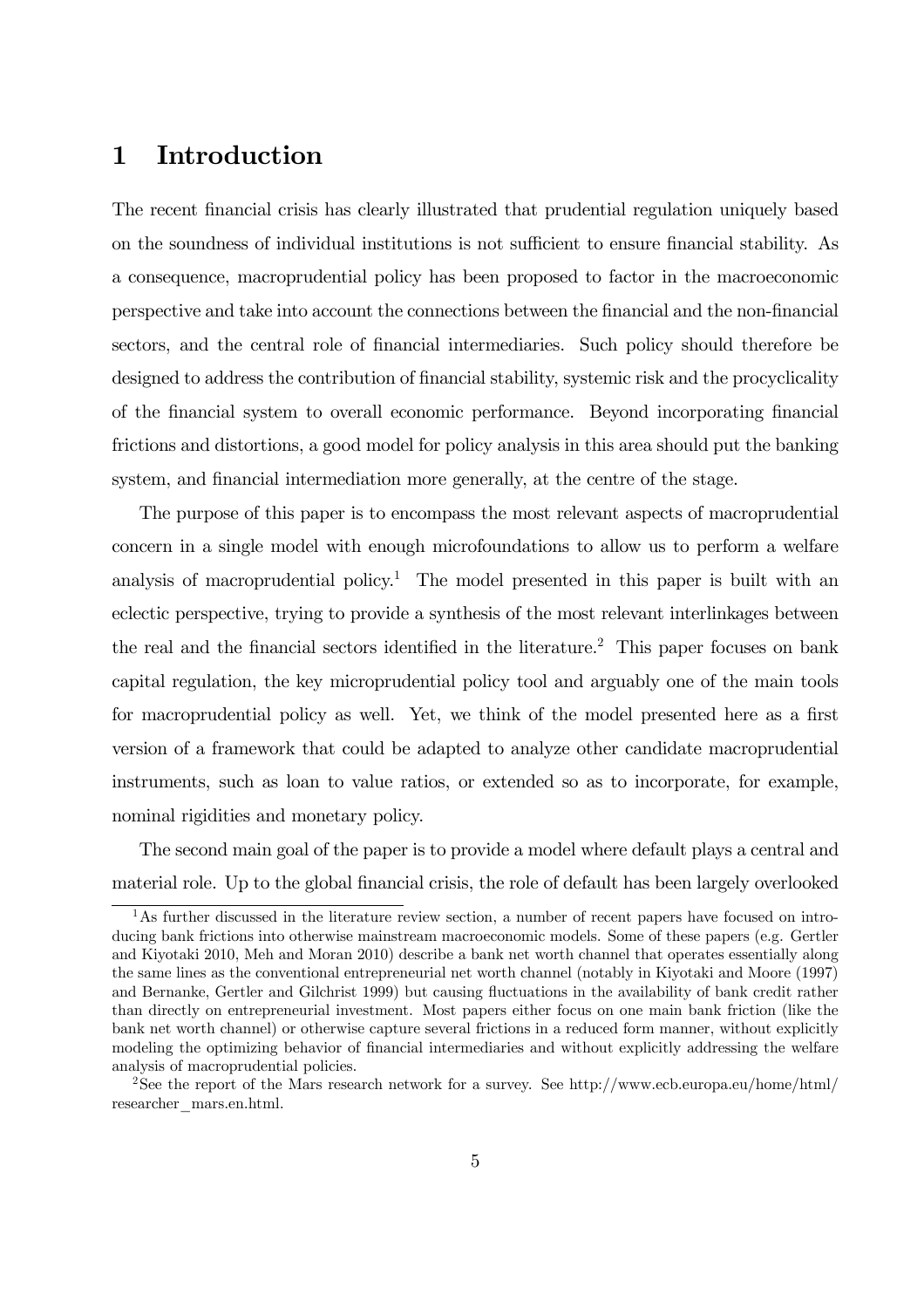in macroeconomics.3 A number of papers, following Kiyotaki and Moore (1997), allow for the possibility of default, but rule it out in equilibrium through appropriately chosen financial contracts. Other papers, using the costly state verification (CSV) setup popularized by Bernanke, Gertler and Gilchrist (1999) (henceforth BGG), allow for equilibrium default and the deadweight losses associated with it, although most of them consider state contingent debt that prevents default to unexpectedly fluctuate in response to aggregate shocks. Therefore, both approaches abstract from some of the consequences of default for financial stability and for the real economy. In our work, default and its costs impinge on the balance sheet of the lenders, influencing their optimal behavior and thereby macroeconomic outcomes.

Our model belongs to the class of dynamic stochastic general equilibrium (DSGE) models, but the emphasis on financial intermediation and default sets it apart from the typical business cycle model. By the same token, our construction is far away from the classical framework of microprudential supervision, which was very limited in its analysis of the impact of macroeconomic performance on financial intermediation and lacked the mission and the analytical tools to properly consider the impact of prudential policies on the real economy. Hence, we try to bridge the gap between the micro and macro literatures, and to build a framework which allows for the welfare analysis of the relevant policy instruments.

More in detail, the model developed in this paper assumes banks intermediate funds from savers to final borrowers, and tries to coherently put together the following ingredients: (i) household bank deposits and loans for housing purchase, (ii) corporate sector bank borrowing to fund capital accumulation, (iii) default risk in all classes of borrowing, including bank deposits, (iv) a net worth channel operating at the level of each levered sector, and (v) a bank funding fragility channel which operates through a premium demanded by depositors who suffer deadweight losses if banks default.

The rationale for macroprudential policies in our model arises from two key distortions associated with banks' external debt financing. Both of these encourage banks to become overleveraged and to expose themselves to too much failure risk.

The first distortion stems from banks' limited liability and the existence of deposit insur-

<sup>&</sup>lt;sup>3</sup>For a discussion on the importance to introduce default in macro-models, see Geanakoplos (2011) and Goodhart, Tsomocos and Shubik (2013).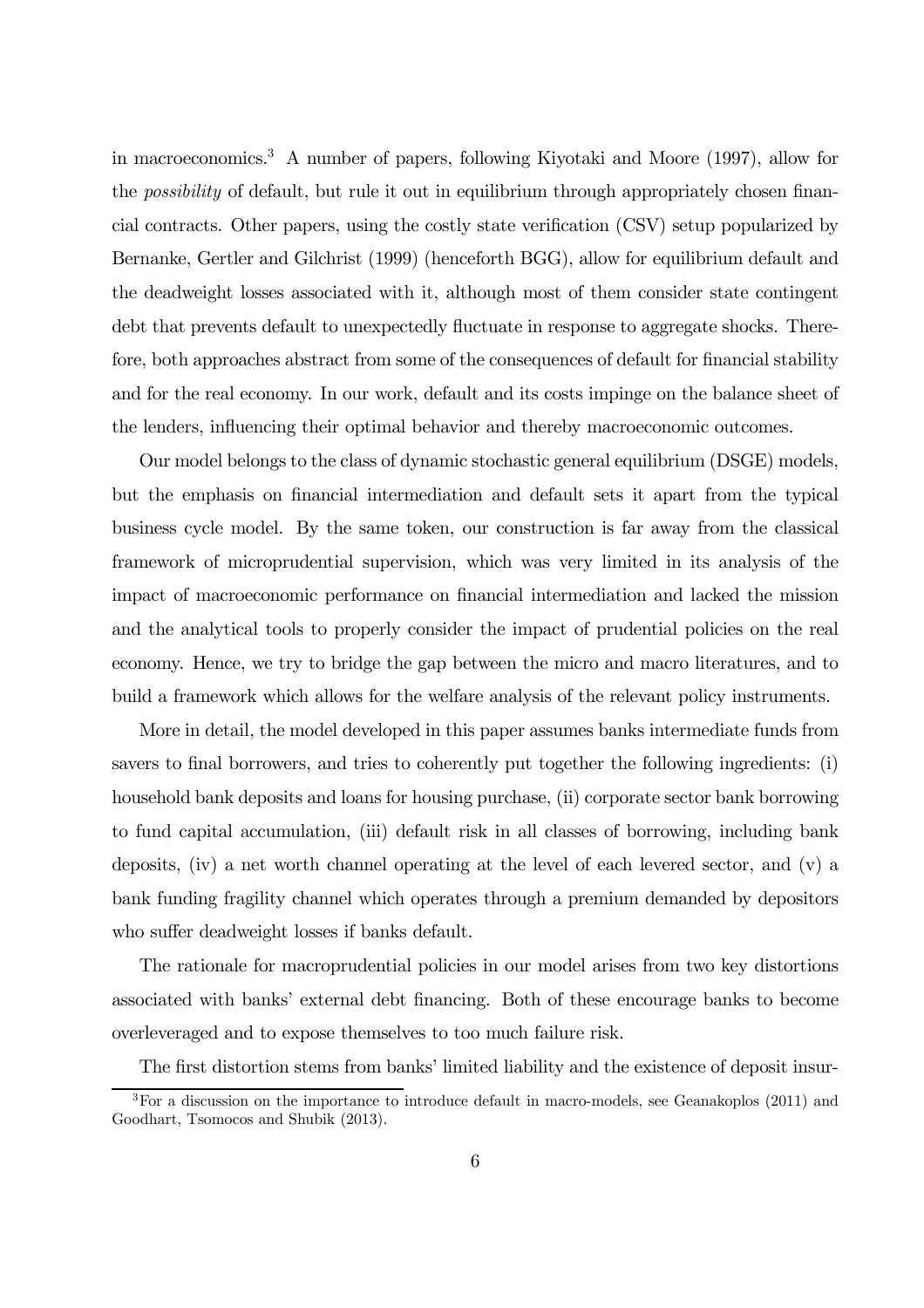ance.4 As in Kareken and Wallace (1978), deposit insurance pushes banks to take on risk at the expense of the deposit insurance agency (DIA), which may result in cheaper and more abundant bank lending than what a social planner would find optimal when internalizing the full costs of bank default (limited liability distortion).

The second distortion arises due to our assumption that depositors suffer some transaction  $\cos$ ts in the event of a bank failure despite the presence of deposit insurance.<sup>5</sup> In equilibrium this leads to a deposit risk premium which raises banks' funding costs when failure risk is high. Moreover, we assume that, due to banks' opaqueness, this risk premium is related to economy-wide bank default risk rather than the individual risk of the issuing bank. This creates an incentive for banks to take excessive risk because their funding costs depend on system-wide choices rather than their own (bank funding cost externality).

Bank default is at the heart of both of the above distortions. Bank capital requirements make financial institutions safer and curtail their incentives to lever up excessively and lend too much. However imposing limits on bank leverage is not without its costs. Our use of the CSV framework implies that credit may be too low from a social perspective (CSV distortion). Since CSV and the bank related frictions discussed above distort credit in opposite directions, it is not clear a priori whether the social planner would like to impose high or low capital requirements. In fact, the steady state welfare of households in our model is a hump-shaped function of credit availability as determined by bank capital regulation.<sup>6</sup>

We use the model to analyze the effects of capital requirements on the steady state allocations and welfare and on the transmission of various types of shocks. On top of timeinvariant capital requirements, possibly differentiated across classes of loans according to their risk, we also consider counter-cyclical adjustments to the capital ratios (adjustments

<sup>&</sup>lt;sup>4</sup>The most frequent justification for deposit insurance in the banking literature comes from the demandability of bank deposits and the attempt to prevent bank runs (Diamond and Dybvig, 1983), issues from which our model fully abstracts. An alternative explanation, closer to our CSV framework is provided by Dewatripont and Tirole (1994) who interpret bank supervision and deposit insurance as part of a social contract whereby small and unsophisticated savers delegate to bank authorities the disciplining role that creditors typically exert on their borrowers. Authorities in exchange offer deposit insurance to the savers as a means to reinforce their commitment to the supervisory task.

 $5$ This can be seen as a short cut for explicitly modelling the fact that some bank liabilities (e.g. wholesale funding) are uninsured and investors demand a default risk premium in order to hold them.

 $6$ This hump-shaped welfare function is conceptually similar to Benigno et al. (2013). However, their model is substantially different from ours.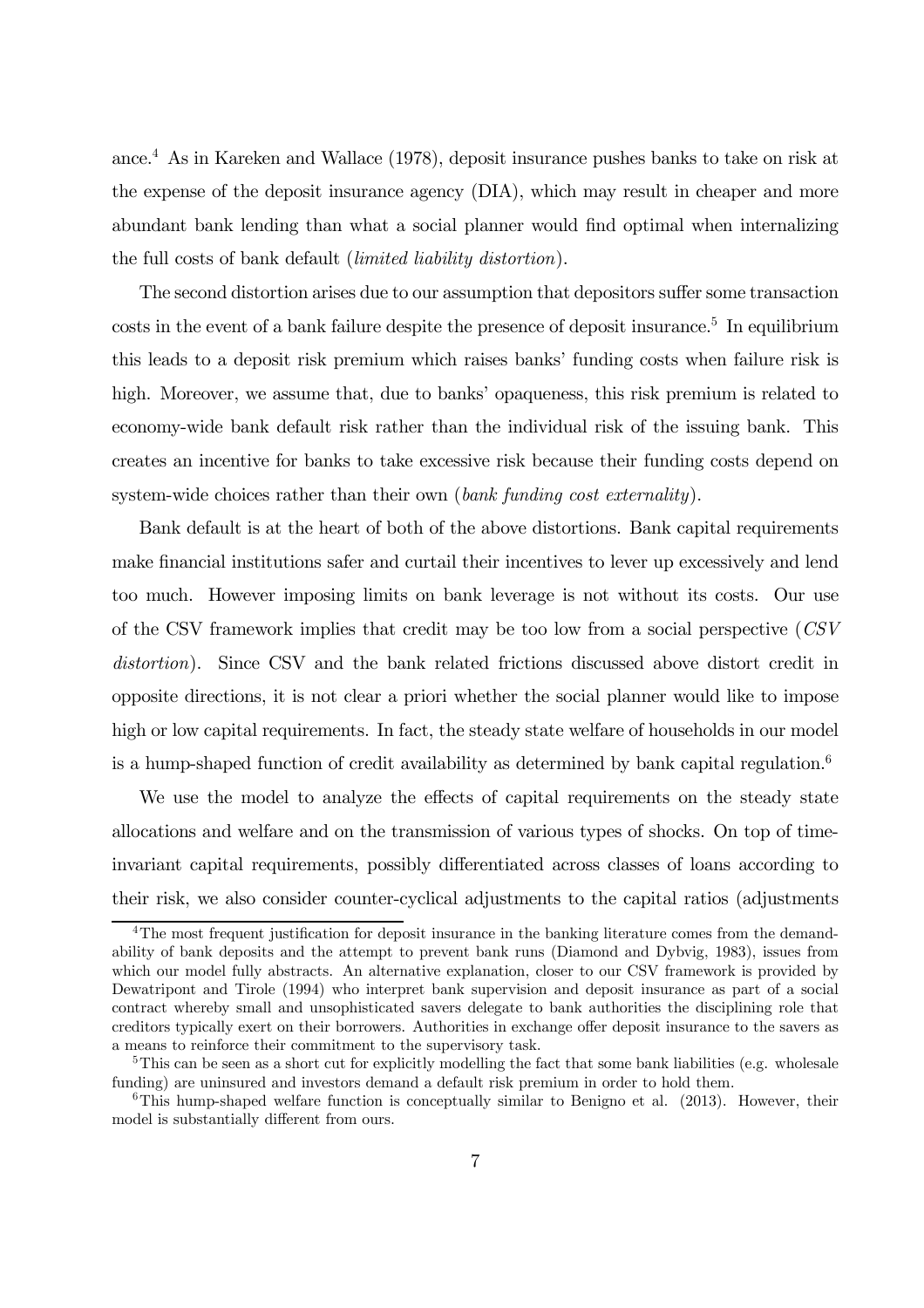that, in practice, might be implemented through the introduction of a countercyclical capital buffer, as in Basel III).

Three main results stand out in our analysis. First, in the context of our model, there is generally an optimal level of capital requirements. In effect, capital requirements reduce bank leverage, bank failure risk and the implicit subsidies associated with deposit insurance. Simultaneously, they force the banks to make a greater use of bankers' limited wealth. This second aspect makes capital requirements have a potential impact on the cost of equity funding (due to its scarcity in the short run) and on the pattern of accumulation of wealth by bankers (in the medium to long run). Lower leverage and, in the short run, a larger cost of equity funding lead banks to extend less credit and to be less fragile. However, too high levels of capital requirements may unduly restrict credit availability.

Second, we find that when bank leverage is high (because capital requirements are low), the economy is more responsive to shocks. Banks are more vulnerable not only to idiosyncratic shocks to their own performance but also to aggregate shocks, so their capacity to supply credit to the economy is more volatile. Simultaneously, their borrowers are also more levered and more fragile due to the fact that their own steady-state leverage is higher because of the subsidies implied by the limited liability distortion. The result is a powerful channel of financial amplification.

Third, the counter-cyclical adjustment of capital ratios may significantly improve the benefits of high capital requirements, but once again only up to a certain level. Otherwise, the effects due to the increase in bank fragility following negative shocks will backfire. This is, in fact, what happens when the reference capital requirements are ex ante too low. On one hand, a countercyclical reduction in the requirements may on impact allow the bank to charge lower loan rates on a larger amount of loans. On the other hand, if bank fragility gets further deteriorated, banks' funding costs will increase and their net worth will register further losses. These negative effects may well off-set the intended impact of the countercyclical adjustment, causing long-lasting detrimental effects on credit supply and GDP.

The rest of the paper is organized as follows. In Section 2, we discuss how the paper fits in the existing literature. In Section 3 we introduce the key elements of the core model,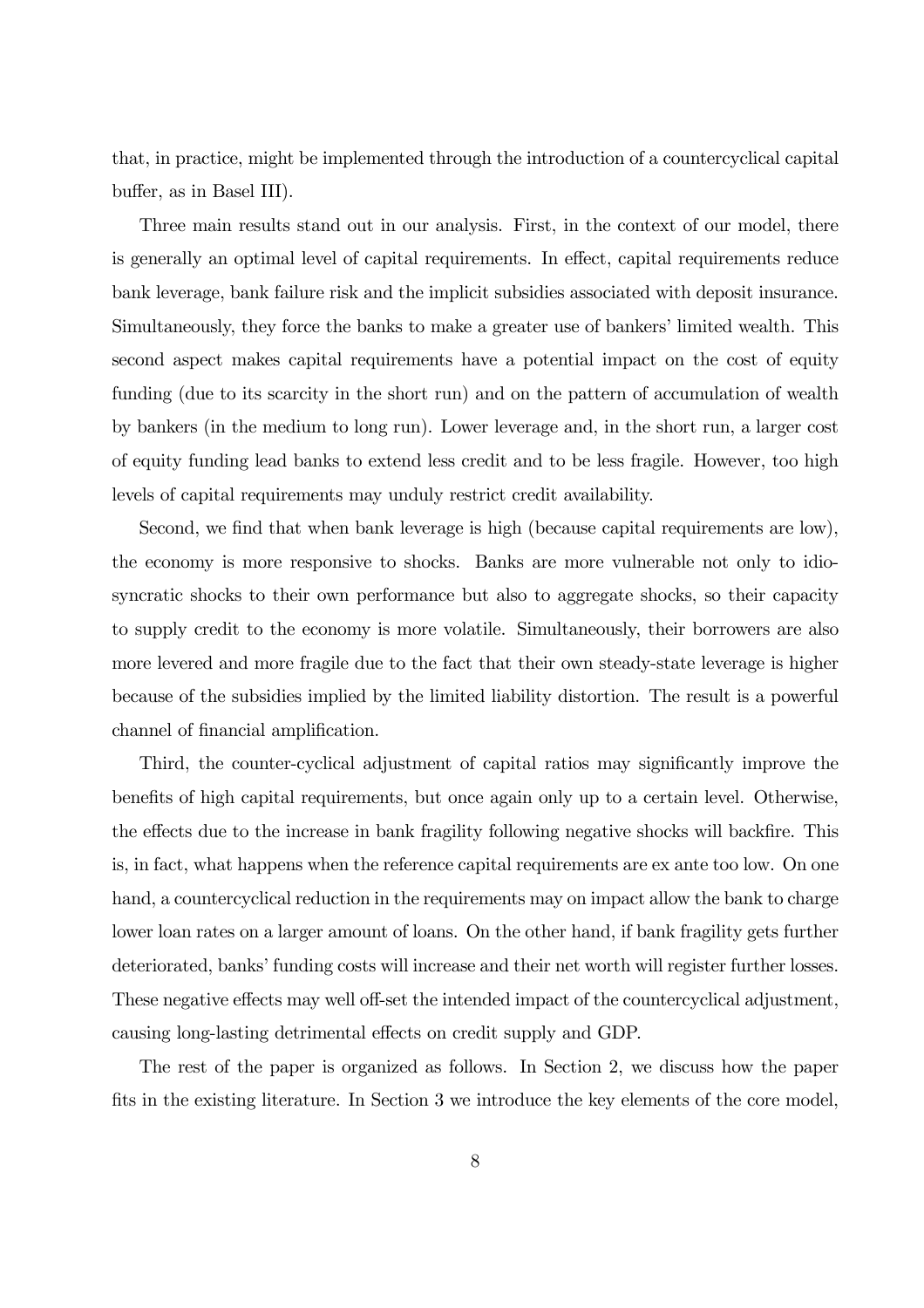describing the equilibrium equations that directly emanate from agents' optimization. In Section 4, we complete the set of equilibrium equations with those referred to market clearing, the funding of the DIA, and the description of the regulatory tools. Section 5 describes the calibration of the model. Section 6 contains the main positive and normative results. Section 7 concludes.

## 2 Relation to previous literature

Our model builds on a large literature which includes financial frictions in general equilibrium models, including among others Carlstrom and Fuerst (1997), BGG, and Kiyotaki and Moore (1997). Financial frictions are typically found to increase the persistence of shocks and to amplify their impact, though this is not necessarily the case in all models.<sup>7</sup>

We model the frictions affecting the relationship between borrowers and their financiers using the CSV framework of Townsend (1979) and Gale and Hellwig (1985) because it provides a rationale for the use of debt financing and for the deadweight losses associated with bankruptcy. As established by Williamson (1987) and Krasa and Villamil (1992), CSV can also be used to justify the existence of intermediaries who, by acting as delegated monitors  $\dot{a}$  la Diamond (1984), economize on the potential duplication of verification costs when funding a borrower requires the funds of several savers.

Our model is thus related to that of BGG who integrate the CSV approach into a macroeconomic setup.8 We depart, though, from BGG and most of the subsequent literature in assuming that debt is non-contingent, which, realistically, makes our banks exposed to rises in loan default rates caused by aggregate shocks.<sup>9</sup>

We model the evolution of bank net worth along the same lines as in a number of re-

<sup>7</sup>See Brunnermeier, Eisenbach, and Sannikov (2012) for a survey of the literature.

<sup>8</sup> In a comparison of the properties of models with collateral constraints like in Kiyotaki and Moore (1997) with models with an external finance premium as in BGG, Brzoza-Brzezina et al. (2013) conclude that the business cycle properties of the latter are more in line with the empirical evidence.

 $9$ Our emphasis on default is similar to several models that have analyzed macroprudential issues outside the DSGE tradition, such as Goodhart, Sunirand and Tsomocos (2006) and Goodhart et al. (2012), who study how combinations of macroprudential tools (including capital requirements) can address default and fire-sale externalities in a model where traditional and shadow banking sectors interact. Another example is Repullo and Suarez (2013) who assess capital requirements in the presence of a trade-off between causing credit crunch effects in recessions and reducing the social cost of bank failures.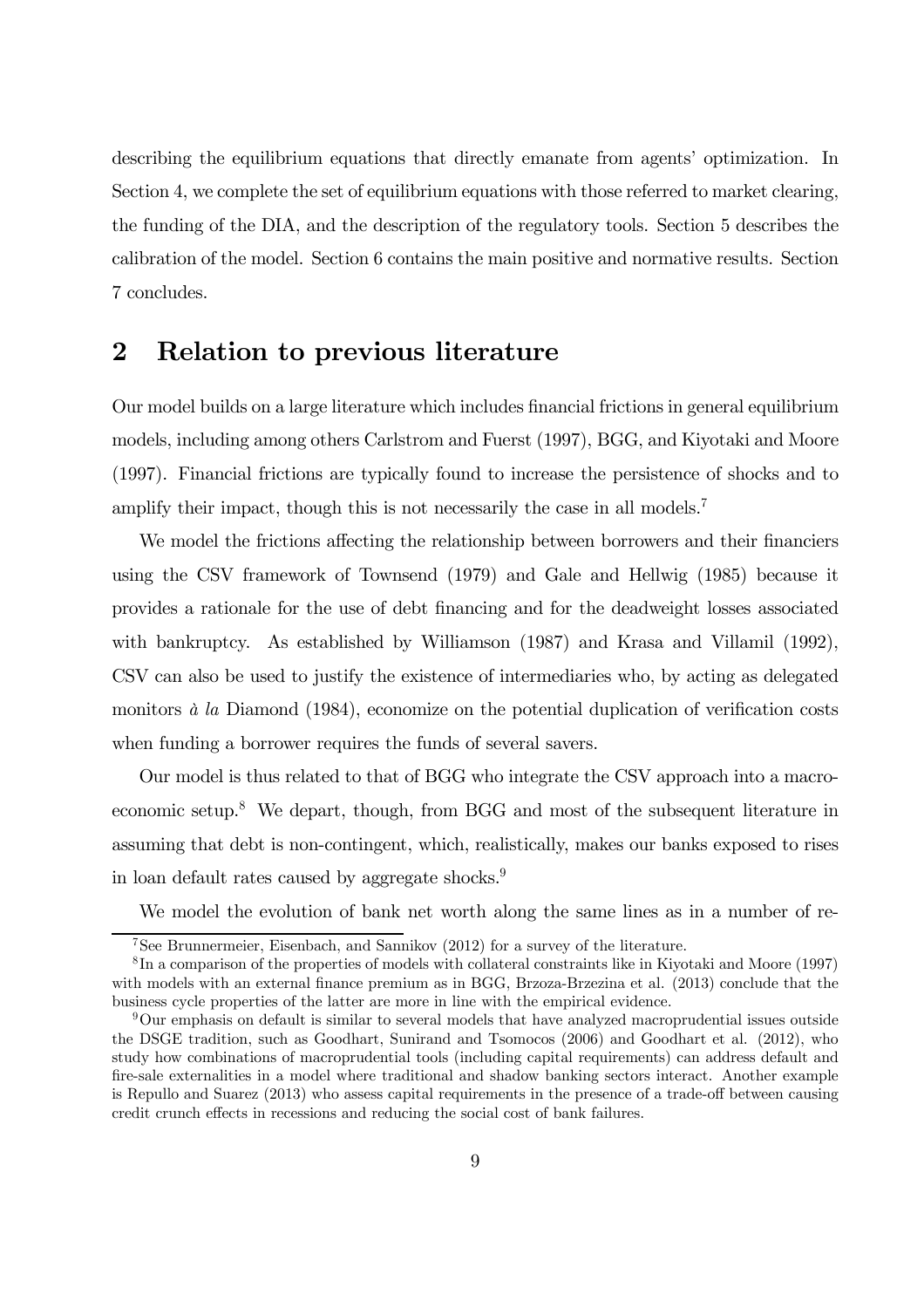cent papers (Gertler and Karadi, 2011; Gertler and Kiyotaki, 2010; Gertler, Kiyotaki and Queralto, 2011), which have also emphasized the presence of financing constraints for banks as a key factor in the propagation of shocks. In these papers, banks' financing constraints arise from the fact that bankers can divert a fraction of the funds under their management. In our work, the limit on banks' leverage comes from regulatory capital requirements that are put in place to reduce the overinvestment (or excessive risk taking) caused by limited liability and deposit insurance (Kareken and Wallace, 1978).<sup>10</sup> In addition, to keep track of the transmission of default risk and net worth losses across sectors, we model explicitly the intermediation chain that links saving households with household and corporate borrowers.

Our work is connected with several recent attempts to incorporate banking in otherwise standard DSGE models; these include Curdia and Woodford (2008), Goodfriend and McCallum (2007), Gerali et al. (2010), Meh and Moran (2010), and Christiano, Motto and Rostagno (2014). As in our paper, this literature mostly focuses on direct lending by banks, excluding securitization and investment banking activities. In most of this work the emphasis is on the role of bank lending in the propagation of shocks (typically monetary policy shocks) or in the optimal conduct of monetary policy, rather than on the rationale for macroprudential policies. Moreover, default normally does not feature prominently or at all. An exception is Angeloni and Faia (2013), who focus on capital regulation in a model where banks are fragile and subject to runs, and the main distortion arises from the fact that the projects funded by banks may be subject to costly early liquidation if banks get in trouble.11

Hirakata et al. (2013) also consider the full intermediation chain and allow for borrowers' and banks' default, but they consider uninsured deposits, while in our analysis the effect of deposit insurance on banks' risk taking is one of the reasons for the need for macroprudential policy. This is also the case in Martinez-Miera and Suarez (2012) who analyze the effect of

 $10$ This view has a long tradition in the banking literature (see Bhattacharya, Boot, and Thakor, 1998, for a survey). Van den Heuvel (2008) analyzes bank capital regulation in a macroeconomic model without aggregate shocks in which deposits offer liquidity services to households and bank leverage induces banks to get involved in risk shifting.

<sup>&</sup>lt;sup>11</sup>Benes and Kumhof (2011) also analyze capital requirements in a dynamic model where, like in ours, banks finance their borrowers with non-contingent debt. However, their model adopts several other unconventional assumptions (e.g. on the monetary nature of credit extension) that makes it hard to compare with the rest of the literature.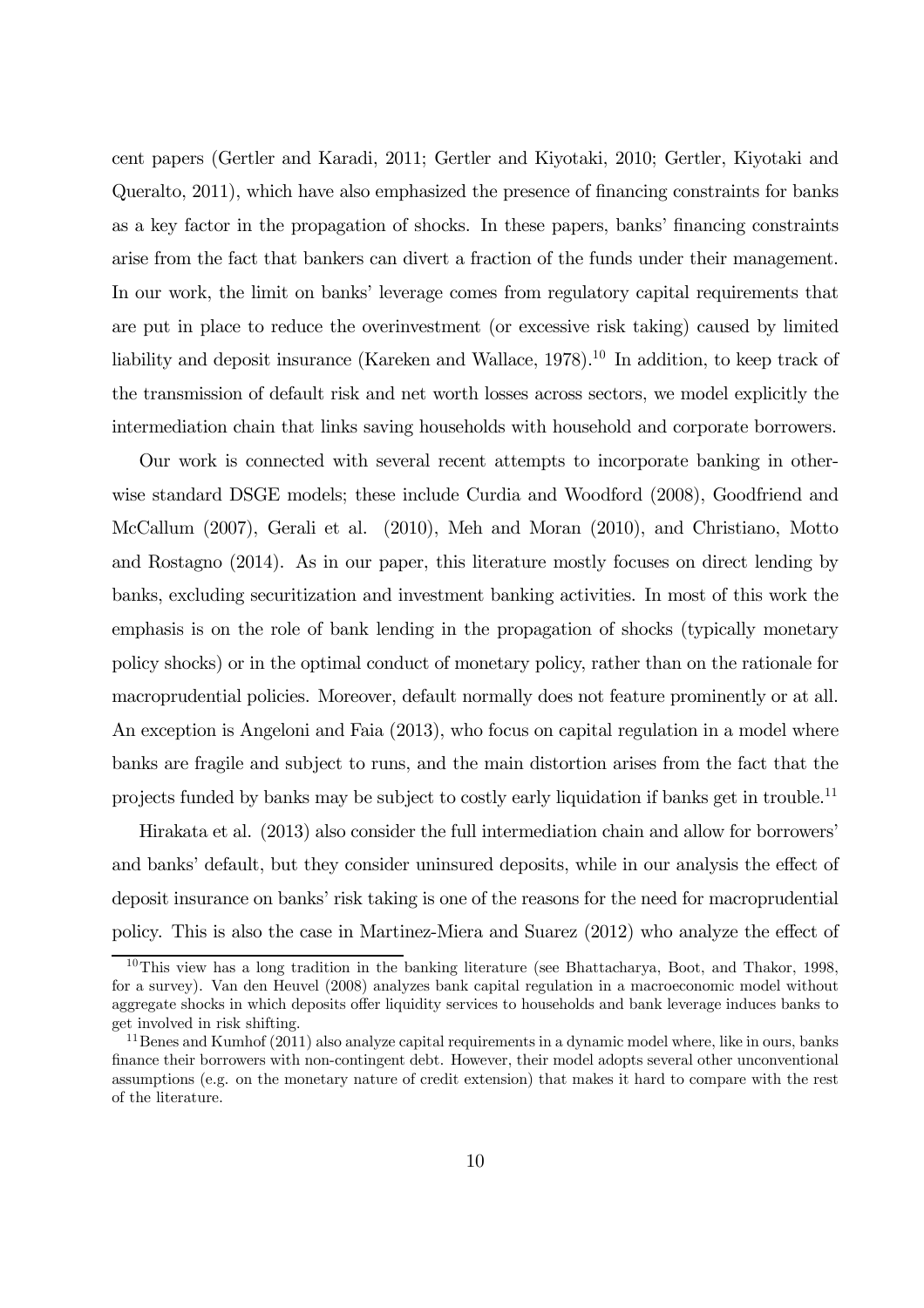capital requirements on banks' incentive to extend loans with highly correlated defaults in case a so-called systemic shock occurs. Collard et al. (2012) look at the interplay between prudential and monetary policy instruments in a related model where deposit insurance can also lead to socially excessive risk taking by banks.

Brunnermeier and Sannikov (2014) use a continuous time methodology to solve for the full dynamics of a stylized macroeconomic model where some experts' wealth determines their ability to finance productive investment, and where the interaction with asset price volatility gives rise to highly nonlinear dynamics. Although the paper does not discuss macroprudential policies, its results suggest that non-linearities might be important in a model like ours. Assessing this, however, is a challenge left for future research since we currently solve the model with standard perturbation methods which neglect potential nonlinear effects.<sup>12</sup>

Finally, our paper shares the goal of finding a rationale for macroprudential policies with papers that have recently put the emphasis on pecuniary externalities, including Jeanne and Korinek (2010), Bianchi (2011) and Bianchi and Mendoza (2010), Gersbach and Rochet (2012), and Christiano and Ikeda (2013). In our model the endogenous leverage of households and firms is also affected by asset prices, so pecuniary externalities might also be present, although we do not explicitly assess their contribution to distorting the allocation of credit in our economy.

## 3 Model set-up

We consider an economy populated by households, entrepreneurs and bankers, whose main characteristics are as follows:

Households Households are risk-averse and infinitely lived and derive utility from a consumption good and from a durable good, *housing*, which provides housing services to its owners. The consumption good acts as the numeraire. Similar to Iacoviello (2005) and

 $12A$  related challenge is the analysis of optimal capital requirements from the perspective of stochastic welfare rather than, as we do in this paper, from the perspective of the welfare attained in the non-stochastic steady state.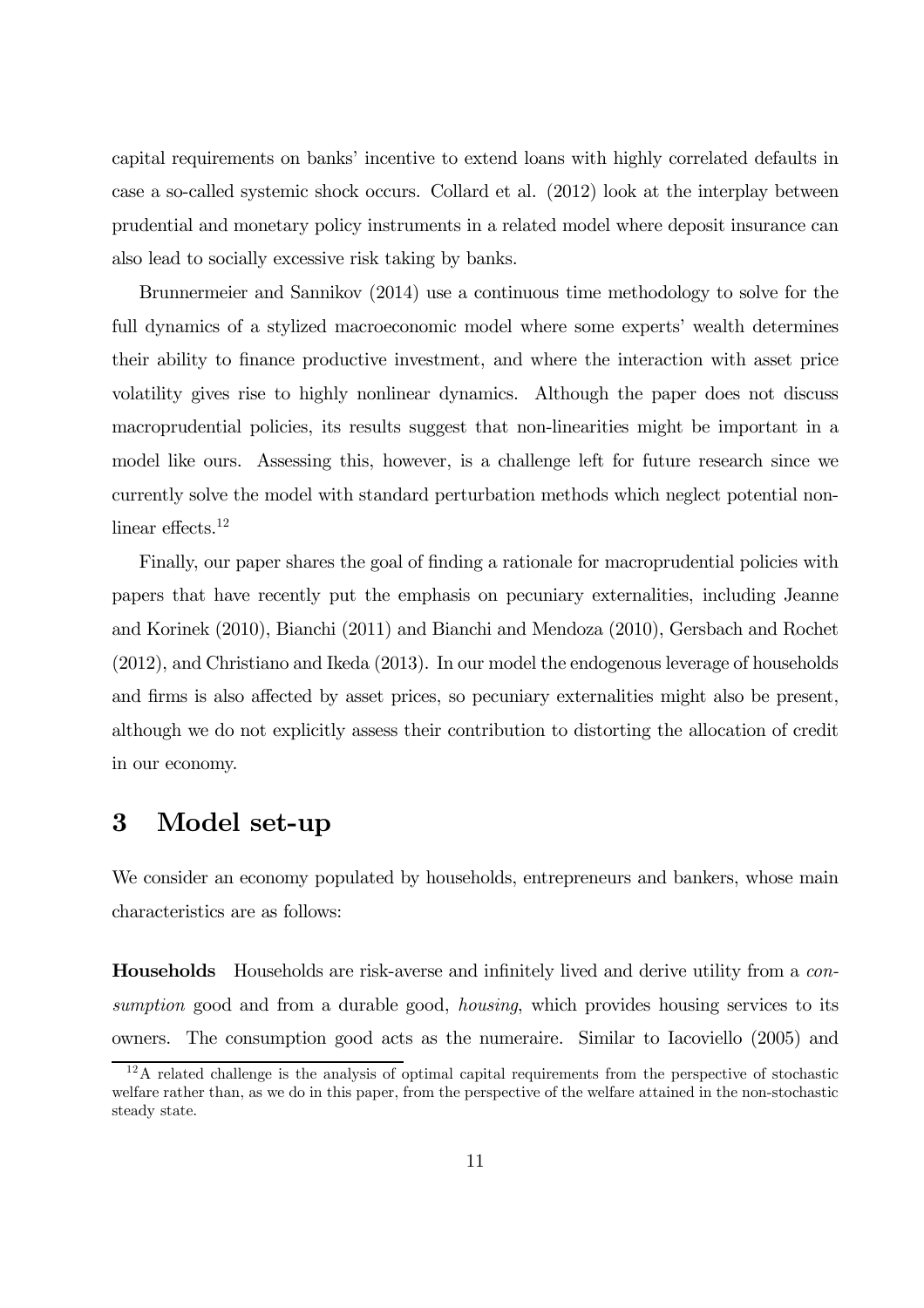subsequent literature there are two types of households that differ in their discount factor, patient and impatient. Each type is grouped in a distinct representative dynasty which provides risk-sharing to its members. In equilibrium, patient households are savers who buy houses outright, while the impatient households borrow from banks using their holdings of housing as collateral. Mortgage debt is provided to the individual members of the dynasty against their individual housing units on a limited-liability non-recourse basis. This implies the possibility of defaulting on mortgage debt at an individual level with the only implication for the borrower of losing the housing good on which the mortgage is secured. Thus, in contrast to Iacoviello (2005), mortgage loans feature default risk and, in case of default, the repossession of collateral by the banks involves verification costs similar to those considered in BGG. Both types of households supply labor in a competitive market.

Entrepreneurs Entrepreneurs are risk neutral agents specialized in owning and maintaining the stock of physical capital, which they rent in each period to the firms involved in the production of the consumption good.13 They live across two consecutive periods and derive utility from donating a part of their final wealth to the saving dynasty (in what can be interpreted as "paying dividends") and from leaving another part as a bequest to the next generation of entrepreneurs (in what can be interpreted as "retaining earnings"). This OLG formulation, which will also be postulated for the bankers, gives us the same sort of dynamics for entrepreneurial and banking net worth as in BGG. Simultaneously, it allow us reduce the number of classes of agents to care about in the welfare calculations. Specifically, it allows us to focus on a weighted sum of the intertemporal expected utility of the patient and the impatient households without neglecting any of the consumption capacity generated in the economy. Entrepreneurs finance their initial purchases of physical capital partly with the inherited net worth and partly with corporate loans provided by banks. Similar to household loans, corporate loans are subject to limited liability and default risk, and recovering residual returns from bankrupt entrepreneurs leads banks to incur verification costs.

<sup>&</sup>lt;sup>13</sup>A possible interpretation is that physical capital would suffer prohibitively high depreciation rates if owned and maintained by any other class of agents.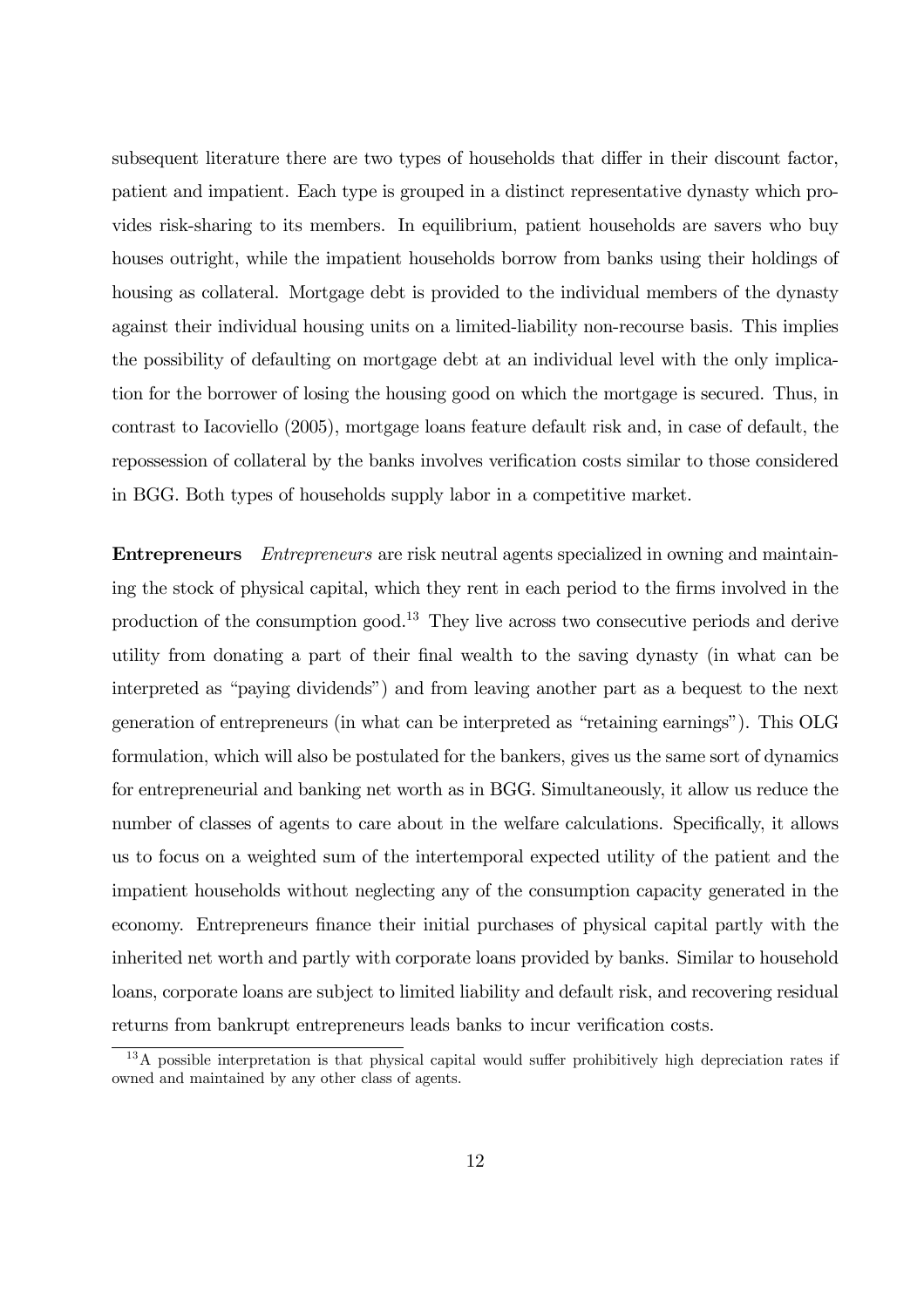Bankers Bankers are the providers of inside equity to perfectly competitive financial intermediaries that we call banks. Like entrepreneurs, bankers are risk neutral agents who live across two consecutive periods, and derive utility from making transfers to the saving dynasty and leaving bequests to the next cohort of bankers.<sup>14</sup> At the end of each period, the gross return on bank equity is fully distributed to the bankers, who in turn distribute it to the patient households ("dividends") and to the next cohort of bankers ("retained earnings").

To complete the model overview, we need to refer to banks, consumption good producing firms, and capital good producing firms:

Banks Banks' outside funding is made up of fully insured deposits raised among the saving households. Banks operate under limited liability and may default due to both idiosyncratic and aggregate shocks to the performance of their loan portfolios. Deposit insurance is funded within each period by levying lump-sum taxes on patient households, if needed. From the standpoint of savers, however, we assume that recovering the fully insured principal and interest of their deposits in case of bank failure is costly in terms of time and effort, so that deposits may still pay a risk premium that depends on the average bank's default risk. This captures the notion that depositors are unable to properly monitor their banks and deposit risk premia depend on the general health of the banking system. Bankers' inside equity contributions are necessary for the banks to comply with the prevailing regulatory capital requirement.

Production of the consumption good There is a perfectly competitive consumption good producing sector made up of firms owned by the patient households. These firms combine capital rented from entrepreneurs with household and entrepreneurial labor inputs in order to produce the consumption good. This sector is not directly affected by financial frictions.

<sup>&</sup>lt;sup>14</sup>The induced dynamics of bankers' net worth is similar to that in Gertler and Karadi (2011), where a fraction of households become bankers at random in every period and remain as bankers in subsequent periods with some probability.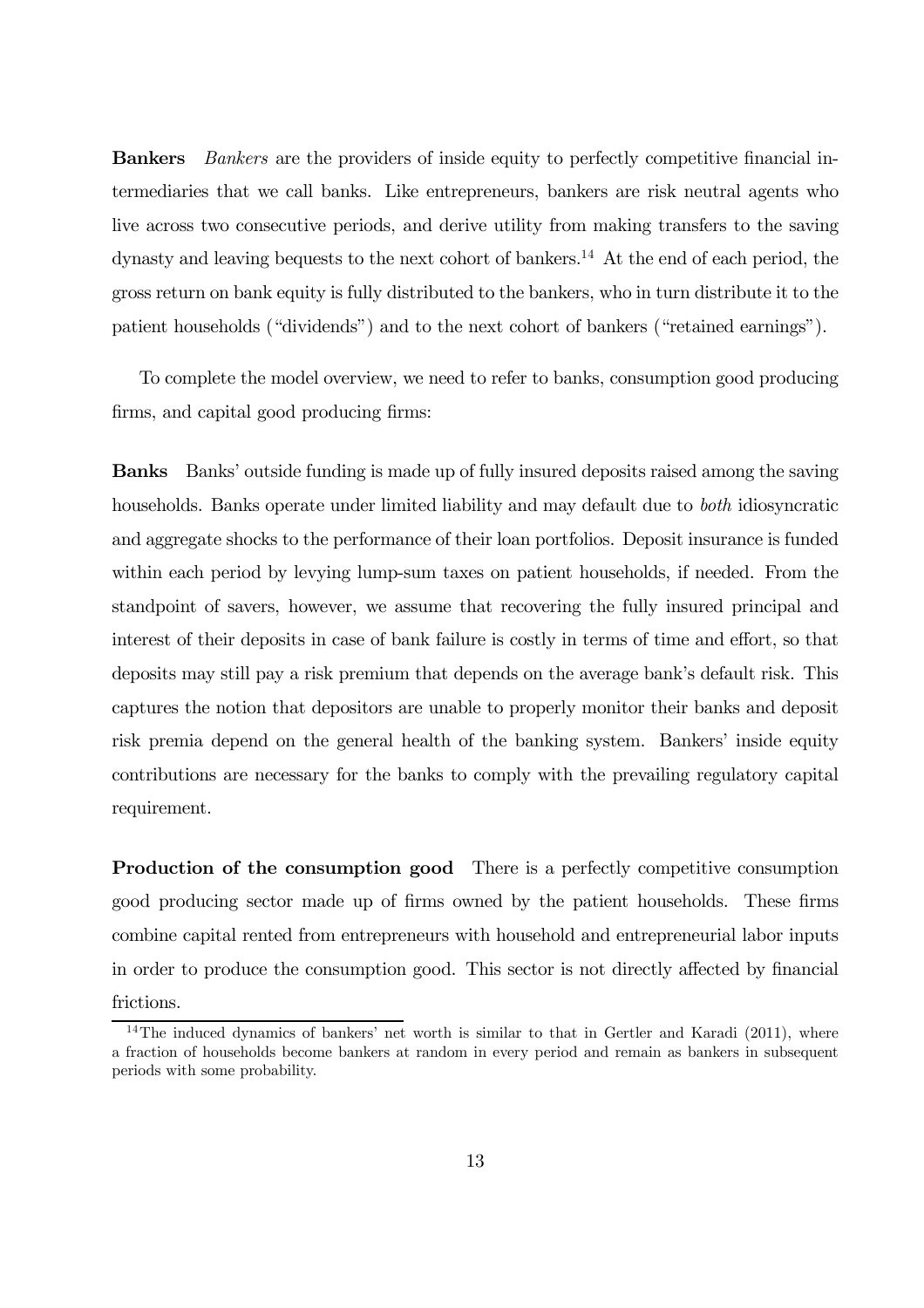Production of the capital good and housing Finally, there are two perfectly competitive sectors made up of firms which produce new units of the capital good and of housing, respectively. Like in Gertler, Kiyotaki and Queralto (2011), these firms, owned by patient households, face investment adjustment costs and optimize intertemporally in response to changes in the price of capital. As the consumption good producing sector, these sectors are not directly affected by financial frictions.

We now turn to describe all the ingredients in detail.

#### 3.1 Households

The economy is populated by two representative dynasties made up of a measure-one continuum of ex ante identical households each. Households are risk averse and maximize some time-separable expected utility functions. One dynasty, identified by the superscript s, is made of relatively patient households with a discount factor  $\beta^s$ . The other dynasty, identified by the superscript  $m$ , is made of more impatient households with a discount factor  $\beta^m \leq \beta^s$ . Thus, in equilibrium, the patient households save and the impatient households borrow. Dynasties provide consumption risk sharing to their members and are in charge of taking most household decisions.15

#### 3.1.1 Saving households

The dynasty of patient households maximizes

$$
E_t\left[\sum_{i=0}^{\infty} \left(\beta^s\right)^{t+i} \left[\log\left(c_{t+i}^s\right) + v^s \log\left(h_{t+i-1}^s\right) - \frac{\varphi^s}{1+\eta} \left(l_{t+i}^s\right)^{1+\eta}\right]\right] \tag{1}
$$

where  $c_t^s$  denotes the consumption of non-durable goods and  $h_{t-1}^s$  denotes the total stock of housing held by the various members of the dynasty;  $l_t^s$  denotes hours worked in the consumption good producing sector, with  $\eta$  the inverse of the Frisch elasticity of labor supply;  $v^s$  and  $\varphi^s$  are preference parameters.<sup>16</sup>

<sup>&</sup>lt;sup>15</sup>This latter feature is convenient for the solution of the model with standard techniques (i.e. avoiding kinks).

<sup>&</sup>lt;sup>16</sup>For the sake of simplicity, the analysis presented in this paper only refers to a limited set of shocks. However, it is possible to allow the preference parameters to vary over time (potentially causing fluctuations in, e.g. the equilibrium price of housing) in response to exogenous shocks.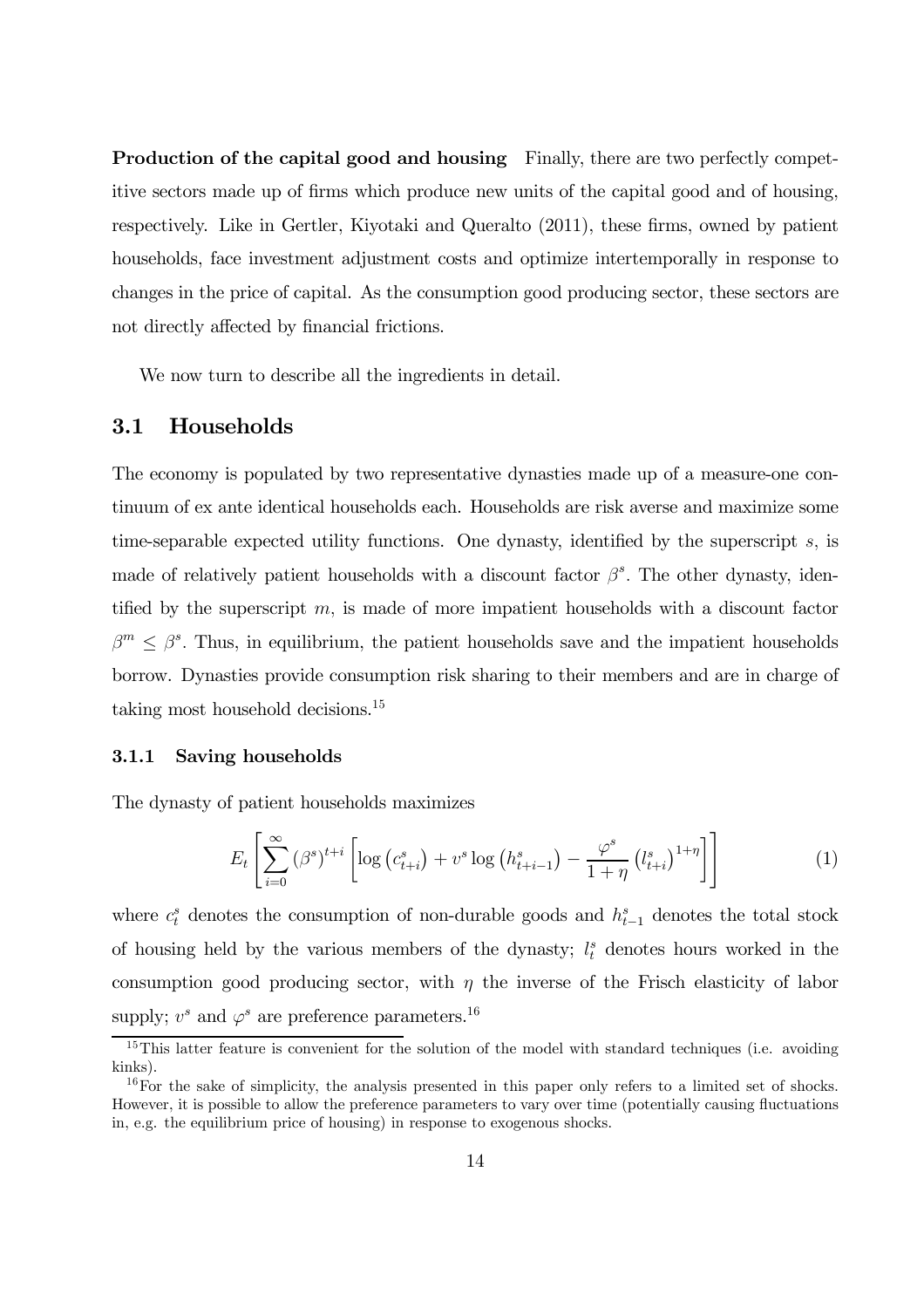The patient households' dynamic budget constraints read as follows

$$
c_t^s + q_t^H h_t^s + d_t \le w_t l_t^s + q_t^H (1 - \delta_t^H) h_{t-1}^s + \widetilde{R}_t^D d_{t-1} - T_t + \Pi_t^s
$$
\n<sup>(2)</sup>

where  $q_t^H$  is the price of housing,  $\delta_t^H$  is the (possibly time-varying) rate at which housing units depreciate,  $w_t$  is the wage rate, and

$$
\widetilde{R}_t^D = R_{t-1}^D (1 - \gamma P D_t^b) \tag{3}
$$

where  $R_t^D$  is the fixed (gross) interest rate received at t on the savings deposited at banks at  $t-1$  in the previous period and  $PD_t^b$  stands for the fraction of deposits in banks that fail in period  $t$ , which computed as the average deposit-weighted bank default rate realized in period t (further specified in equation (38) below). The principal and interest of bank deposits are fully guaranteed by a deposit insurance agency (DIA) that, for simplicity, is assumed to ex post balance its budget by imposing a lump sum tax  $T_t$  on patient households. However, we assume that in the case of bank failure, households incur a linear transaction cost  $\gamma$ whenever they have to recover their funds.<sup>17</sup> This transaction cost introduces a link between the bank probability of default and bank funding costs and a wedge between the rate of return on deposits and the risk free rate, while preserving the usual distortions associated with limited liability and deposit insurance.<sup>18</sup> Finally,  $\Pi_t^s$  includes the profits accruing to the saving households from the ownership of the capital good and housing producing firms as well as the donations ("dividend payments") received from entrepreneurs and bankers.

The housing depreciation rate is time-varying and follows and  $AR(1)$  process:

$$
\delta_t^H = \left(1-\rho^{\delta^H}\right)\delta^H + \rho^{\delta^H}\delta_{t-1}^H + \varepsilon_t^{\delta^H}
$$

where  $\delta^H$  is the steady state depreciation rate,  $\rho^{\delta^H}$  is the persistency parameter and  $\varepsilon_t^{\delta^H}$  is an i.i.d. shock with variance  $\sigma_{\delta^H}^2$ .

 $17F$ or evidence that bank failure is costly to depositors even in the presence of deposit insurance, see Brown, Guin, and Mookoetter (2013).

<sup>&</sup>lt;sup>18</sup>Notice that we are assume that depositors cannot attach subjective estimates of the probability of failure to each bank. This is consistent with the view in Dewatripont and Tirole (1994) that depositors lack the capacity to discipline the banks. Hence individual banks preserve their incentives to possibly take excessive risks (in the form of high leverage and cheap lending) at the expense of the DIA.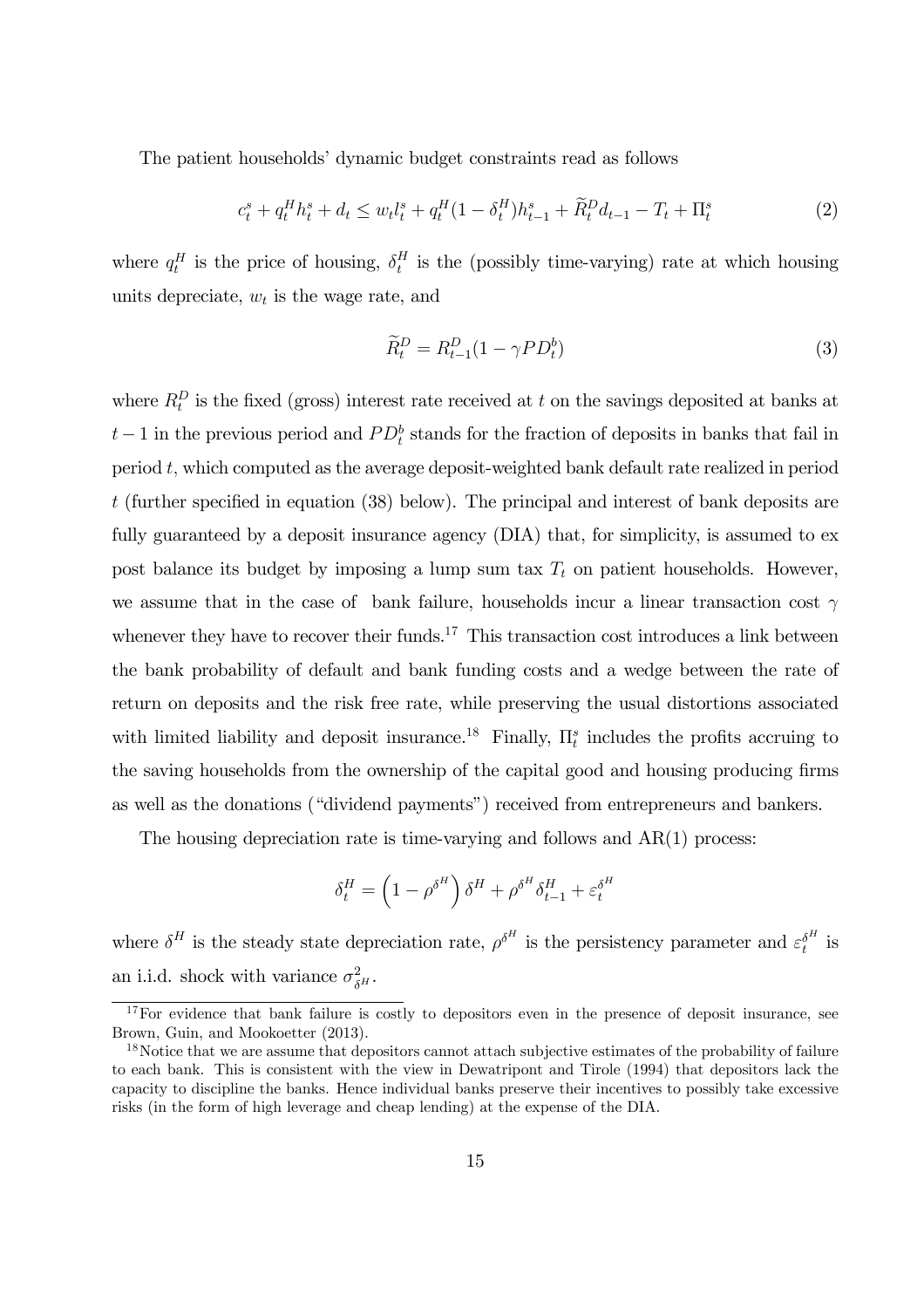#### 3.1.2 Borrowing households

The objective function of the representative dynasty of impatient households has the same form and parameters as (1), except for the discount factor which for them is  $\beta^{m} < \beta^{s}$  and will induce the members of this dynasty to borrow rather than save in equilibrium. This explains the differences in their dynamic budget constraint, that read as follows:

$$
c_t^m + q_t^H h_t^m - b_t^m \le w_t l_t^m + \int_0^\infty \max \left\{ \omega_t^m q_t^H (1 - \delta_t^H) h_{t-1}^m - R_{t-1}^m b_{t-1}^m, 0 \right\} dF^m(\omega_t^m), \tag{4}
$$

where  $b_t^m$  is the dynasty's aggregate borrowing from the banking system and  $R_{t-1}^m$  is the contractual gross interest rate on the housing loan of size  $b_{t-1}^m$  agreed with a bank in the previous period. The term in the integral reflects the fact that the housing good and the debt secured against it are assumed to be distributed across the individual households that constitute the dynasty. Each impatient household experiences at the beginning of each period t an idiosyncratic shock  $\omega_t^m$  to the efficiency units of housing owned from the previous period and have the option to (strategically) default on the non-recourse housing loans associated with those units.<sup>19</sup>

The shock  $\omega_t^m$  is assumed to be independently and identically distributed across the impatient households, and to follow a log-normal distribution with density and cumulative distributions functions denoted by  $f^m(\cdot)$  and  $F^m(\cdot)$ , respectively. This shock makes the effective resale value of the housing units acquired in the previous period be  $\tilde{q}^H_t = \omega^m q^H_t (1 \delta_t^H$ ) and, given that default is costless for households, makes default on the underlying loan ex post optimal for the household whenever  $\omega_t^m q_t^H (1 - \delta_t^H) h_{t-1}^m < R_{t-1}^m b_{t-1}^m$ .<sup>20</sup> This explains the presence of the max operator in the integral in (4).

**Housing loans** After the realization of the idiosyncratic shock  $\omega_t^m$ , each individual household decides whether to default on the individual loans attached to the housing held from

<sup>19</sup>This shock is intended to capture idiosyncratic fluctuations in the value of houses and can be interpreted as a reduced form representation of a sudden improvement or worsening in the neighborhood, in the social equipment available nearby or in the resource cost of maintaining the property. See also Forlati and Lambertini (2011) who use a similar formulation.

 $^{20}$ See Geanakoplos (2003) for a discussion of the ex post optimality of this type of behavior by the borrower, and Goodhart et al. (2012) for an extension to the analysis of mortgage contracts backed by housing collateral.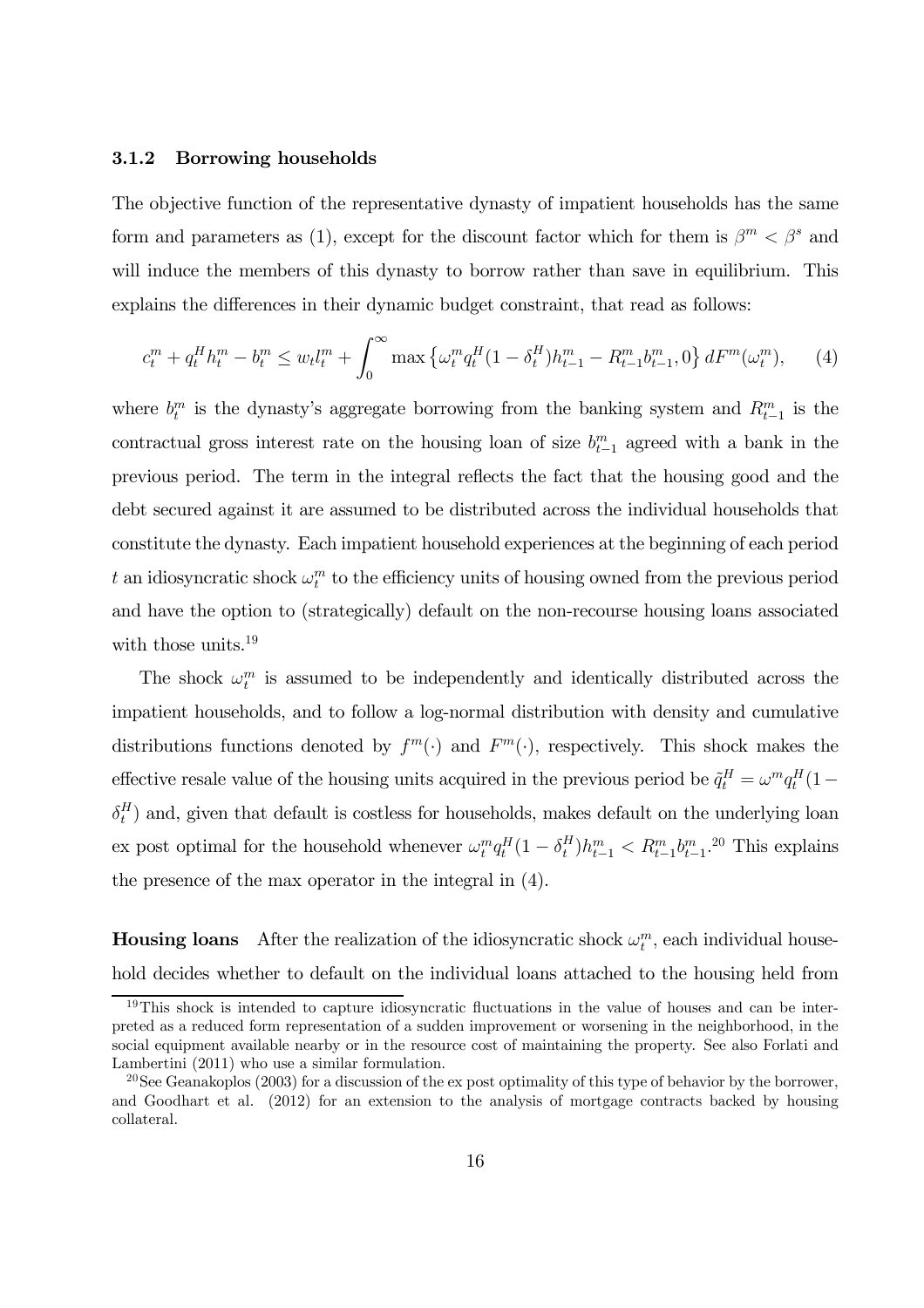the previous period and the residual net worth is passed on to the dynasty, which is not liable for any unpaid debt. The dynasty then makes the decisions on consumption, housing, labor supply and debt for period t and allocates them evenly across its members.

Fluctuations in the net worth of the dynasty (as captured by the last term in the right hand side of (4)) are driven by the changes in the net worth of the loan-repaying households as well as the realization of zero net worth from all housing units owned by members that default on their housing loans. Default in period t occurs for

$$
\omega_t^m \le \overline{\omega}_t^m = \frac{x_{t-1}^m}{R_t^H},
$$

where

$$
R_t^H \equiv \frac{q_t^H (1 - \delta_t^H)}{q_{t-1}^H}
$$

is the ex post average realized gross return on housing, and

$$
x_t^m \equiv \frac{R_t^m b_t^m}{q_t^H h_t^m}
$$

is a measure of a household leverage. The fraction of defaulted mortgages at period  $t$  can then be expressed as  $F^m(\overline{\omega}_t^m)$  and the net worth accruing to the dynasty out of its aggregate housing investment in the previous period can be written as

$$
\Phi_t^m \equiv \left( \int_{\overline{\omega}_t^m}^{\infty} (\omega_t^m - \overline{\omega}_t^m) dF(\omega_t^m) \right) R_t^H q_{t-1}^H h_{t-1}^m. \tag{5}
$$

Now, using the same intermediate notation as in BGG, we can more compactly write

$$
\Phi_t^m = \left(1 - \Gamma^m(\overline{\omega}_t^m)\right) R_t^H q_{t-1}^H h_{t-1}^m,\tag{6}
$$

where

$$
\Gamma^{m}\left(\overline{\omega}_{t}^{m}\right) = \int_{0}^{\overline{\omega}_{t}^{m}} \omega_{t}^{m} f\left(\omega_{t}^{m}\right) d\omega_{t}^{m} + \overline{\omega}_{t}^{m} \int_{\overline{\omega}_{t}^{m}}^{\infty} f\left(\omega_{t}^{m}\right) d\omega_{t}^{m}.
$$
\n(7)

The variable  $\Phi_t^m$  can be interpreted as net housing equity after accounting for repossessions of defaulting households.

Since each of borrowing households default on the loans taken at period t according to a similar pattern of behavior, the terms of such loans must satisfy the following participation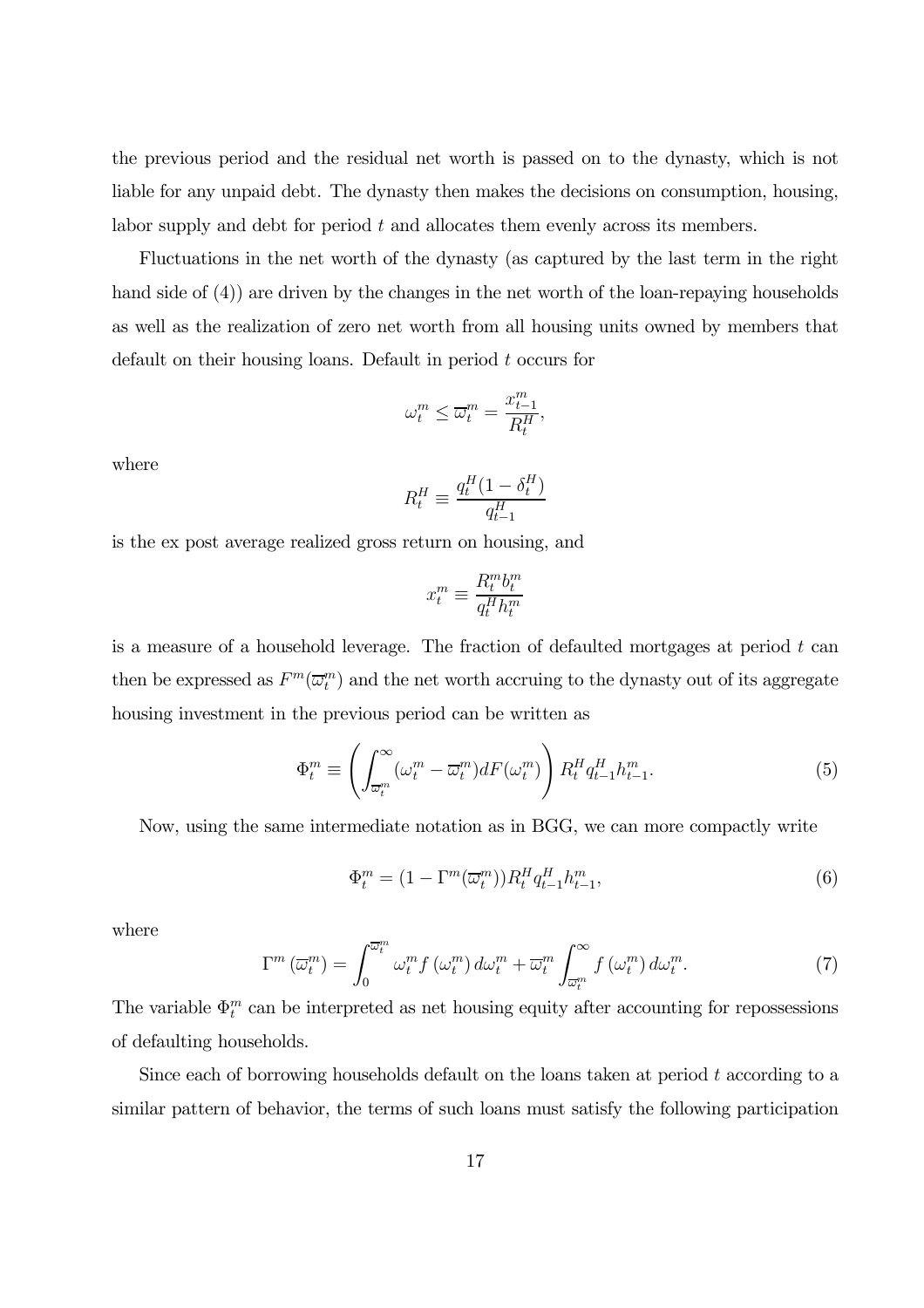constraint for the lending bank:

$$
E_t(1 - \Gamma^H(\overline{\omega}_{t+1}^H))(\Gamma^m(\overline{\omega}_{t+1}^m) - \mu^m G^m(\overline{\omega}_{t+1}^m))R_{t+1}^H q_t^H h_t^m \ge \rho_t \phi_t^H b_t^m. \tag{8}
$$

Intuitively, this constraint says that the bankers who contribute equity  $\phi_t^H b_t^m$  to the lending bank (where  $\phi_t^H$  is the capital requirement on housing loans) should expect a gross expected return on their contribution at least as high as some market-determined required rate of return  $\rho_t$  which is exogenous for any individual bank although endogenous in the aggregate (as we explain later). Therefore,  $\rho_t \phi_t^H b_t^m$  measures total gross equity returns for a given bank.

The expression in the left hand side of the inequality accounts for the total equity returns associated with a portfolio of housing loans to the various members of the impatient dynasty. The term  $\mu^m G\left(\overline{\omega}_{t+1}^m\right)$  reflects the proportional verification costs  $\mu^H$  incurred in the repossession of the fraction  $G^m(\overline{\omega}_{t+1}^m)$  of housing units which defaulting loans were borrowing against, where  $G^m\left(\overline{\omega}_{t+1}^m\right) = \int_0^{\overline{\omega}_{t+1}^m} \omega_{t+1}^m f^m\left(\omega_{t+1}^m\right) d\omega_{t+1}^m$ .

The factor  $(1-\Gamma^H(\overline{\omega}_t^H))$  plays a similar role to the factor  $(1-\Gamma^m(\overline{\omega}_t^m))$  in (6) and accounts for bank leverage and the possibility that the individual bank that lends to households (the superscript  $H$  identifies claims of banks of such class) fails due to sufficiently adverse idiosyncratic or aggregate shocks to the performance of its loans. The full description of the threshold  $\overline{\omega}_t^H$  of the idiosyncratic shock below which the bank fails is provided in subsection 3.4.

Note that limited liability and the fact that bank liabilities (deposits) are insured imply that a bank can meet the required return on equity with a lower lending rate than in their absence. This suggests that these distortions act in the direction of expanding credit availability for entrepreneurs and impatient households. It should also be emphasized that the probability of households' default on their loans (and, similarly, the probability that a bank of class H defaults on its deposits) is affected by  $R_t^H$ , a variable that responds to aggregate shocks. Therefore, default in this model is a function of both idiosyncratic and aggregate shocks, unlike in BGG and most other papers in the literature, which exclude the influence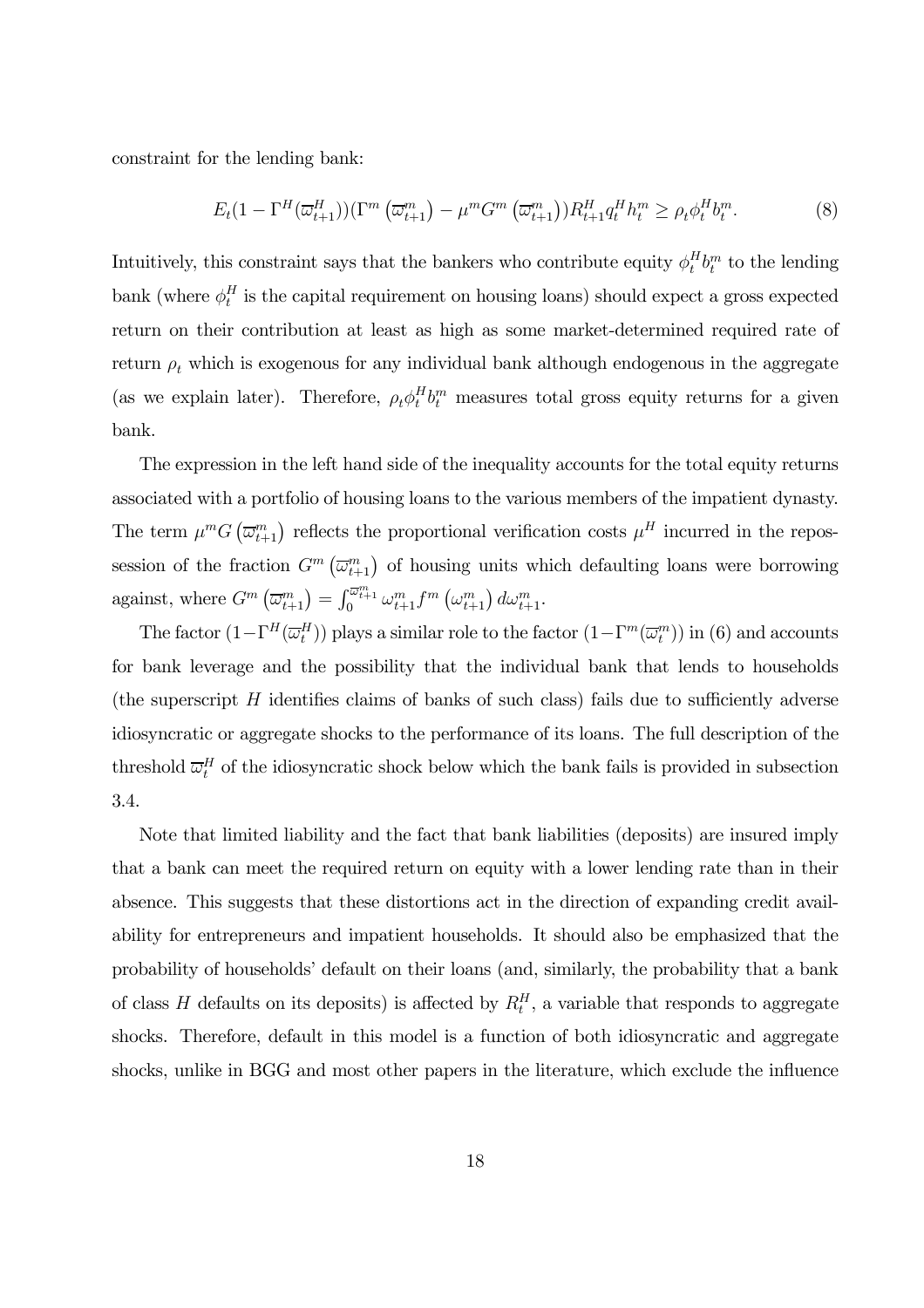of the latter by assuming that debt is state contingent.<sup>21</sup>

Borrowing households' optimization problem With all the prior ingredients, the decision problem of the borrowing households can be compactly written as a contracting problem between the corresponding representative dynasty and its bank:

$$
\max_{\{c_{t+i}^m, h_{t+i}^m, l_{t+i}^m, z_{t+i}^m, b_{t+i}^m\}_{i=0}^{\infty}} E_t \left[ \sum_{i=0}^{\infty} \left( \beta^m \right)^{t+i} \left[ \log \left( c_{t+i}^m \right) + v^m \log \left( h_{t+i}^m \right) - \frac{\varphi^m}{1+\eta} \left( l_{t+i}^m \right)^{1+\eta} \right] \right] \tag{9}
$$

subject to the budget constraint of the dynasty,

$$
c_t^m + q_t^H h_t^m - b_t^m \le w_t l_t^m + \left(1 - \Gamma^m \left(\frac{x_t^m}{R_{t+1}^H}\right)\right) R_{t+1}^H q_t^H h_t^m,\tag{10}
$$

and the participation constraint of the bank,

$$
E_t\left[ (1 - \Gamma^H(\overline{\omega}_{t+1}^H)) \left( \Gamma^m \left( \frac{x_t^m}{R_{t+1}^H} \right) - \mu^m G^m \left( \frac{x_t^m}{R_{t+1}^H} \right) \right) R_{t+1}^H \right] q_t^H h_t^m = \rho_t \phi_t^H b_t^m, \tag{11}
$$

which we impose with equality without loss of generality.<sup>22</sup>

#### 3.2 Entrepreneurs

To guarantee easy aggregation and generate the same type of net worth dynamics as in Bernanke, Gertler and Gilchrist (1999) but in a slightly more micro-founded manner, we assume that entrepreneurs belong to a sequence of overlapping generations of two-period lived risk-neutral agents. Each generation of entrepreneurs inherits wealth in the form of bequests  $n_t^e$  from the previous generation of entrepreneurs. Entrepreneurs are the only agents who can own and maintain the capital stock. They purchase new capital from capital goods producers and depreciated capital from the previous generation of entrepreneurs, and then rent it to the contemporaneous producers of the consumption good. Entrepreneurs finance

<sup>21</sup>Ruling out state-contingent debt implies a restriction in the contracting space. Loan and deposit contracts in our economy are incomplete in that they cannot be made fully contingent on aggregate variables (perhaps due to verifiability problems, publication lags, potential manipulability if contractually relevant, etc.).

<sup>&</sup>lt;sup>22</sup>In principle, the borrowing rate  $R_t^m$  is part of the housing loan contract and, hence, can be treated as part of the decision variables of the impatient dynasty in period  $t$ . However, treating the intermediate variable  $x_t^m$  as part of the contract variables (together with  $b_t^m$  and  $h_t^m$ ) allows us to write the entire contract problem without explicit reference to  $R_t^m$ .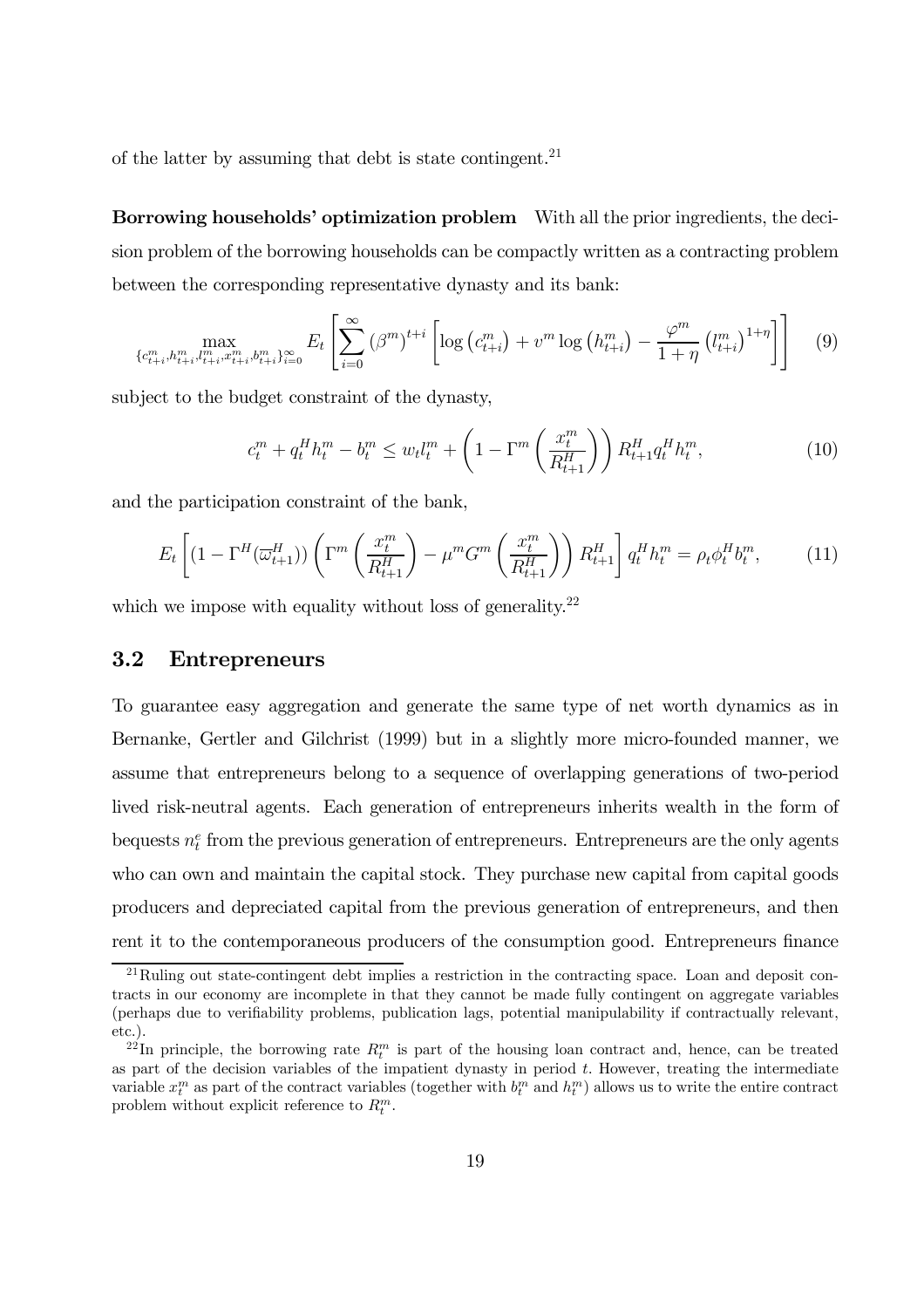their capital holdings with their own initial net worth  $n_t^e$  and with loans  $b_t^e$  received from the banks specialized in corporate loans.

An entrepreneur born at time  $t$  values the donations made to the patient dynasty at time  $t+1$  ("dividends"),  $c_{t+1}^e$ , and the bequests left to the next cohort of entrepreneurs ("retained earnings"),  $n_{t+1}^e$ , according to the utility function  $(c_{t+1}^e)^{\chi^e}(n_{t+1}^e)^{1-\chi^e}$ , with  $\chi^e \in (0,1).^{23}$  Thus, once in period  $t + 1$ , the entrepreneur solves

$$
\max_{c_{t+1}^e, n_{t+1}^e} (c_{t+1}^e)^{\chi^e} (n_{t+1}^e)^{1-\chi^e} \tag{12}
$$

subject to:

$$
c_{t+1}^e + n_{t+1}^e \leq W_{t+1}^e.
$$

Optimizing behavior then yields the "dividend payment" rule

$$
c_{t+1}^e = \chi^e W_{t+1}^e \tag{13}
$$

and the "earnings retention" rule

$$
n_{t+1}^e = (1 - \chi^e)W_{t+1}^e,\tag{14}
$$

and an indirect utility equal to  $W_{t+1}^e$ .

The decision problem of the entrepreneur who starts up at  $t$  can then be written as:

$$
\max_{k_t, b_t^e, R_t^F} E_t(W_{t+1}^e) \tag{15}
$$

subject to the period  $t$  resource constraint

$$
q_t^K k_t - b_t^e = n_t^e,\tag{16}
$$

the definition

$$
W_{t+1}^{e} = \max \left[ \omega_{t+1}^{e} \left( r_{t+1}^{k} + (1 - \delta_{t+1}) q_{t+1}^{K} \right) k_{t} - R_{t}^{F} b_{t}^{e}, 0 \right],
$$
\n(17)

<sup>&</sup>lt;sup>23</sup>These preferences involve impure altruism in the form introduced by Andreoni (1989) and used, e.g., in Aghion and Bolton (1999): entrepreneurs directly enjoy the "warm glow" from giving, independently of the extent to which the recipients actually benefit from the donation.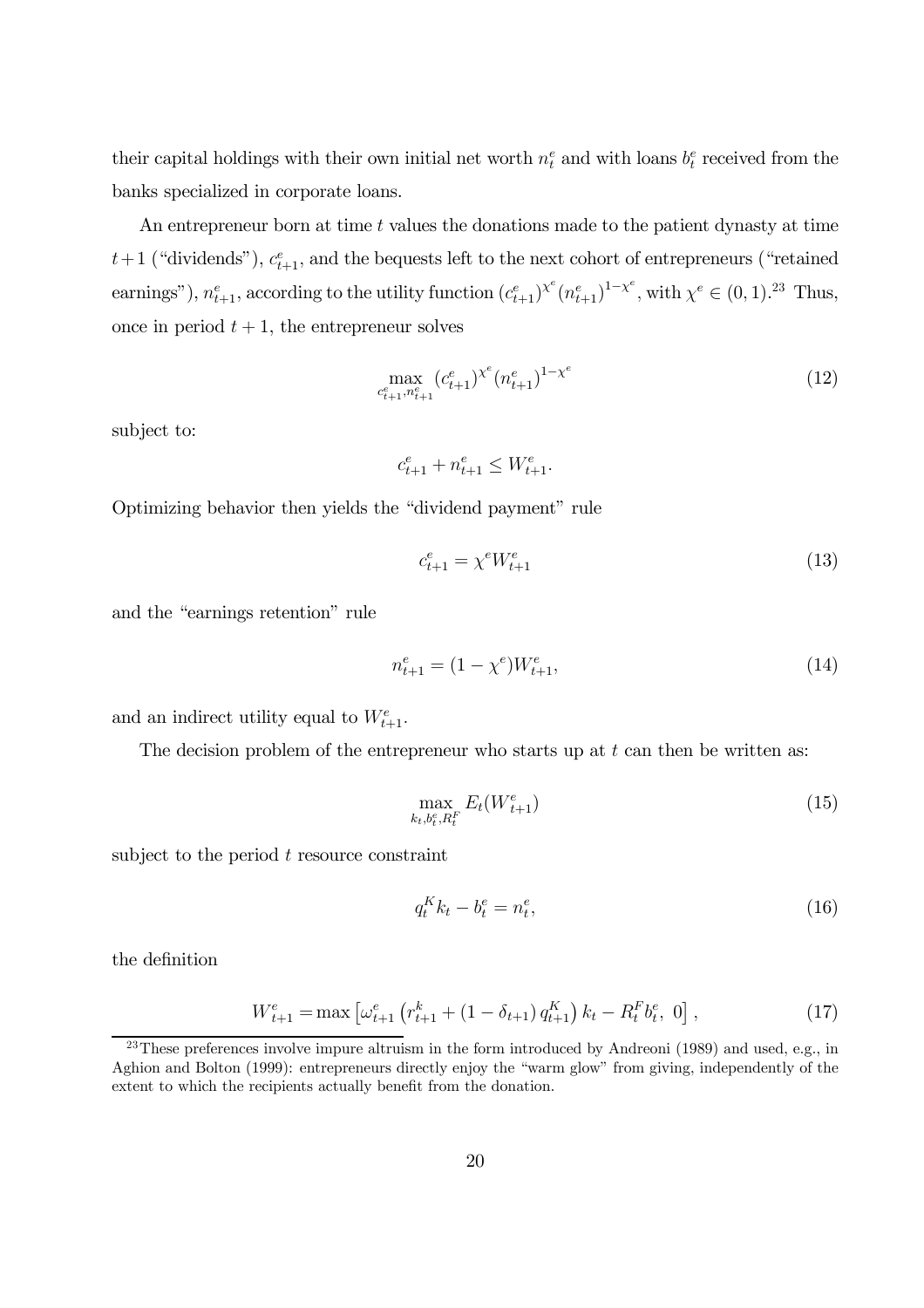and a bank participation constraint which will be fully specified in the next subsection. In these expressions,  $q_t^K$  is the price of capital at period t,  $k_t$  is the capital held by the entrepreneur in period t,  $b_t^e$  is the amount borrowed from the bank in period t,  $\delta_t$  is the time-varying depreciation rate of each efficiency unit of capital,  $r_t^K$  is the rental rate per efficiency unit of capital, and  $R_t^F$  is the contractual gross interest rate of the loan taken from the bank in period  $t$ .

Note that the depreciation rate  $\delta_t$  is time-varying and, similarly to the housing depreciation, follows and AR(1) process:

$$
\delta_t = \left(1 - \rho^{\delta}\right)\delta + \rho^{\delta}\delta_{t-1} + \varepsilon_t^{\delta}
$$

where  $\delta$  is the steady state depreciation rate,  $\rho^{\delta}$  is the persistency parameter and  $\varepsilon_t^{\delta}$  is an i.i.d. shock with variance  $\sigma_{\delta}^2$ .

The factor  $\omega_{t+1}^e$  that multiplies the return from capital holdings is an idiosyncratic shock to the entrepreneur's efficiency units of capital. This shock realizes after the period  $t$  loan with the bank is agreed and prior to renting the available capital to consumption good producers in that date. With a role similar to the shock  $\omega_{t+1}^m$  suffered by the housing held by borrowing households, the shock  $\omega_{t+1}^e$  is a simple way to rationalize the existence of idiosyncratic shocks to the entrepreneurs' performance and to generate a non-trivial default rate on entrepreneurial loans. The shock is independently and identically distributed across entrepreneurs and follows a log-normal distribution with an expected value of one, and density and cumulative distribution functions denoted  $f^e(\cdot)$  and  $F^e(\cdot)$ , respectively.

Similar to all other borrowers in our economy, an entrepreneur cannot be held liable for any contracted repayments due to banks (which amount  $R_t^F b_t^e$  in period  $t + 1$ ) over and above the gross returns that she obtains on the capital investment undertaken in the previous period,  $(r_{t+1}^K + (1 - \delta_{t+1}) q_{t+1}^K) \omega_{t+1}^e k_t$ . Accordingly, the max operator in (17) takes into account limited liability and the possibility that entrepreneurs default on their bank loans.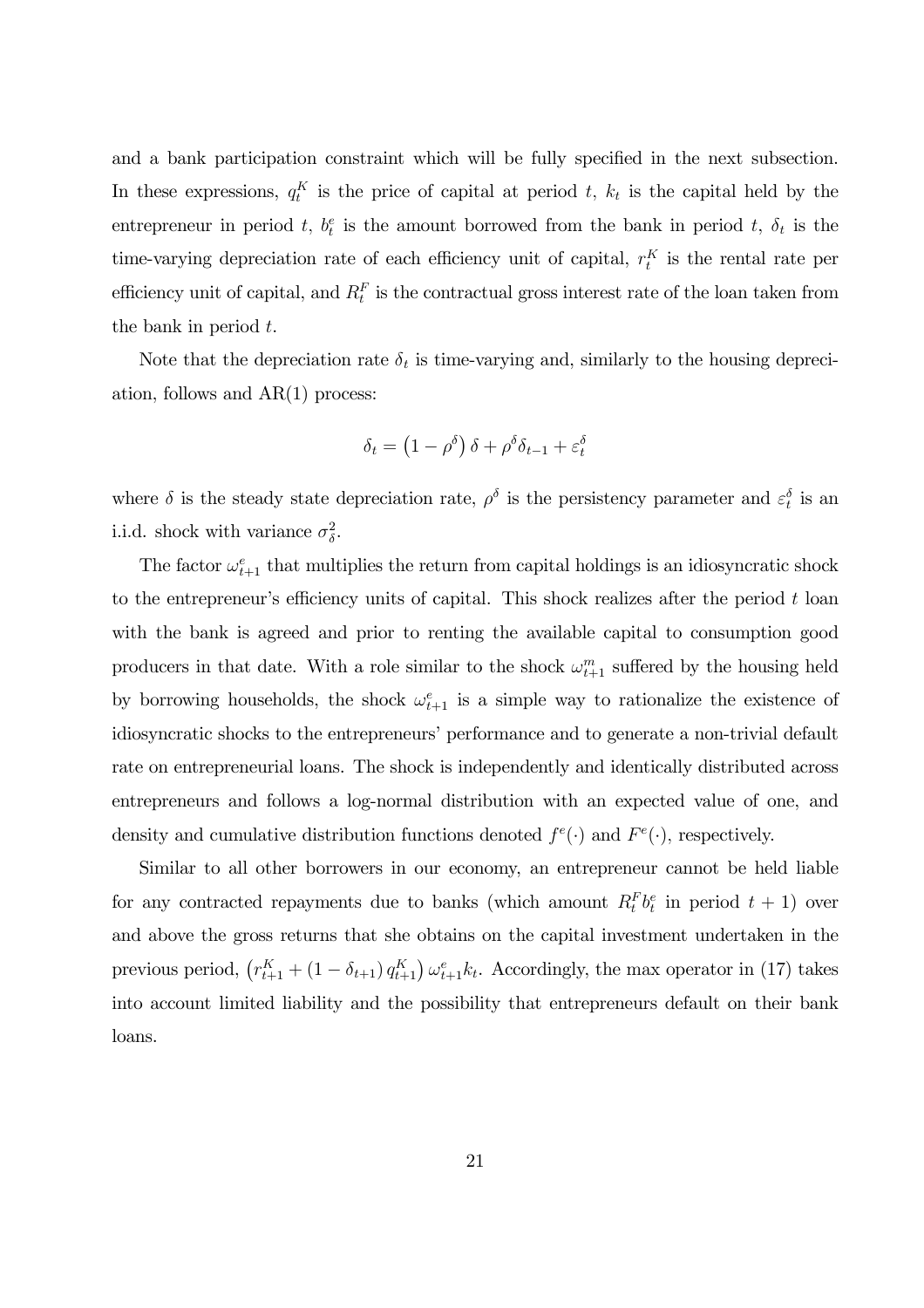#### 3.2.1 Entrepreneurial loans

Let

$$
R_{t+1}^K = \frac{r_{t+1}^K + (1 - \delta_{t+1}) q_{t+1}^K}{q_t^K}
$$

denote the gross return per efficiency unit of capital obtained in period  $t + 1$  out of capital owned in period t. Then the entrepreneur will repay her loan at  $t + 1$  whenever her idiosyncratic shock  $\omega_{t+1}^e$  exceeds the following threshold:

$$
\overline{\omega}_{t+1}^e \equiv \frac{R_t^F b_t^e}{R_{t+1}^K q_t^K k_t} \equiv \frac{x_t^e}{R_{t+1}^K} \tag{18}
$$

where  $x_t^e \equiv$  $\frac{R_t^F b_t^e}{q_t^K k_t}$  denotes entrepreneurial *leverage* as measured by the ratio of contractual debt repayment obligations at  $t + 1$ ,  $R_t^F b_t^e$ , to the value of the capital purchased at t,  $q_t^K k_t$ . Notice that (18) implies (differently from BGG where the contractual debt repayments are made contingent on  $R_{t+1}^K$ ) that fluctuations in  $R_{t+1}^K$  will (realistically) produce fluctuations in entrepreneurial default rates.

When an entrepreneur defaults on her loan, the bank only recovers a fraction  $1 - \mu^e$  of the gross return of the capital available to the defaulted entrepreneur, where  $\mu^e$  stands for verification costs incurred by the bank when taking possession of the returns and selling the underlying capital to other entrepreneurs. Hence a bank recovers  $R_t^F b_t^e$  from performing loans and  $(1 - \mu^e) R_{t+1}^K q_t^e \omega_{t+1}^e k_t$  from non-performing loans. Ex ante, lenders recognize that under certain realizations of the idiosyncratic and the aggregate shocks, entrepreneurs will go bankrupt, especially when their ex ante leverage  $x_t^e$  is high.

The division between entrepreneurs and their bank of the total gross returns on a welldiversified portfolio of entrepreneurial investments at period t can be compactly expressed using notation similar to the one already introduced for borrowing households:

$$
\Gamma^{e}\left(\overline{\omega}_{t+1}^{e}\right) = \int_{0}^{\overline{\omega}_{t+1}^{e}} \omega_{t+1}^{e} f^{e}\left(\omega_{t+1}^{e}\right) d\omega_{t+1}^{e} + \overline{\omega}_{t+1}^{e} \int_{\overline{\omega}_{t+1}^{e}}^{\infty} f^{e}\left(\omega_{t+1}^{e}\right) d\omega_{t+1}^{e},\tag{19}
$$

which gives the share of the gross returns (gross of verification costs) that will accrue to the bank, and

$$
G^{e}\left(\overline{\omega}_{t+1}^{e}\right) = \int_{0}^{\overline{\omega}_{t+1}^{e}} \omega_{t+1}^{e} f^{e}\left(\omega_{t+1}^{e}\right) d\omega_{t+1}^{e}, \tag{20}
$$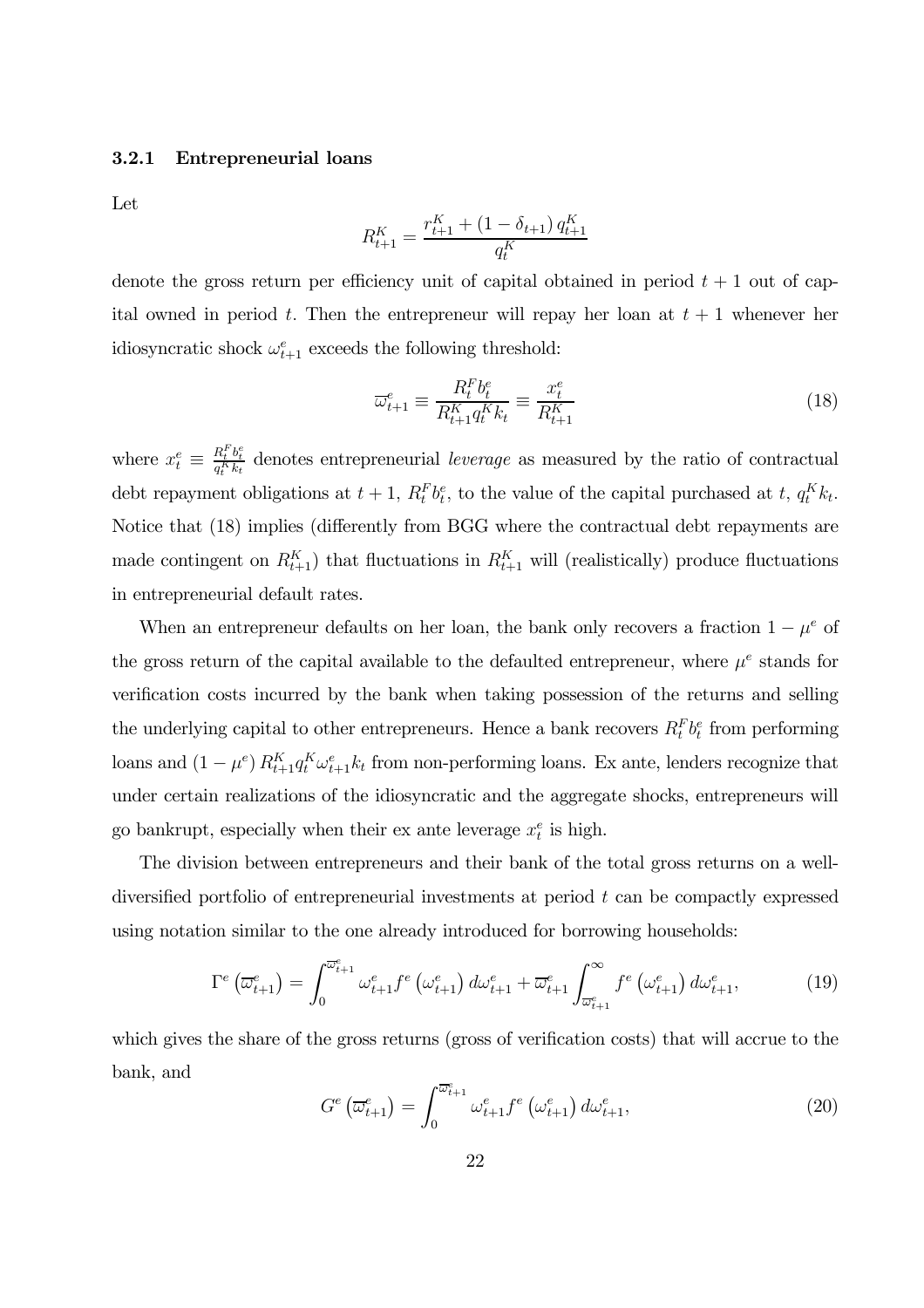which denotes the part of those returns that comes from defaulted loans. Then the verification costs incurred by the bank on its portfolio of loans to entrepreneurs will be  $\mu^e G^e \left(\omega_{t+1}^e\right)$ , and the net share of the total gross returns of the portfolio that the bank appropriates can be expressed as  $\Gamma^e \left( \overline{\omega}_{t+1}^e \right) - \mu^e G^e \left( \omega_{t+1}^e \right)$ . We will use this expression below when introducing the bank's participation constraint into the entrepreneur's optimization problem.

#### 3.2.2 Entrepreneurs' optimization problem

The contracting problem between the entrepreneur and her bank in period  $t$  can be written as one of maximizing the entrepreneur's expected wealth at  $t + 1$ 

$$
\max_{x_t^e, k_t} E_t \left[ \left( 1 - \Gamma^e \left( \frac{x_t^e}{R_{t+1}^K} \right) \right) R_{t+1}^K q_t^K k_t \right]
$$

subject to the participation constraint of the bank:

$$
E_t\left[ (1 - \Gamma^F(\overline{\omega}_{t+1}^F)) \left( \Gamma^e\left(\frac{x_t^e}{R_{t+1}^K} \right) - \mu^e G^e \left(\frac{x_t^e}{R_{t+1}^K} \right) \right) \right] R_{t+1}^K q_t^K k_t = \rho_t \phi_t^F(q_t^K k_t - n_t^e), \tag{21}
$$

which we can write with equality without loss of generality. Just like in the case of the bank extending loans to impatient households in (10), equation (21) states that the expected payoffs appropriated by the equity holders of a bank which holds a portfolio of loans to entrepreneurs must be sufficient to guarantee the expected rate of return  $\rho_t$  that the bankers require on the wealth that they contribute to bank. Bankers' equity contribution,  $\phi_t^F(q_t^K k_t$  $n_t^e$ ), is determined by the need to comply with a capital requirement  $\phi_t^F$  on each unit of lending.

The factor  $(1 - \Gamma^F(\overline{\omega}_{t+1}^F))$  that multiplies the left hand side of (21) accounts for bank leverage and the possibility that an individual bank specialized in corporate loans (the superscript  $F$  identifies such class of banks) fails due to sufficiently adverse idiosyncratic or aggregate shocks to the performance of its portfolio of entrepreneurial loans. The full details of the threshold  $\overline{\omega}_{t+1}^F$  of the idiosyncratic shock below which the bank fails are presented below in subsection 3.4.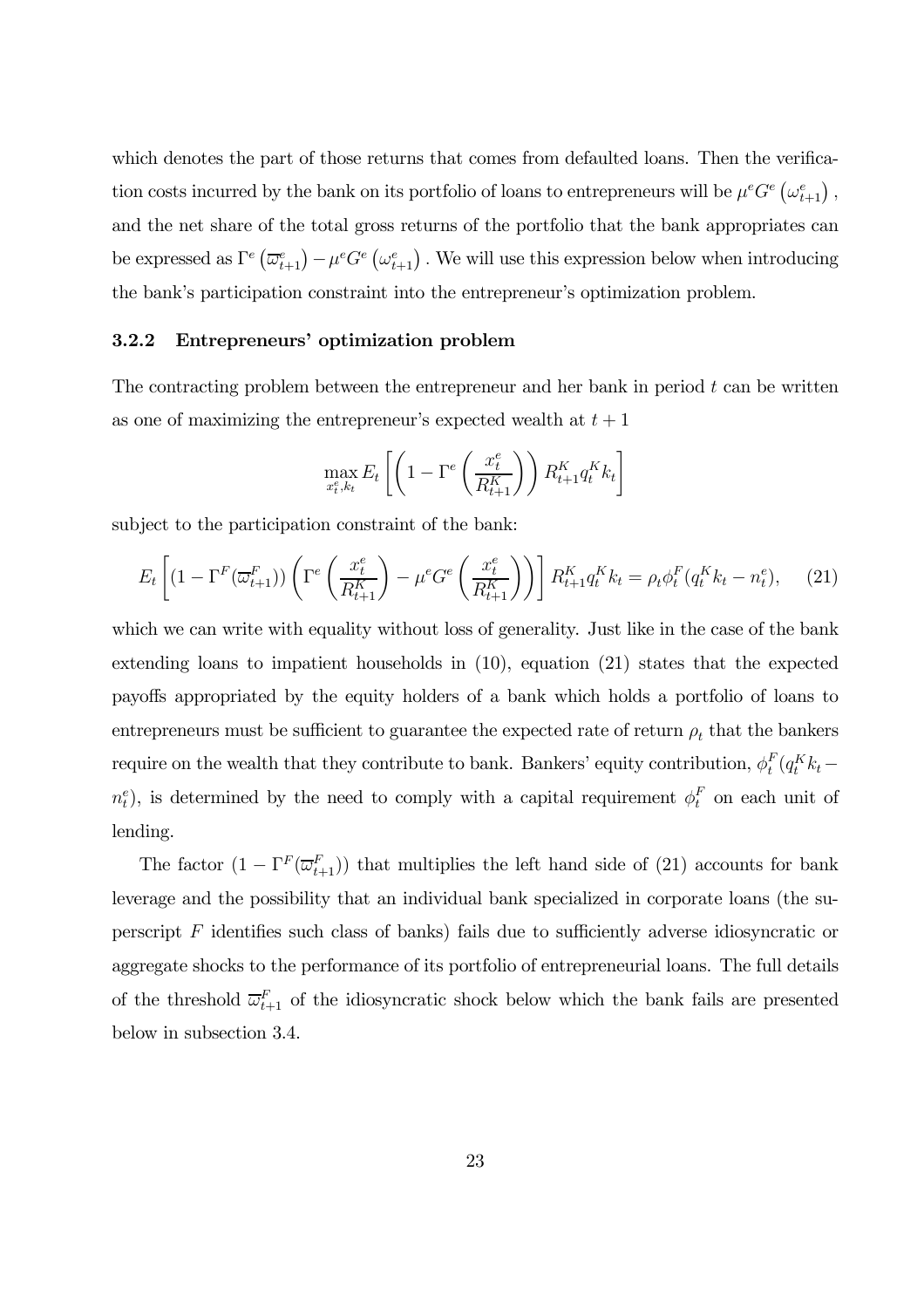The final wealth of the entrepreneurs that start up in period  $t$  can be written as:

$$
W_{t+1}^{e} = \frac{\left(1 - \Gamma^{e}\left(\overline{\omega}_{t+1}^{e}\right)\right)R_{t+1}^{K}}{1 - E_{t}\left\{\left(1 - \Gamma^{F}\left(\overline{\omega}_{t+1}^{F}\right)\right)\left(\Gamma^{e}\left(\overline{\omega}_{t+1}^{e}\right) - \mu^{e}G^{e}\left(\overline{\omega}_{t+1}^{e}\right)\right)\frac{R_{t+1}^{K}}{\rho_{t}\phi_{t}^{F}}\right\}}n_{t}^{e}
$$

and, since a fraction  $(1 - \chi^e)$  of such wealth is left as a bequest to next generation of entrepreneurs, the law of motion of entrepreneurs' aggregate initial net worth can be written as

$$
n_{t+1}^{e} = \left(1 - \chi^{e}\right) \frac{\left(1 - \Gamma\left(\overline{\omega}_{t+1}^{e}\right)\right) R_{t+1}^{K}}{1 - E_{t} \left\{\left(1 - \Gamma^{F}\left(\overline{\omega}_{t+1}^{F}\right)\right) \left(\Gamma^{e}\left(\overline{\omega}_{t+1}^{e}\right) - \mu^{e} G^{e}\left(\overline{\omega}_{t+1}^{e}\right)\right) \frac{R_{t+1}^{K}}{\rho_{t} \phi_{t}^{F}}\right\}} n_{t}^{e}.
$$

#### 3.3 Bankers

We model bankers in a very similar way to entrepreneurs: they belong to a sequence of overlapping generations of risk-neutral two-period lived agents. Bankers have exclusive access to the opportunity of investing their wealth as banks' inside equity capital. Each generation of bankers inherits wealth in the form of bequests  $n_t$  from the previous generation of bankers and leaves bequests  $n_{t+1}^b$  to the subsequent one. Aggregate banker net worth determines, for a given capital requirement, the equilibrium required rate of return on bank equity and hence the lending rates.

A banker born at time t values his donations to the patient dynasty at  $t+1$  ("dividends"),  $c_{t+1}^b$ , and the bequests left to the next cohort of bankers ("retained earnings"),  $n_{t+1}^b$ , according to the utility function  $(c_{t+1}^b)^{\chi^b} (n_{t+1}^b)^{1-\chi^b}$ , with  $\chi^b \in (0,1)$ . The banker who starts up at period t receives a bequest from the previous generation of bankers and decides how to allocate this wealth as inside capital across the two classes of existing banks: the banks specialized in housing loans (the H banks) and the banks specialized in entrepreneurial loans (the F banks). There is a continuum of ex ante identical perfectly competitive banks of each class. The ex post gross return at  $t + 1$  on the inside equity invested in H and F banks at t is denoted  $\widetilde{\rho}_{t+1}^H$  and  $\widetilde{\rho}_{t+1}^F$ , respectively.

If a banker starting up with wealth  $n_t^b$  invests an amount  $e_t^F$  in inside equity of one or several  $F$  banks, and the rest in one or several of the  $H$  banks, his net worth after one period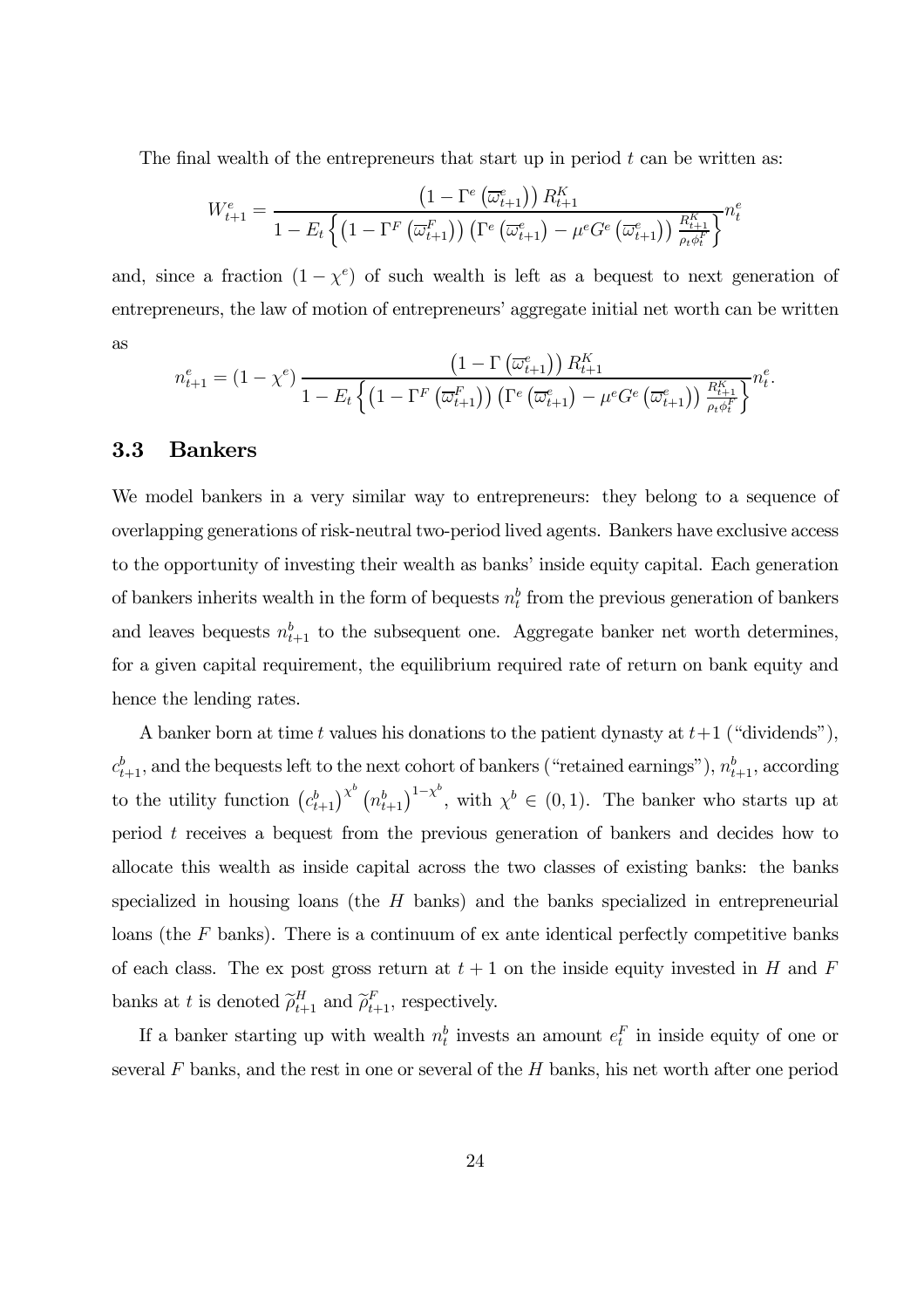will be:

$$
W_{t+1}^{b} = \tilde{\rho}_{t+1}^{F} e_t^{F} + \tilde{\rho}_{t+1}^{H} \left( n_t^{b} - e_t^{F} \right), \qquad (22)
$$

which the banker will distribute by solving

$$
\max_{c_{t+1}^b, n_{t+1}^b} \left( c_{t+1}^b \right)^{\chi^b} (n_{t+1}^b)^{1-\chi^b} \tag{23}
$$

subject to:

$$
c_{t+1}^b + n_{t+1}^b \leq W_{t+1}^b.
$$

Optimizing behavior yields, the "dividend payment" rule

$$
c_{t+1}^b = \chi^b W_{t+1}^b \tag{24}
$$

and the "earnings retention" rule

$$
n_{t+1}^b = (1 - \chi^b)W_{t+1}^b,
$$
\n(25)

and an indirect utility equal to  $W_{t+1}^b$ .

The portfolio problem of the banker who starts up at  $t$  can then be written as

$$
\max_{e_t^F} E_t(W_{t+1}^b) = E_t(\widetilde{\rho}_{t+1}^F e_t^F + \widetilde{\rho}_{t+1}^H (n_t^b - e_t^F)).
$$
\n(26)

So, interior equilibria in which both classes of banks receive strictly positive inside equity from bankers will require the following equality to hold

$$
E_t \widetilde{\rho}_{t+1}^F = E_t \widetilde{\rho}_{t+1}^H = \rho_t,\tag{27}
$$

where  $\rho_t$  denotes bankers' required expected gross rate of return on equity investments undertaken at time  $t$ . This expected return is endogenously determined in equilibrium but both individual banks and bankers take it as given in their decisions. Specifically,  $\rho_t$  plays an essential role in the bank participation constraints, (8) and (21), that appear in the problems of each class of final borrowers.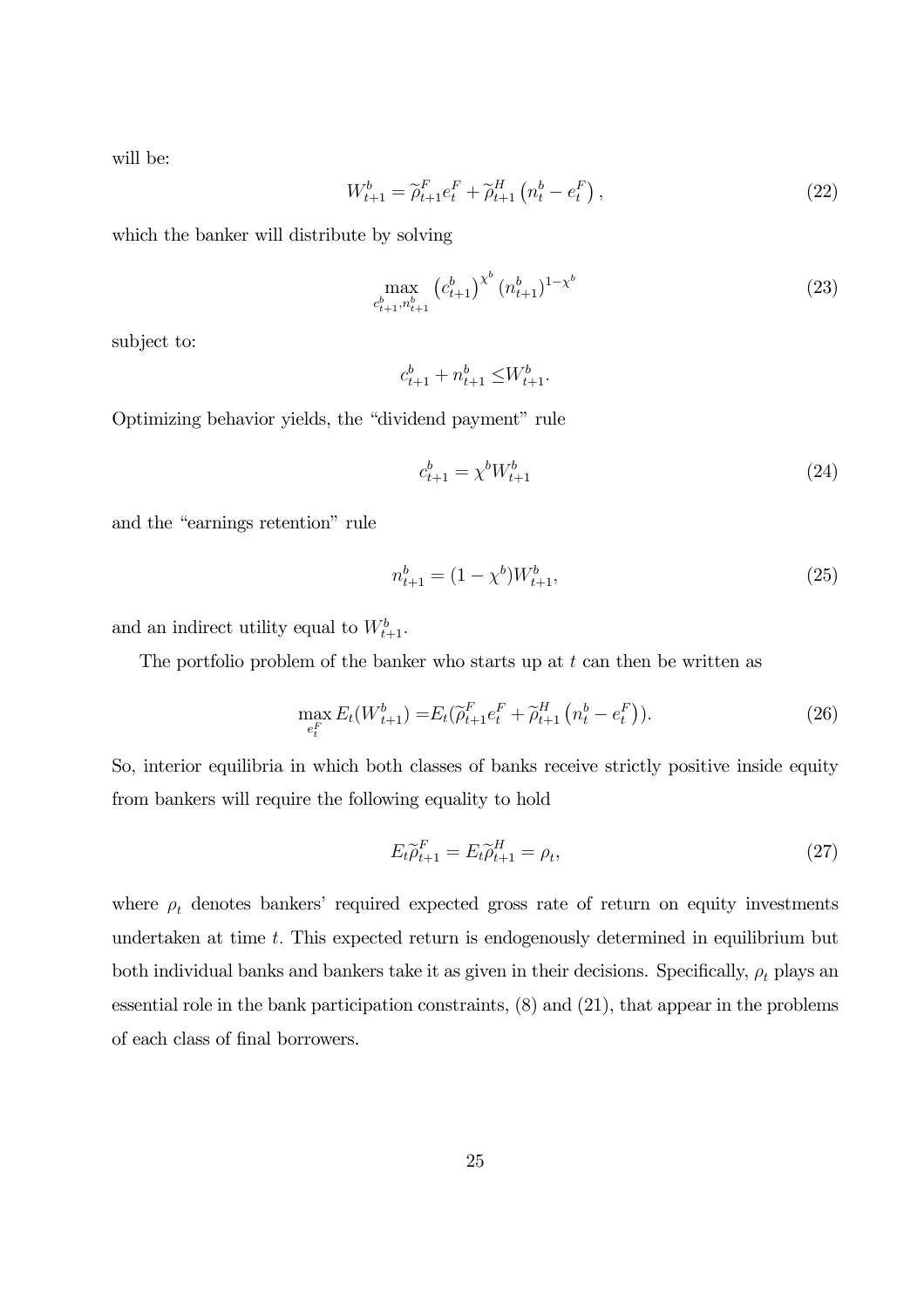Finally, the law of motion of the initial wealth of each generation of bankers is:

$$
n_{t+1}^b = (1 - \chi^b) \left[ \tilde{\rho}_{t+1}^F e_t^F + \tilde{\rho}_{t+1}^H \left( n_t^b - e_t^F \right) \right]. \tag{28}
$$

Therefore, under our assumptions, the risk-neutral bankers of each generation operate as in a one-period model (maximizing the expected one-period return on their initial wealth) but bank capital is a state variable important for aggregate dynamics (as e.g. in Gertler and Kiyotaki, 2011). As in the case of entrepreneurs, assuming that bankers directly derive utility from transferring  $c_{t+1}^b$  to the savings households will allow us to focus the welfare analysis on households' lifetime utility without neglecting the consumption capacity associated with bankers' unretained profits.

#### 3.4 Banks

The banks which issue the equity bought by bankers are institutions specialized in extending either mortgages or corporate loans. A bank lasts for one period only: it is an investment project created at t and liquidated at  $t + 1$ . We assume a continuum of banking institutions of each class  $j = H, F$ . The equity payoffs  $\pi_{t+1}^j$  generated by a representative of class j after its period of operation is given by the positive part of the difference between the returns from its loans and the repayments due to its deposits:

$$
\pi_{t+1}^j = \max \left[ \omega_{t+1}^j \tilde{R}_{t+1}^j b_t^j - R_t^D d_t^j, 0 \right],\tag{29}
$$

where  $b_t^j$  and  $d_t^j$  are the loans extended and the deposits taken by the bank at t, respectively,  $R_t^D$  is the gross interest rate paid on the deposits taken at t (which is uniform across all banks given the presence of deposit insurance and the assumption that depositors cannot assign individualize estimates of the probability of failure to each bank), and  $\tilde{R}^j_{t+1}$  denotes the realized return on a well diversified portfolio of loans of class j. The max operator reflects the fact that the shareholders of the bank enjoy limited liability, so their payoffs cannot be negative.

The bank's idiosyncratic failure risk comes from the existence of an idiosyncratic portfolio return shock  $\omega_{t+1}^j$  which is i.i.d. across the banks of class j and is assumed to follow a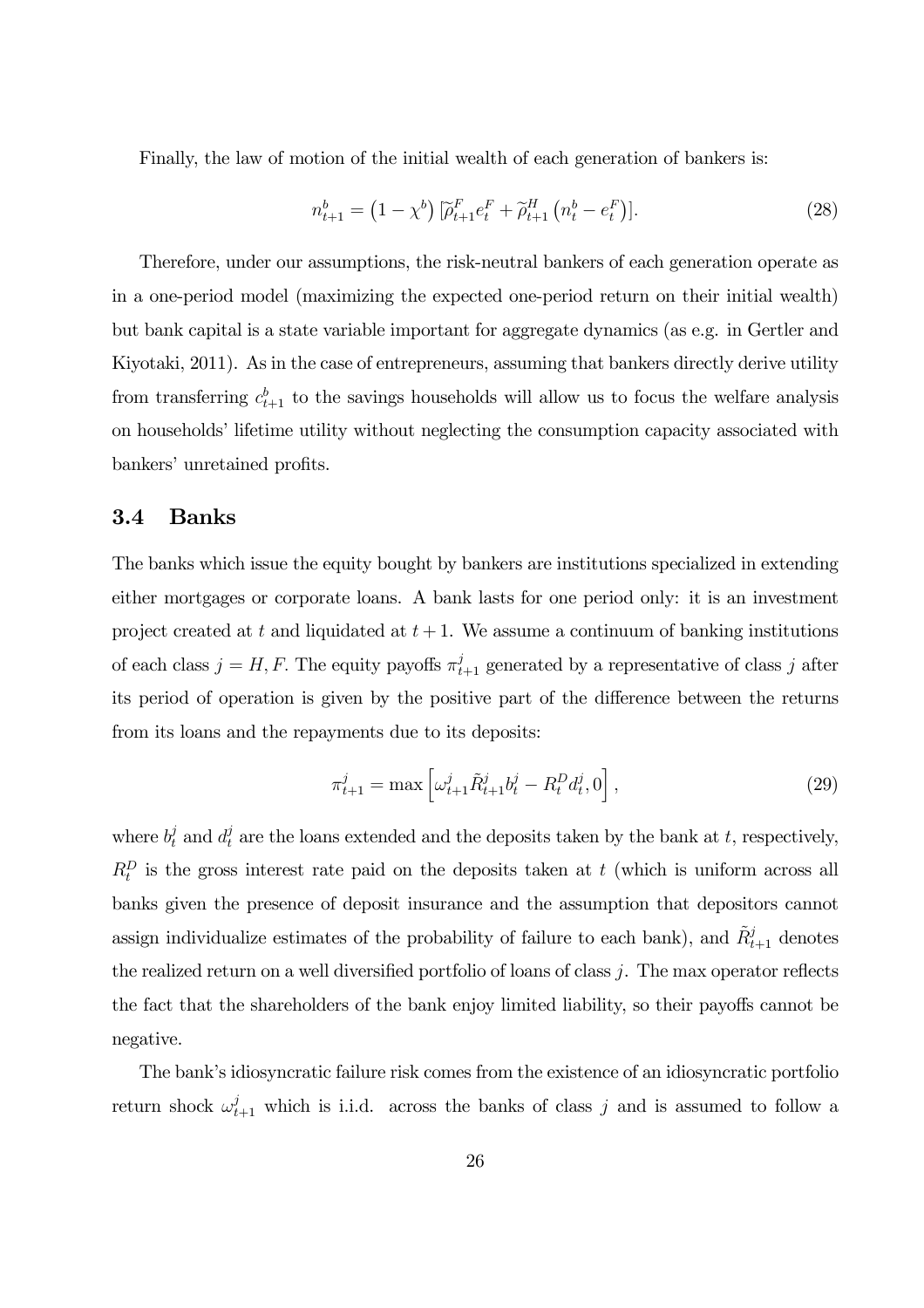log-normal distribution with a mean of 1 and a distribution function  $F^{j}(\omega_{t+1}^{j})$ .<sup>24</sup> We also allow for an aggregate shock to bank's idiosyncratic failure risk, i.e. bank risk shock, that similarly to the other aggregate sources of uncertainty featured by the model, it follows an  $AR(1)$  process.

Bank default is driven by fluctuations in the aggregate loan return  $\tilde{R}^j_{t+1}$  (itself driven by firms' or households' default rates) and the bank-idiosyncratic shock  $\omega_{t+1}^j$ . When a bank fails, its equity is written down to zero and its deposits are taken over by the DIA which pays out all deposits in full. The DIA partly recoups this by taking over the failed bank's loan portfolio minus resolution costs which are assumed to be a  $\mu^{j}$  fraction of total bank assets.

The bank also faces a regulatory capital constraint:

$$
e_t^j \ge \phi_t^j b_t^j,\tag{30}
$$

where  $\phi_t^j$  is the potentially time-varying capital-to-asset ratio of banks of class j. Thus, the bank is restricted by regulation to back with equity funding at least a fraction  $\phi_t^j$  of the loans made at  $t$ . It is possible to show that in equilibrium the constraint is binding, so that the loans can be written as  $b_t^j = e_t^j / \phi_t^j$  and the deposits as  $d_t^j = (1 - \phi_t^j) e_t^j / \phi_t^j$ . Allowing the capital requirement  $\phi_t^j$  to vary across different classes of banks is consistent with thinking of them as risk-based (like under Basel III) or as sectoral requirements serving as tools of macroprudential policy.

Note that the role of the regulatory capital requirement is to compensate for the limited liability distortions described earlier. A higher capital requirement forces banks to get funded with a larger share of equity financing, which is more expensive than deposit financing because of two reasons: (i) equity does not enjoy the protection of deposit insurance, (ii) bankers' wealth is limited and in equilibrium appropriates some scarcity rents. Moreover, lower leverage reduces the probability of bank default and hence the overall size of the deposit insurance subsidy. The implication is an increase in the loan rates at which banks

 $^{24}$ The fact that the shock has mean of one and is i.i.d. across banks makes it equivalent to a redistribution of gross loan returns across banks, which may be interpreted as a reduced form for the existence of imperfect diversification, e.g. due to unmodeled regional or industry specialization.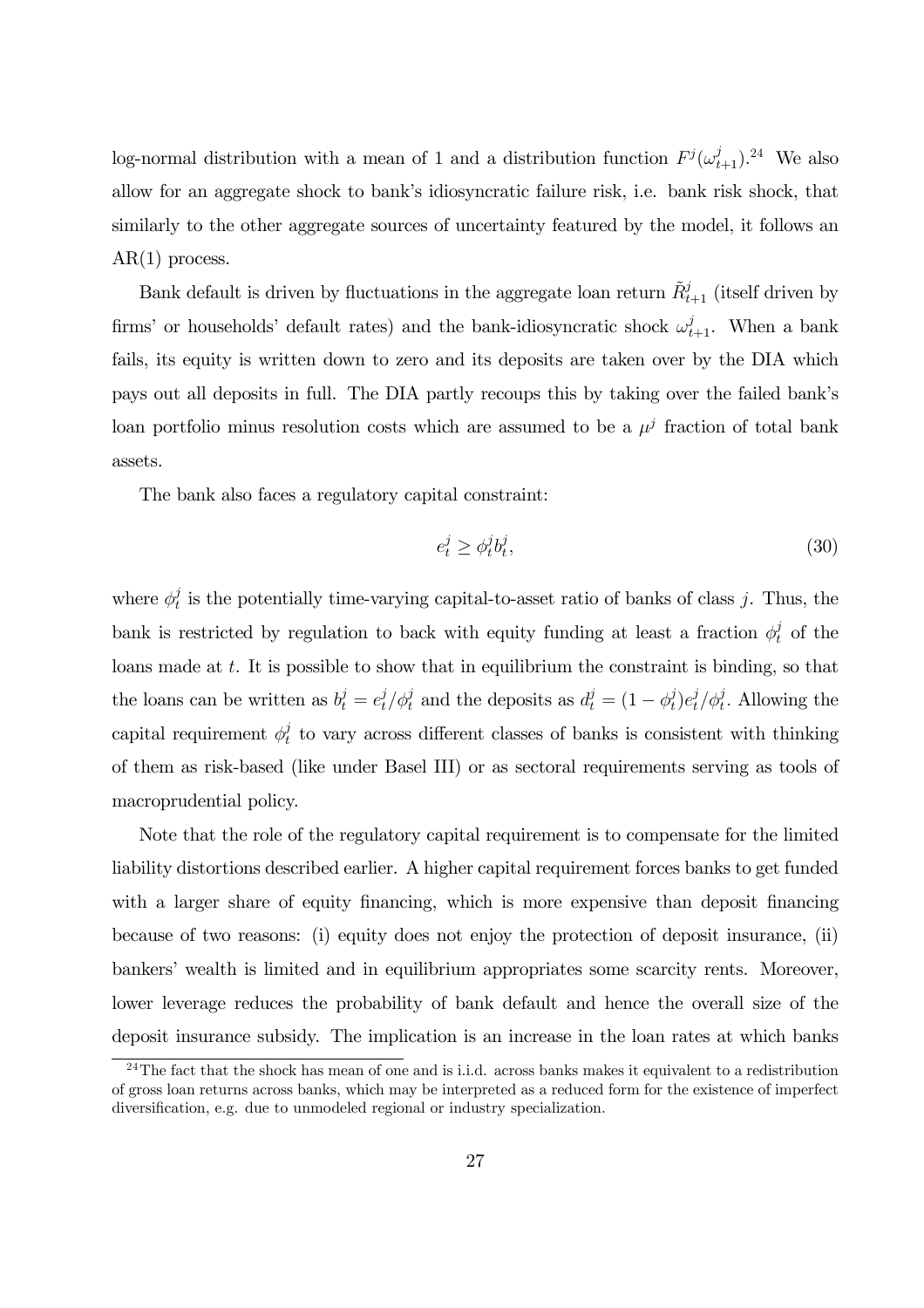are willing to lend (i.e. a tightening of banks' participation constraints in the problems of the borrowing households and entrepreneurs) and, in equilibrium, a more restricted access to credit for households and entrepreneurs.

Let  $\overline{\omega}_{t+1}^j$  denote the threshold realization of  $\omega_{t+1}^j$  below which the bank fails because the realized return on its loan portfolio is lower than its deposit repayment obligations:

$$
\overline{\omega}_{t+1}^j \tilde{R}_{t+1}^j b_t^{ij} \equiv R_t^D d_t^{ij}.
$$
\n(31)

Using our previous expressions for  $b_t^j$  and  $d_t^j$ , we can write the threshold as

$$
\overline{\omega}_{t+1}^{j} = (1 - \phi_t^{j}) \frac{R_t^{D}}{\tilde{R}_{t+1}^{j}},
$$
\n(32)

that is, the product of the leverage ratio  $1 - \phi_t^j$  and the spread between the realized gross loan return and the gross deposit rate,  $\tilde{R}_{t+1}^j / R_t^D$ .

The equity payoffs in (29) can then be rewritten as

$$
\pi_{t+1}^j = \max \left[ \omega_{t+1}^j - \overline{\omega}_{t+1}^j, 0 \right] \frac{\tilde{R}_{t+1}^j}{\phi_t^j} e_t^j
$$
\n
$$
= \left[ \int_{\overline{\omega}_{t+1}^j}^{\infty} \omega_{t+1}^j f^j \left( \omega_{t+1}^j \right) d\omega_{t+1}^j - \overline{\omega}_{t+1}^j \int_{\overline{\omega}_{t+1}^j}^{\infty} f^j \left( \omega_{t+1}^j \right) d\omega_{t+1}^j \right] \frac{\tilde{R}_{t+1}^j}{\phi_t^j} e_t^j \tag{33}
$$

where  $f^j(\omega_{t+1}^j)$  denotes the density distribution of  $\omega_{t+1}^j$  conditional on the information available when the loans are originated at time t. Hence  $F^j(\overline{\omega}_{t+1}^j)$  is the probability of default of a bank of class  $j$  (conditional upon the realization of the aggregate loan return  $\tilde{R}^j_{t+1}$ , which enters this expression through  $\overline{\omega}_{t+1}^j$ .

Following BGG, it is useful to define

$$
\Gamma^{j}(\overline{\omega}_{t+1}^{j}) = \int_{0}^{\overline{\omega}_{t+1}^{j}} \omega_{t+1}^{j} f^{j}(\omega_{t+1}^{j}) d\omega_{t+1}^{j} + \overline{\omega}_{t+1}^{j} \int_{\overline{\omega}_{t+1}^{F}}^{\infty} f^{j}(\omega_{t+1}^{j}) d\omega_{t+1}^{j}
$$
(34)

and

$$
G^j\left(\overline{\omega}_{t+1}^j\right) = \int_0^{\overline{\omega}_{t+1}^j} \omega_{t+1}^j f^j\left(\omega_{t+1}^j\right) d\omega_{t+1}^j,\tag{35}
$$

which denotes the share of total bank assets which belong to banks which end up in default. Thus  $\mu^j G^j \left(\overline{\omega}_{t+1}^j\right)$  is the total cost of bank default expressed as a fraction of total bank assets.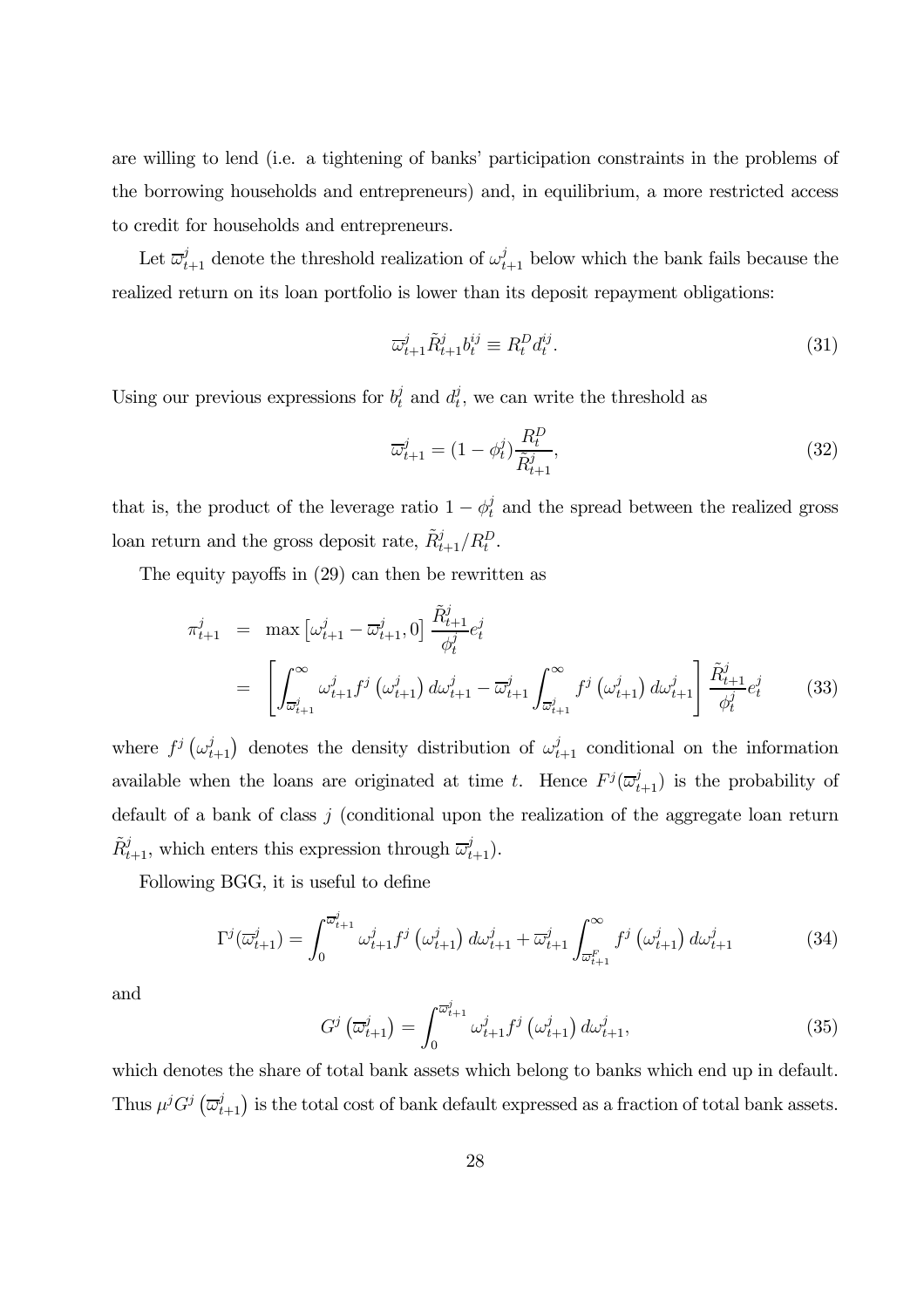Using this notation we can write

$$
\pi_{t+1}^j = \frac{\left[1 - \Gamma^j(\overline{\omega}_{t+1}^j)\right]\tilde{R}_{t+1}^j}{\phi_t^j} e_t^j \tag{36}
$$

and define the ex post gross rate of return on equity invested in a bank of type  $j$  as:

$$
\widetilde{\rho}_{t+1}^j = \frac{\left[1 - \Gamma^j(\overline{\omega}_{t+1}^j)\right] \widetilde{R}_{t+1}^j}{\phi_t^j}.
$$
\n(37)

For completeness, notice that derivations in prior sections imply the following expressions for  $\tilde{R}_{t+1}^j$ ,  $j = H, F$  :

$$
\tilde{R}_{t+1}^{H} = \left(\Gamma^{m}\left(\frac{x_{t}^{m}}{R_{t+1}^{H}}\right) - \mu^{m} G^{m}\left(\frac{x_{t}^{m}}{R_{t+1}^{H}}\right)\right) \frac{R_{t+1}^{H} q_{t}^{H} h_{t}^{m}}{b_{t}^{m}},
$$
\n
$$
\tilde{R}_{t+1}^{F} = \left(\Gamma^{e}\left(\frac{x_{t}^{e}}{R_{t+1}^{K}}\right) - \mu^{e} G^{e}\left(\frac{x_{t}^{e}}{R_{t+1}^{K}}\right)\right) \frac{R_{t+1}^{K} q_{t}^{K} k_{t}}{q_{t}^{K} k_{t} - n_{t}^{e}}.
$$

Finally, the aggregate default rate for the banking system  $PD_t^b$ , which enters in (3), is given by

$$
PD_t^b = \frac{d_{t-1}^H PD_t^H + d_{t-1}^F PD_t^F}{d_{t-1}^H + d_{t-1}^F}.
$$
\n(38)

#### 3.5 Consumption good production

The consumption good is produced by perfectly competitive firms which combine capital rented from entrepreneurs,  $k_{t-1}$ , and labor supplied by patient and impatient households,  $l_t$ , using a standard Cobb-Douglas production function:

$$
y_t = A_t k_{t-1}^{\alpha} l_t^{1-\alpha},
$$

where  $\alpha$  and  $\eta$  are elasticity parameters and  $A_t$  is total factor productivity following an  $AR(1)$  process:

$$
\ln A_t = \rho^A \ln A_{t-1} + \varepsilon_t^A,
$$

where  $\rho^A$  is the persistency parameter and  $\varepsilon_t^A$  is an i.i.d. shock with variance  $\sigma_A^2$ .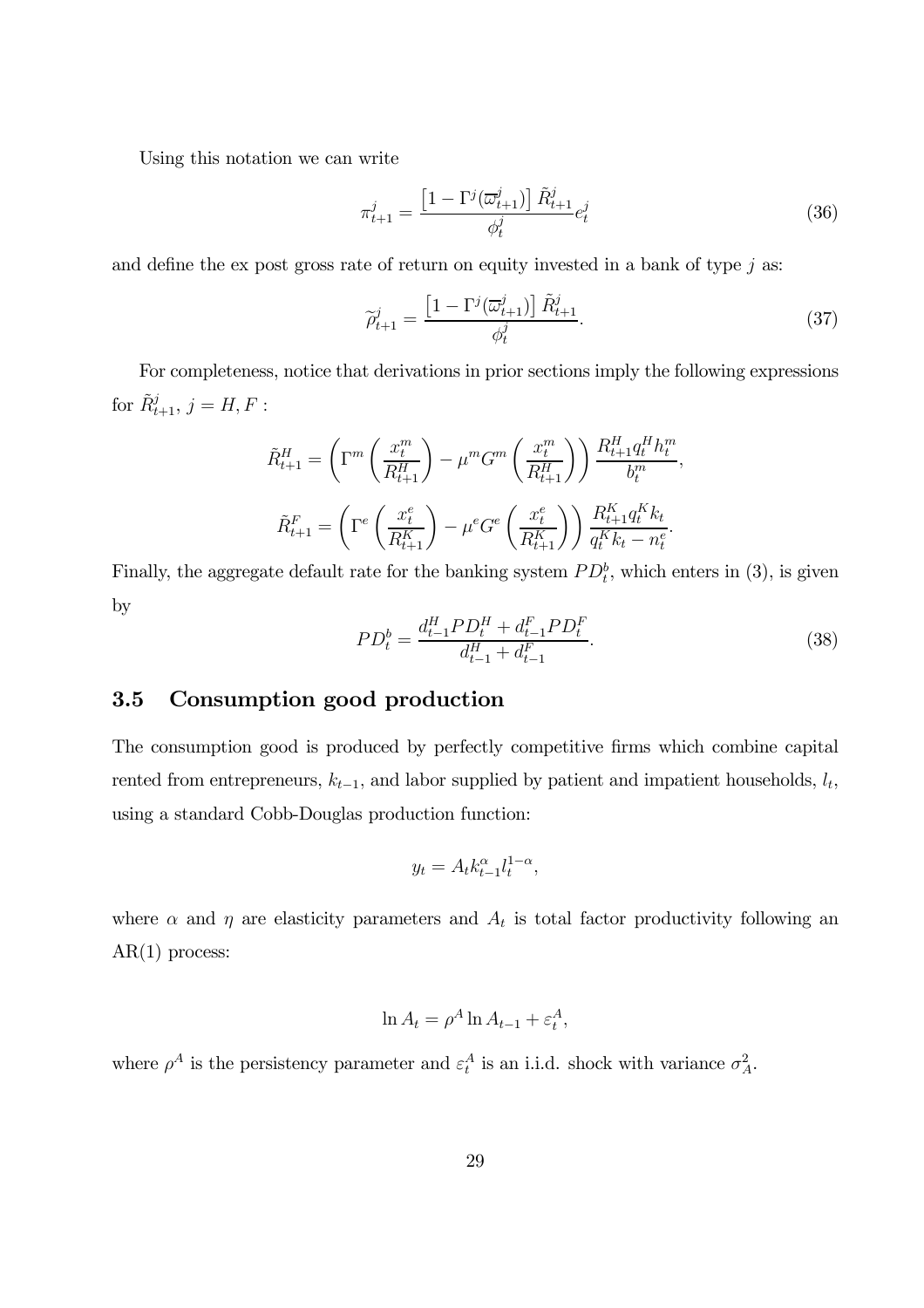Optimality in the use of the capital and labor input requires:

$$
r_t^K = \alpha \frac{y_t}{k_{t-1}},
$$

and

$$
w_t = (1 - \alpha) \frac{y_t}{l_t}.
$$

#### 3.6 Capital good and housing production

We model capital good producing firms and housing producing firms symmetrically. They produce new units of capital and housing from the consumption good and sell them to entrepreneurs and households, respectively, at prices  $q_t^K$  and  $q_t^H$ . These firms are owned by the patient households and their technology is subject to adjustment costs. In order to produce  $I_t = k_t - (1 - \delta_t) k_{t-1}$  of new capital and  $I_t^H = h_t - (1 - \delta_t^H) h_{t-1}$  of new housing, the corresponding representative firm needs to spend resources of

$$
\[1+g\left(\frac{I_t}{I_{t-1}}\right)\]I_t \quad \text{and} \quad \left[1+g^H\left(\frac{I_t^H}{I_{t-1}^H}\right)\right]I_t^H,
$$

where  $q(\cdot)$  and  $q^H(\cdot)$  are the corresponding investment adjustment cost functions that satisfy the standard properties. Since these firms are owned by the patient households, their objective is to choose investment  $I_t$  and  $I_t$ <sup>H</sup> in order to maximize

$$
E_{t} \sum_{i=0}^{\infty} (\beta^{s})^{i} \frac{c_{t}^{s}}{c_{t+i}^{s}} \left\{ q_{t+i}^{K} I_{t+i} - \left[ 1 + g \left( \frac{I_{t+i}}{I_{t+i-1}} \right) \right] I_{t+i} \right\}
$$

and

$$
E_t \sum_{i=0}^{\infty} (\beta^s)^i \frac{c_t^s}{c_{t+i}^s} \left\{ q_{t+i}^H I_{t+i}^H - \left[ 1 + g^H \left( \frac{I_{t+i}^H}{I_{t+i-1}^H} \right) \right] I_{t+i}^H \right\},\,
$$

respectively.

## 4 Market clearing, DIA, and capital requirements

**Consumption good market** In the goods market, total output  $y_t$  should equal the total consumption demands of the savers  $c_t^s$  and the borrowers  $c_t^m$ , plus the resources absorbed in the production of the new capital  $I_t$  and the new housing  $I_t^H$ , plus the resources lost in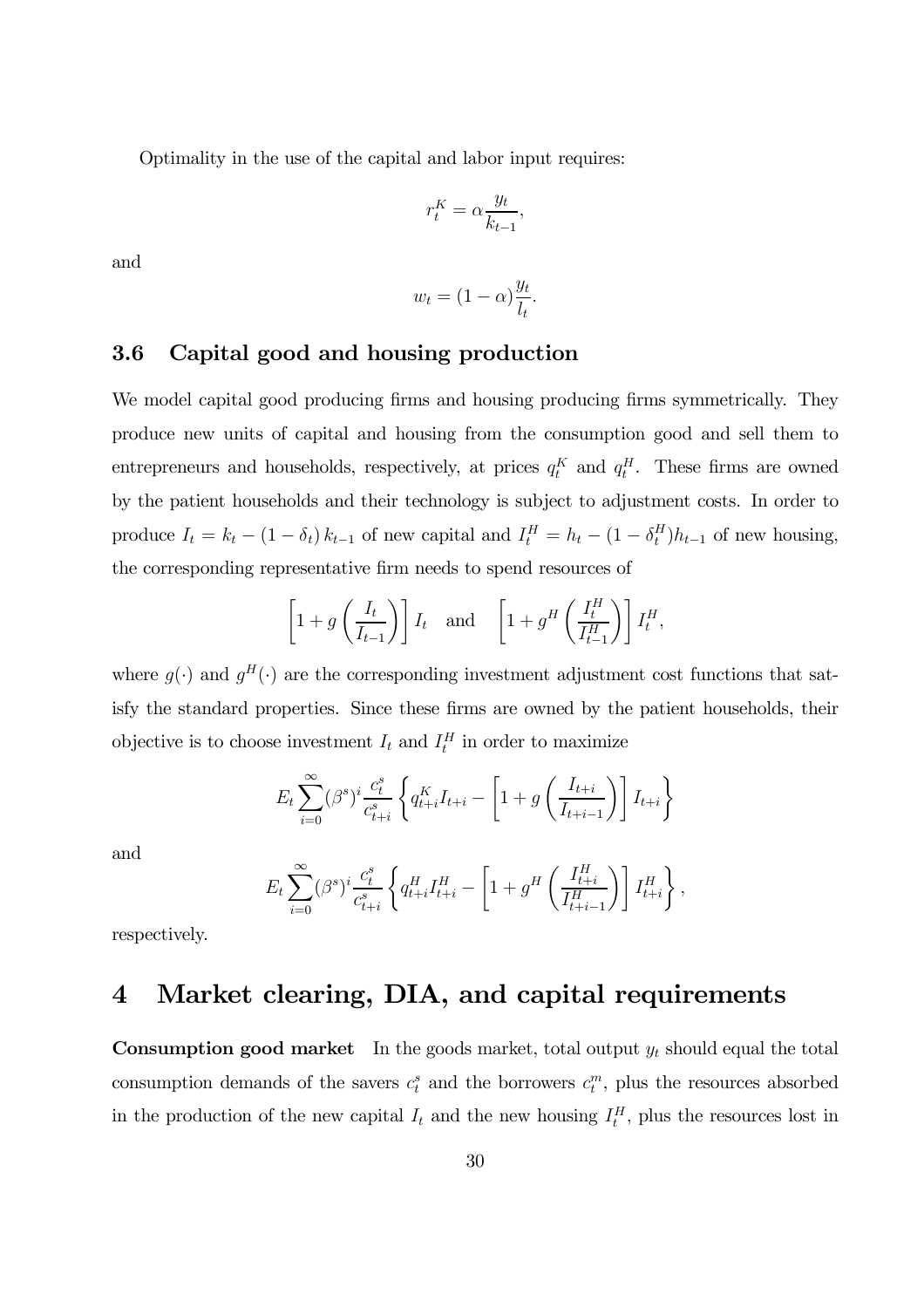the recovery by lenders of the proceeds associated with defaulted bank loans, in transaction costs by depositors at failed banks, or by the deposit insurance agency in the recovery of assets from failed banks:

$$
y_{t} = c_{t}^{s} + c_{t}^{m}
$$
  
+  $\left[1 + g\left(\frac{I_{t}}{I_{t-1}}\right)\right]I_{t} + \left[1 + g^{H}\left(\frac{I_{t}^{H}}{I_{t-1}^{H}}\right)\right]I_{t}^{H}$   
+  $\mu^{e}G^{e}(\overline{\omega}_{t}^{e}) R_{t}^{K} q_{t-1}^{K} k_{t-1} + \mu^{m} G^{m}\left(\frac{x_{t-1}^{m}}{R_{t}^{H}}\right) R_{t}^{H} q_{t-1}^{H} h_{t-1}^{m} + \gamma P D_{t}^{b} R_{t-1}^{D} d_{t-1}$   
+  $\mu^{B}\left[G^{H}\left(\overline{\omega}_{t}^{H}\right) \widetilde{R}_{t}^{H}\left(\frac{q_{t-1}^{H} h_{t-1}^{m} x_{t-1}^{m}}{R_{t-1}^{m}}\right) + G^{F}\left(\overline{\omega}_{t}^{F}\right) \widetilde{R}_{t}^{F}\left[q_{t-1}^{K} k_{t-1} - (1 - \chi^{e}) W_{t-1}^{e}\right]\right].$ 

For reporting purposes, we will also consider a measure of net output,  $\tilde{y}_t$ , which is net of the expenditure associated to default:

$$
\widetilde{y}_t = c_t^s + c_t^m + \left[1 + g\left(\frac{I_t}{I_{t-1}}\right)\right]I_t + \left[1 + g^H\left(\frac{I_t^H}{I_{t-1}^H}\right)\right]I_t^H
$$
\n(39)

This output measure is arguably more important when analyzing welfare, since costs associated with default do not increase household utility.

Labor market The total demand for households' labor by the consumption good producing firms,  $(1 - \alpha) \frac{y_t}{w_t}$ , must equal to the labor supply of the two types of households:

$$
(1 - \alpha) \frac{y_t}{w_t} = l_t^s + l_t^m.
$$

**Capital good market** The stock of the capital good evolves according to  $k_t = (1 \delta_t$ ) $k_{t-1}$  +  $I_t$  and market clearing requires  $k_t$  to equal the demand for this good coming from entrepreneurs at t (which in turn equals the amount of capital rented to the consumption good producing firms at  $t + 1$ ).

**Housing good market** The stock of housing evolves according to  $h_t = (1 - \delta_t^H)h_{t-1} + I_t^H$ and market clearing requires  $h_t = h_t^s + h_t^m$ .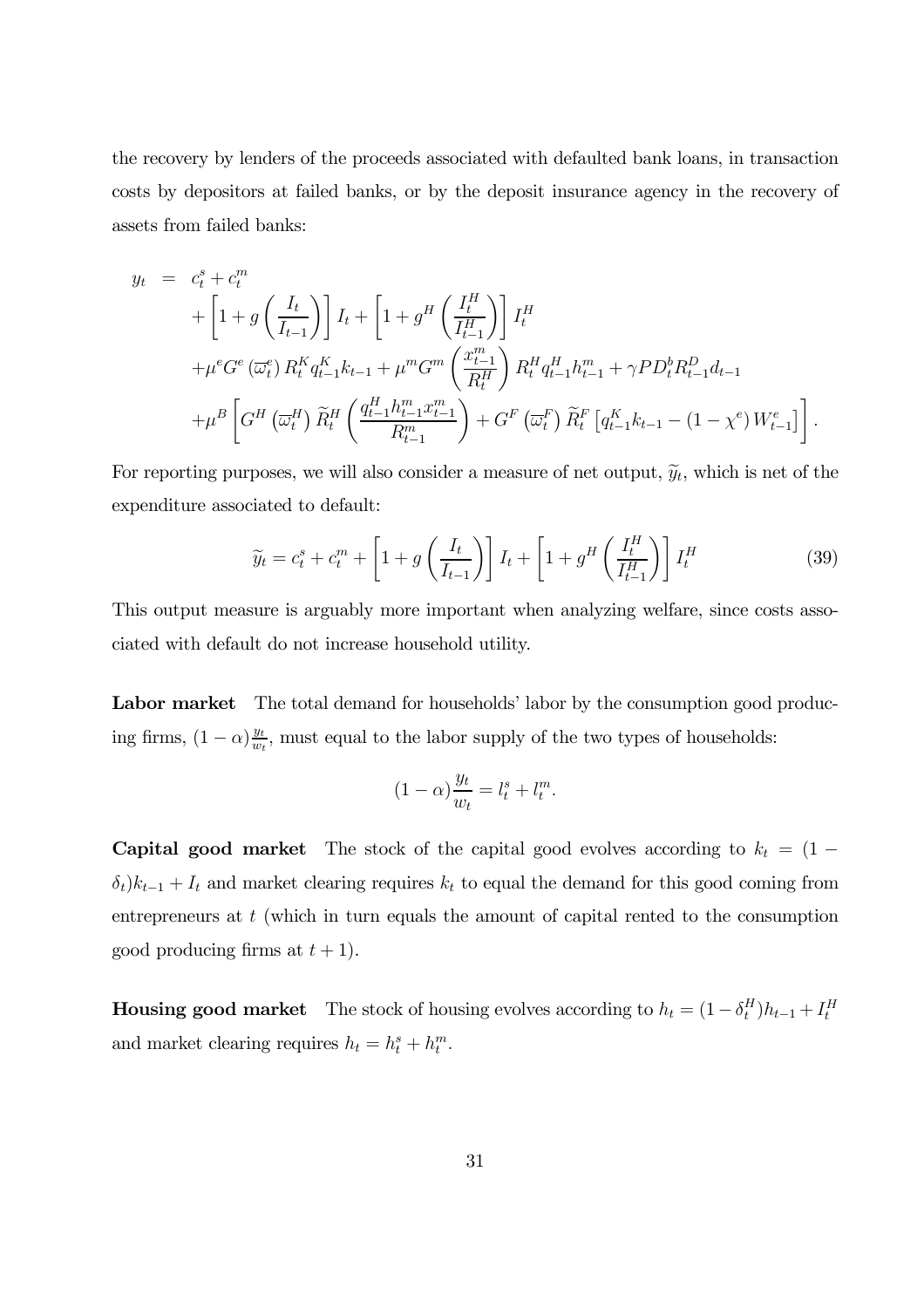**Deposit market** The deposits held by the saving households  $(d_t)$  must equal the sum of the demand for deposit funding from the banks making loans to households,  $d_t^H$  =  $(1 - \phi_t^H) \left( q_t^H h_t^m x_t^e / R_t^m \right)$ , and from the banks making loans to entrepreneurs,  $d_t^F = (1 - \phi_t^H)$  $\phi_t^F$ )  $[q_t^K k_t - (1 - \chi^e) W_t^e]$ :

$$
d_t = (1 - \phi_t^F) \left[ q_t^K k_t - (1 - \chi^e) W_t^e \right] + (1 - \phi_t^H) \left( \frac{q_t^H h_t^m x_t^m}{R_t^m} \right)
$$

.

**Banks' inside equity market** The total equity provided by bankers  $(n_t^b = (1 - \chi^b)W_t^b)$ must equal the sum of the demand for bank equity from the banks making loans to households,  $e_t^H = \phi_t^H b_t^H = \phi_t^H (q_t^H h_t^m x_t^e / R_t^m)$ , and from the banks making loans to entrepreneurs,  $e_t^F = \phi_t^F b_t^F = \phi_t^F \left[ q_t^K k_t - (1 - \chi^e) W_t^e \right]$ :

$$
(1 - \chi^b)W_t^b = \phi_t^F \left[ q_t^K k_t - (1 - \chi^e) W_t^e \right] + \phi_t^H \left( \frac{q_t^H h_t^m x_t^m}{R_t^m} \right).
$$

**Deposit insurance agency** The losses caused to the DIA by the failing  $H$  and  $F$  banks are given by

$$
T_t^H = \left[\overline{\omega}_t^H - \Gamma^H \left(\overline{\omega}_t^H\right) + \mu^H G^H \left(\overline{\omega}_t^H\right)\right] \widetilde{R}_t^H \left(\frac{q_{t-1}^H h_{t-1}^m x_{t-1}^m}{R_{t-1}^m}\right)
$$

and

$$
T_t^F = \left[\overline{\omega}_t^F - \Gamma^F\left(\overline{\omega}_t^F\right) + \mu^F G^F\left(\overline{\omega}_t^F\right)\right] \widetilde{R}_t^F \left[q_{t-1}^K k_{t-1} - (1 - \chi^e) W_{t-1}^e\right],
$$

respectively, and covering them with the lump sum tax imposed on patient households requires  $T_t = T_t^H + T_t^F$ .

Bank capital requirements The regulatory capital requirement  $\phi_t^j$  applicable to each class of banks is generally specified as follows:

$$
\phi_t^j = \bar{\phi}_0^j + \bar{\phi}_1^j \left[ \log \left( b_t \right) - \log \left( \bar{b} \right) \right],\tag{40}
$$

where  $\bar{\phi}_0^j$  is the structural capital requirement (equal to its steady state level) and the additional term captures the cyclically-dependent part of the requirement due, e.g., to the existence of a *countercyclical capital buffer* (CCB) that depends on the state of the economy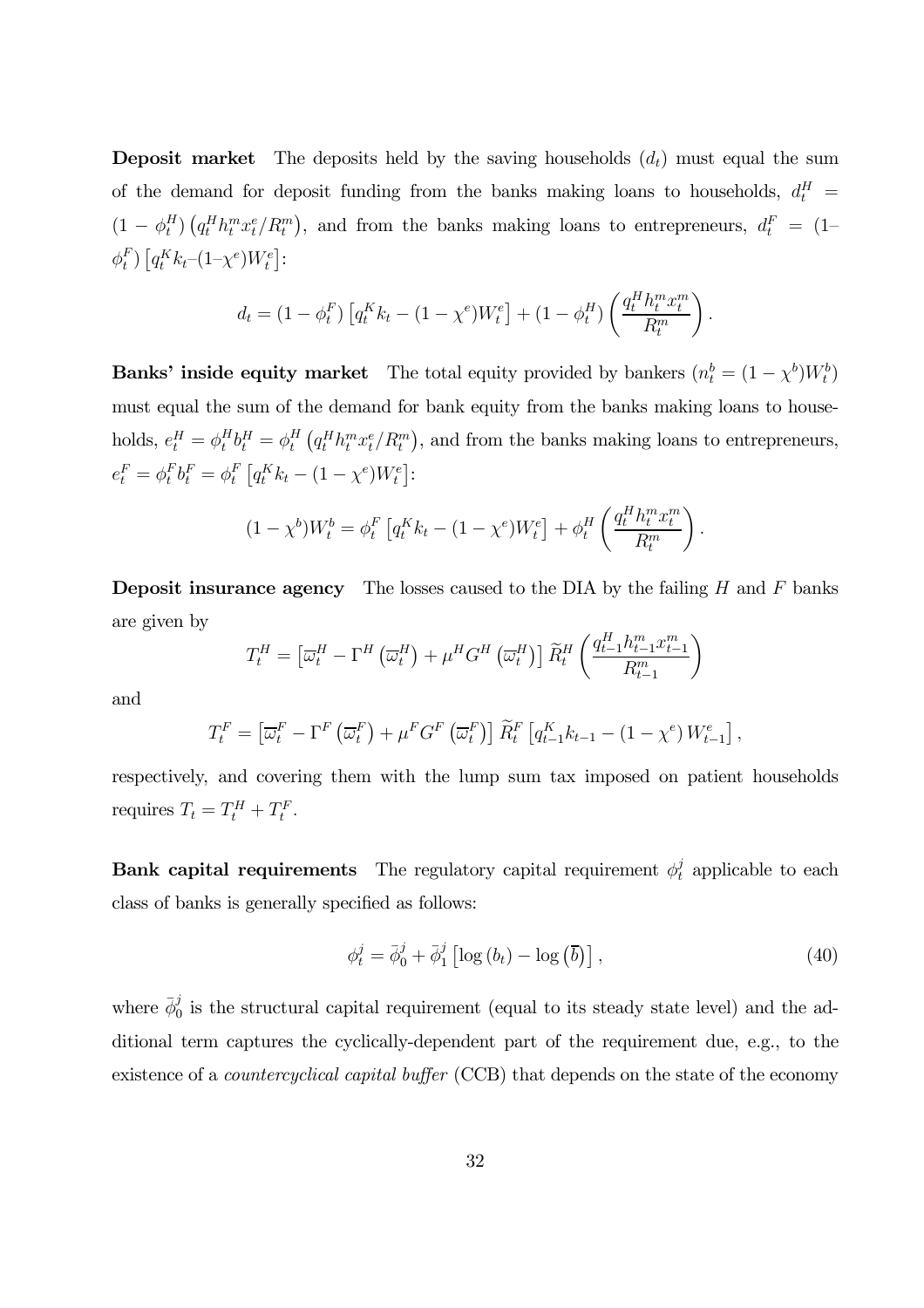as in Basel III.25 For computational convenience, we model the countercyclical adjustment of the capital requirements as an additive term that linearly depends on the deviations of total bank credit,  $b_t = b_t^H + b_t^F$ , from its steady state level,  $\overline{b} = \overline{b}^H + \overline{b}^F$ .<sup>26</sup>

## 5 Baseline parametrization

The baseline parametrization of the model is partly based on values that are standard in the literature and partly on choices that, without being implausible, constitute only a first attempt to illustrate the qualitative and potential quantitative properties of the model. For most parameters of the households and entrepreneurs sectors, we rely on Gerali et al. (2010) and Darracq-Pariès et al. (2011), which both develop DSGE models of the Euro Area.

| Description                                      | Par.         | Value | Description                             | Par.           | Value          |
|--------------------------------------------------|--------------|-------|-----------------------------------------|----------------|----------------|
| Patient household discount factor                | $\beta^s$    | 0.995 | Capital requirement for mortgage loans  | $\bar{\phi}^H$ | 0.04           |
| Impatient household discount factor              | $\beta^m$    | 0.98  | Capital requirement for corporate loans | $\phi^F$       | 0.08           |
| Patient household utility weight of housing      | $v^m$        | 0.25  | Mortgage bank bankruptcy cost           | $\mu^H$        | 0.3            |
| Impatient household utility weight of housing    | $v^s$        | 0.25  | Corporate bank bankruptcy cost          | $\mu^F$        | 0.3            |
| Patient household marginal disutility of labor   | $\varphi^s$  | 1     | Capital share in production             | $\alpha$       | 0.3            |
| Impatient household marginal disutility of labor | $\varphi^m$  | 1     | Capital depreciation rate               | $\delta^K$     | 0.025          |
| Inverse of Frisch elasticity of labor            | $\eta$       | 1     | Capital adjustment cost parameter       | $\psi^K$       | $\overline{2}$ |
| Depositor cost of bank default                   | $\gamma$     | 0.10  | Housing depreciation rate               | $\delta^H$     | 0.01           |
| Variance of household idiosyncratic shocks       | $\sigma_m^2$ | 0.08  | Housing adjustment cost parameter       | $\psi^H$       | $\overline{2}$ |
| Household bankruptcy cost                        | $\mu^m$      | 0.3   | Shocks persistence                      | $\rho$         | 0.9            |
| Dividend payout of entrepreneurs                 | $\chi^e$     | 0.05  | Dividend payout of bankers              | $\chi^b$       | 0.05           |
| Variance of entrepreneurial risk shock           | $\sigma_e^2$ | 0.12  | Variance of mortgage bank risk shock    | $\sigma_H^2$   | 0.0119         |
| Entrepreneur bankruptcy cost                     | $\mu^e$      | 0.3   | Variance of corporate bank risk shock   | $\sigma_F^2$   | 0.0238         |

Table 1. Baseline parametrization of the model

Capital requirements are set at a benchmark level of 8% for corporate loans (compatible with the full weight level of Basel I and the treatment of not rated corporate loans in Basel II and III) and 4% for mortgage loans (compatible with their 50% risk weight in Basel I).

<sup>&</sup>lt;sup>25</sup>To save on notation, when analyzing time-invariant capital requirements below  $(\bar{\phi}_1^j = 0)$ , we will refer to  $\bar{\phi}_0^j$  by simply  $\phi^j$ .

 $^{26}$ So in our formulation the total capital charge may both increase or decrease relative to its time-invariant benchmark  $\bar{\phi}_0^j$ . In contrast, in Basel III the CCB is a non-negative add-on to the structural capital requirements (core equity Tier 1 plus the capital conservation buffer).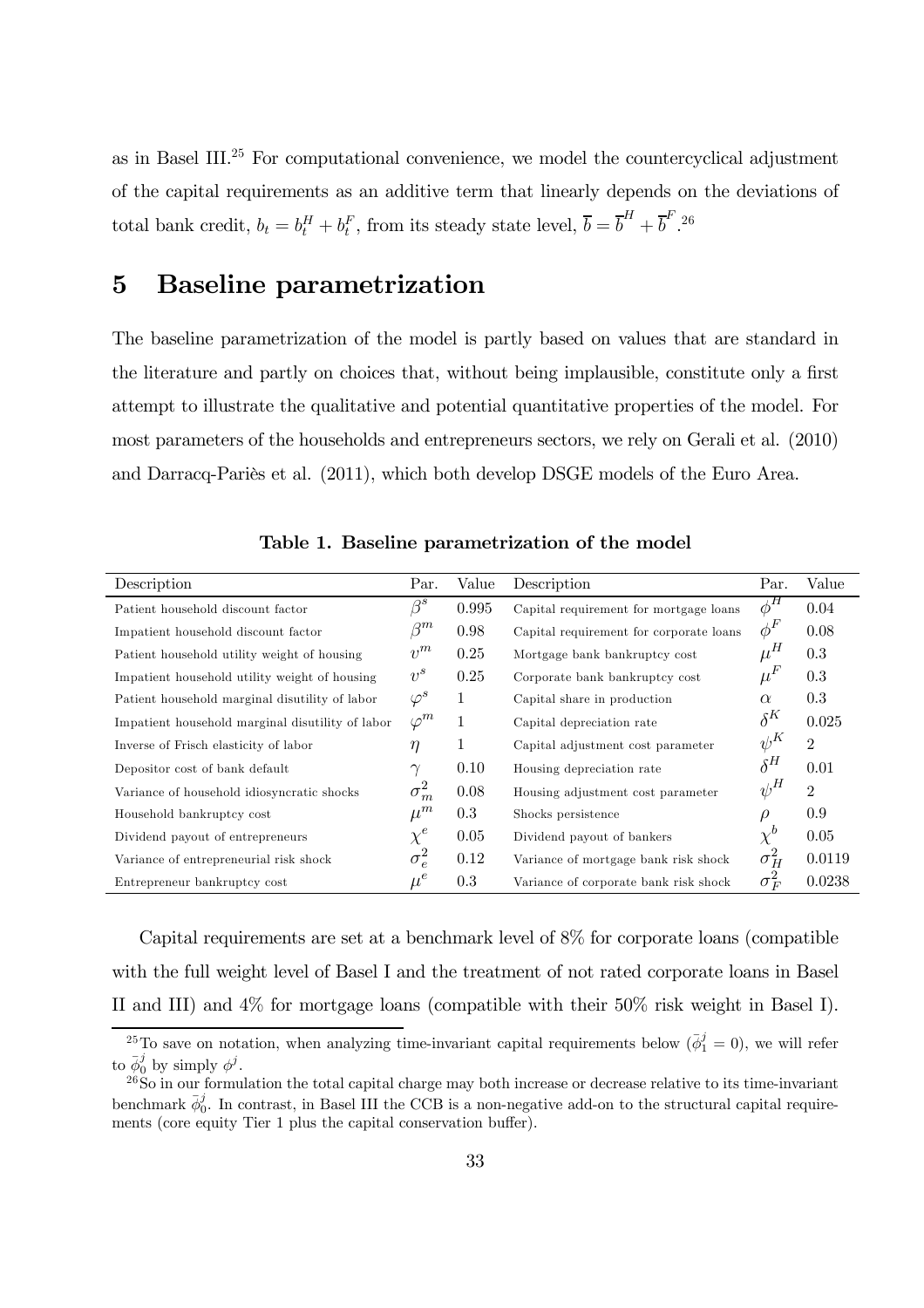Parameters determining the probabilities of default of the various classes of loans are chosen so as to make their baseline steady state values equivalent to annual rates of 0.35% for mortgages, 3% for entrepreneurial loans, and 2% for banks. The bankruptcy cost parameters imply losses of 10% of face value of deposits for depositors at failed banks and of 30% of asset value for creditors repossessing assets from defaulting borrowers. Table 1 reports all the parameter values. One period in the model corresponds to one quarter in calendar time.

### 6 Results

First, we analyze the long-run implications of different levels of capital requirements. Second, we analyze the effects of shocks to aggregate productivity, capital depreciation and bank risk on the dynamics around the steady state. We compare the transmission of shocks under the baseline capital requirements  $(\bar{\phi}_0^F = \phi^F = 0.08; \bar{\phi}_0^H = \phi^H = 0.04)$  and under higher capital requirements.

#### 6.1 Steady state effects of capital requirements

In the following, we investigate the relationship between different levels of capital requirements,  $\phi^F$  and  $\phi^H$ , and welfare in steady state. The welfare function for each agent is given by the conditional expectation of the corresponding lifetime utility as of a reference period t. Due to the presence of several classes of agents in the model, we consider a (utilitarian) social welfare measure that aggregates the individual welfare of the representative agents of each class. We will focus on households only.

Specifically, we compute the welfare gains associated with any particular policy change as a weighted average of the welfare gains of each household dynasties, the patient  $(j = s)$ and the impatient  $(j = m)$ , measured in consumption-equivalent terms, i.e. the percentage increase in steady state consumption,  $\Delta^{j}$ , that would make the welfare of such dynasty under the baseline policy ( $\phi^F = 0.08$ ;  $\phi^H = 0.04$ ) equal to the welfare under alternative values of  $\phi^F$  and  $\phi^H$ . And we weight each individual  $\Delta^j$  with the share of dynasty j in aggregate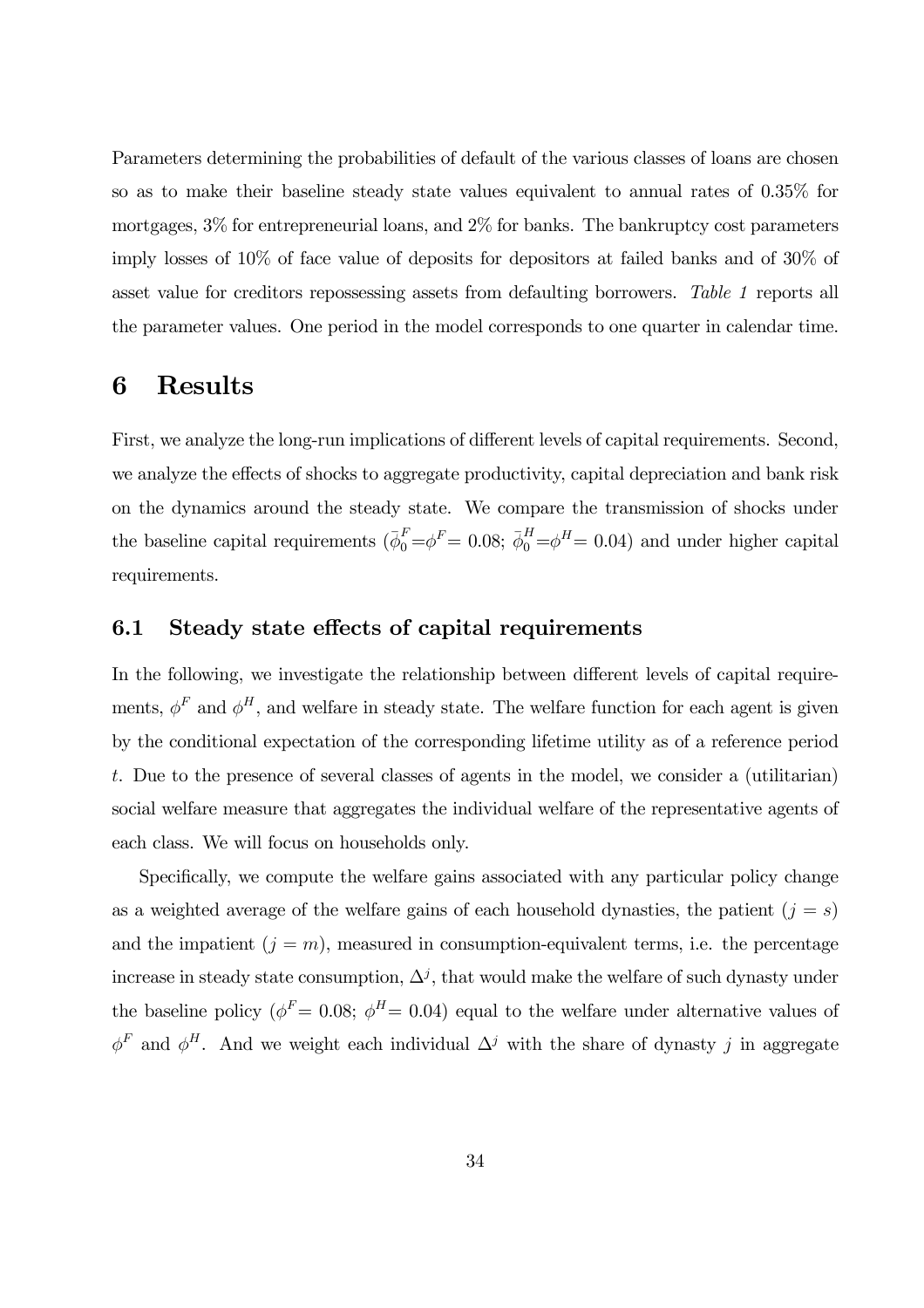consumption under the baseline policy. So the reported social welfare gains are given by

$$
\Delta W \equiv \frac{c_0^s}{c_0^s + c_0^m} \Delta^s + \frac{c_0^m}{c_0^s + c_0^m} \Delta^m,\tag{41}
$$

where  $c_0^j$  denotes the steady state consumption of dynasty j under the baseline policy.

Importantly, although entrepreneurs and bankers do not enter into our social welfare criterion on their own right, the contribution of entrepreneurial and bank profits to aggregate consumption capacity is taken into account through the donations (lump sum transfers) that these agents have been assumed to make to the patient dynasty.<sup>27</sup>

We start by providing a first key result of our paper, namely the steady state relationship between the capital requirement ratio and social welfare gains. Figure 1 displays the steady state social welfare gains  $\Delta W$  associated with capital requirements higher than the baseline value. The hump-shaped relationship between higher capital requirements and social welfare gains reflect the presence of a trade-off. Higher capital requirements reduce the implicit subsidy to banks associated with limited liability and deposit insurance. Thus, in comparison with the baseline policy, an increase in capital requirements implies both a reduction in the supply of loans (which are provided at higher interest rates) and a lower average default rate of banks (see Figure 2a). The implied reduction in the social cost of banks' default has a positive effects on economic activity, notably consumption and investment (Figure 2b). This effect dominates at first. In contrast, the negative effects on economic activity coming from the reduction in the supply of credit to the economy dominate when capital requirements are high enough (actually, at levels in which banks' default rate is virtually zero). Note that the initial increase in credit displayed in Figure 2c is due to the reduction in the cost of deposit funding. Indeed, banks are less fragile and depositors require a lower premium in compensation for their anticipated costs of bank default.

(Figures 1 and 2a-2c here)

Under the calibration reported in Section 5, we find that the optimal capital requirement should be around 10.5 per cent for business loans and 5.25 per cent for mortgages (50% risk

<sup>&</sup>lt;sup>27</sup>We have also considered a version of the model in which these transfers are split between the two dynasties and the results are qualitatively and quantitatively very similar.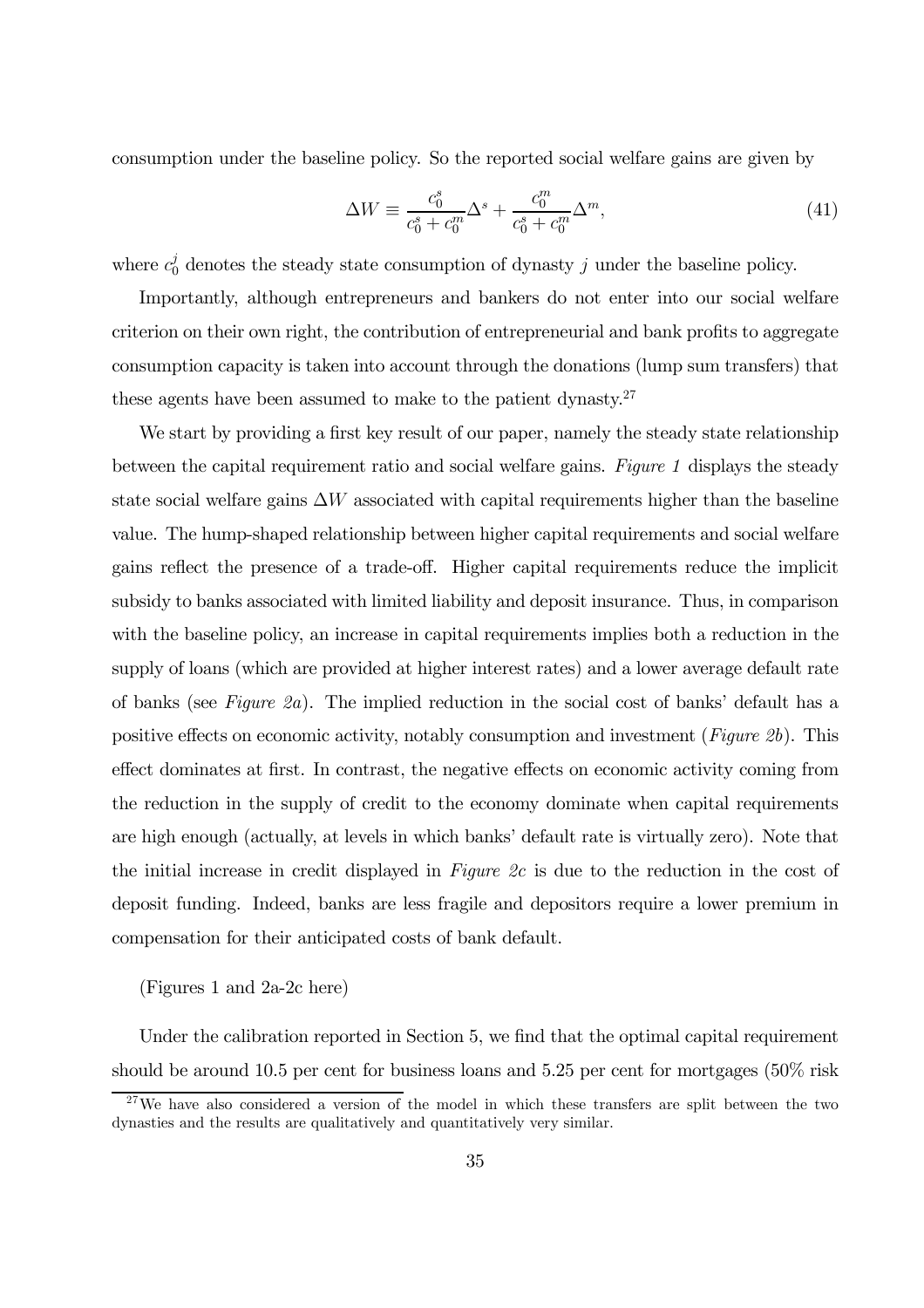weight). This is consistent with BIS (2010) and Miles et al. (2013). However, our model would not support higher capital ratios, such as the value of 25% recently suggested by Admati and Hellwig (2013). In our model, too high capital requirements would excessively restrict credit availability while reducing default rates only marginally, resulting in a net welfare loss.

Overall, our setup provides a clear rationale for capital regulation, which arises as a welfare improving response to the excessive leverage otherwise induced by deposit insurance (among banks and also at the sectors borrowing from them). Importantly, banks' equity funding in the model is limited by the wealth endogenously accumulated by the bankers who own and manage the banks. So capital requirements reduce bank leverage, bank failure risk and the implicit subsidies associated with deposit insurance, and, simultaneously, they also force the banks to make a greater use of bankers' limited wealth. In the short run, this second aspect makes capital requirements have a potential impact on the cost of equity funding (due to the scarcity of bankers' wealth). However, over time, bankers accumulate additional wealth and the cost of equity funding in the new steady state is the same as under lower requirements. So the steady state results are entirely due to banks' lower leverage and their possibly higher weighted average cost of funds.

#### 6.2 Capital requirements and shock propagation

The second set of results concerns the model responses to structural shocks, in a first order approximation around the deterministic steady state. Figure 3a reports the response of GDP to a 1 per cent decline in aggregate productivity. It compares the response of GDP under alternative parametrizations of the model. We find that higher capital requirements: (i) mitigate the effects of a reduction in aggregate productivity (*panel A*), and (ii) mimic the dynamics of a no bank default economy (*panel B*). Comparing the benchmark economy with an economy with higher financial distress in the banking sector (i.e. higher bank risk as captured by  $\sigma^F$  and  $\sigma^H$ ), we also find that high financial distress greatly exacerbates the negative effect of productivity shocks (panel C).

Figures 3b and 3c report on the effect of a negative productivity shock on the key variables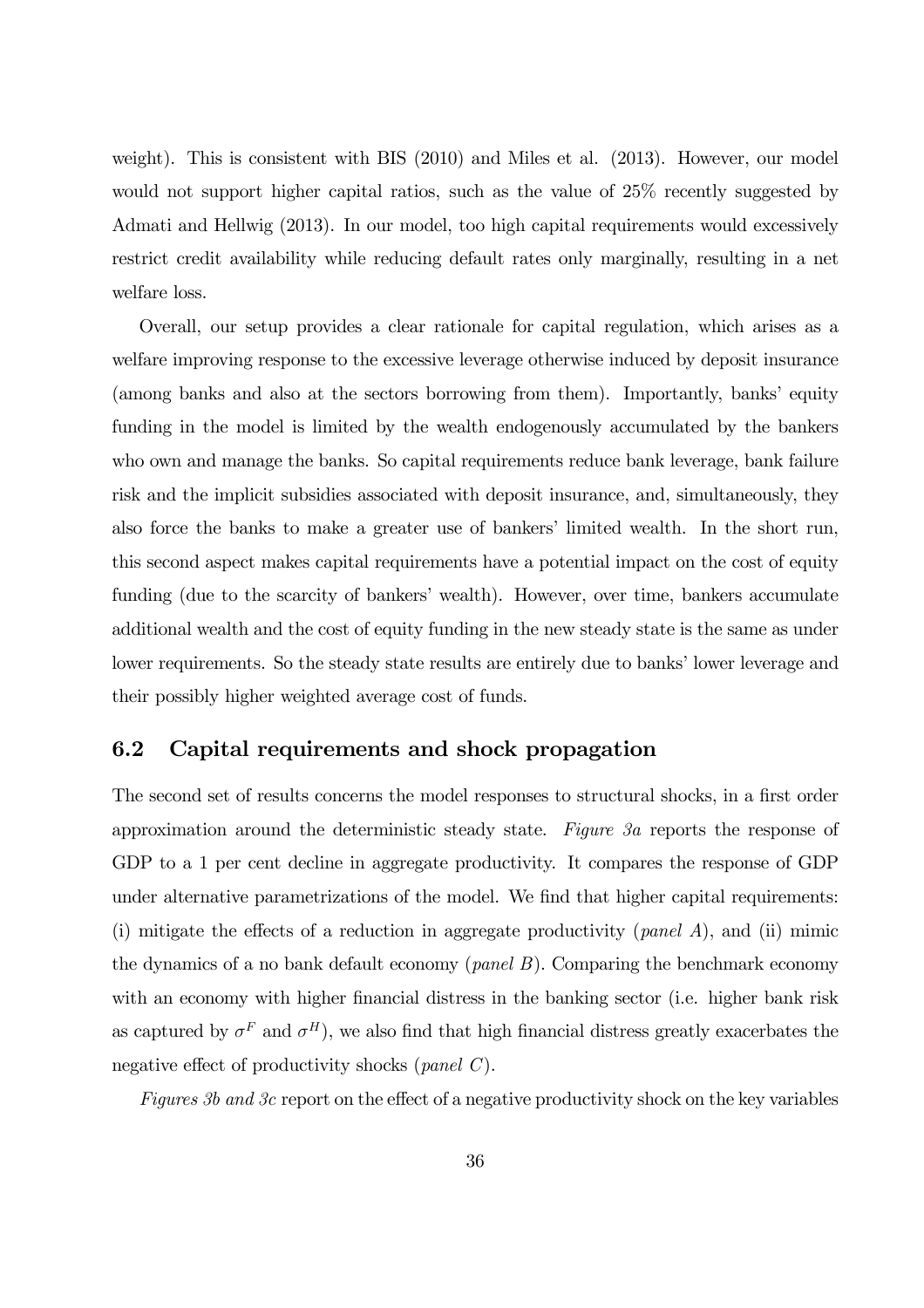in the model. Each graph with the impulse response functions contains four lines. We report the responses of the variables in the benchmark economy, i.e.  $\phi^F = 0.08$  and  $\phi^H = 0.04$  (starred line) and in the economy with capital requirements closer to the welfare maximizing ones, i.e.  $\phi^F= 0.105$  and  $\phi^H= 0.0525$ , (dashed line). Further, we also consider a parametrization with no bank default, i.e.  $\sigma^F = \sigma^H \approx 0$ , (solid line) and with high financial distress, i.e.  $\sigma^F = 0.0238$  and  $\sigma^H = 0.0119$  (dotted line). This set of results allows us to understand the role of capital regulation for the propagation of shocks.

#### (Figures 3a-3c here)

An exogenous reduction in aggregate productivity implies a reduction in spending and production. Thus, the relative price of housing and physical capital decline leading to an increase in the default by households and entrepreneurs (Figure 3b). Higher borrowers' default reduces bank capital and, thus, the supply of loans (bank capital channel). At the same time, bank default increases leading to an increase in the cost of deposit funding, which further increases the bank lending rates that banks have to charge in order to satisfy bankers' participation constraints (bank funding channel). Both channels further contribute to the reduction in the price of houses and physical capital leading to higher default rates among borrowers (Figure 3c).

Figures  $4a-4b$  replicate the same analysis for a persistent negative depreciation shock, namely a negative shock to the value of the stocks of housing and physical capital (the shock is assumed to hit both stocks in the same proportion at the same time). Also here, even more so than for TFP shocks, the presence of bank default leads to very strong amplification (specially noticeable in e.g. the response of GDP). In the model with a high capital requirement or no bank default we find a mild and short contraction of output, but under high bank risk the implied recession is much deeper and long lasting. The difference can be largely explained by the different effect on bank capital and bank defaults. Bank capital declines (Figure 4a) and this restricts the supply of loans in a very persistent way, specially under the high bank risk calibration. In addition, bank defaults increase leading to a rise in the cost of deposit funding, which further depresses economic activity and amplifies the decline in bank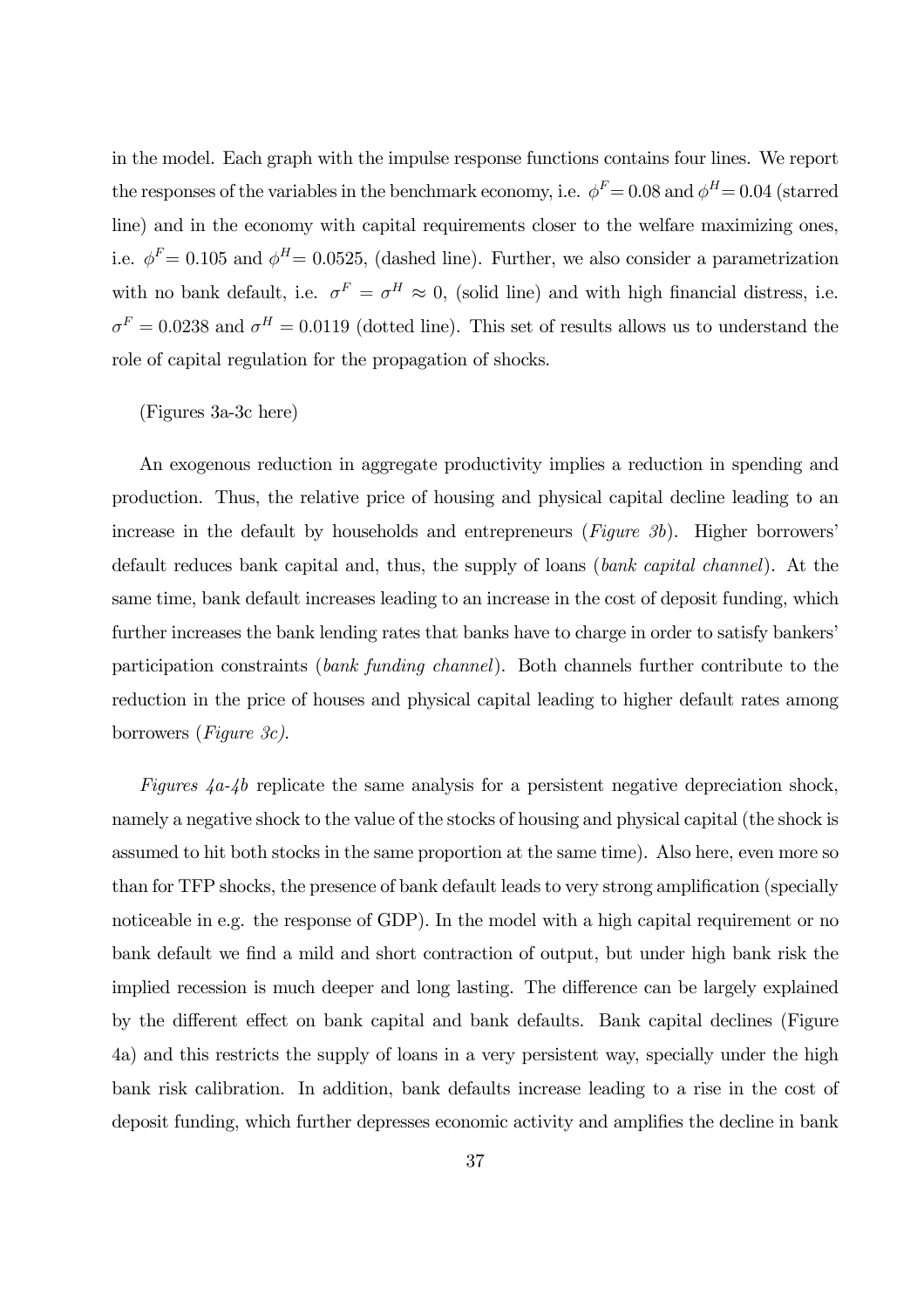capital. Our model features a powerful interaction between bank capital and the bank cost of funding channels of crisis transmission. The result is a deep and persistent decline in economic activity in the economy with low capital requirements (i.e. the benchmark economy).

#### (Figures 4a-4b here)

Figures 5a and 5b report on the dynamic effects of shocks to the standard deviation of the idiosyncratic shocks to banks' performance, which we interpret as a shock to "bank risk". Similar to the results for the depreciation shock, the effects of the shock are very mild in the economy with high capital requirements or an initially low level of bank risk ("no bank risk" economy). In the benchmark economy, a high starting value for bank risk, coupled with low capital requirements, has the opposite effect of greatly amplifying the transmission of the shock. Again, the difference is largely explained by the diverging paths for bankers' net worth and the cost of deposit funding.

#### (Figures 5a-5b here)

Figure 6 provides an overview of the key results. Overall, these results suggest that, first, an economy with "high capital requirements" (set close to the welfare maximizing ones) behaves very similarly to an economy with no bank default. Thus, high capital requirements insulate the economy from the bank net worth channel and prevent excessive volatility due to banks' excessive lending and excessive failure risk. Additionally, the figures show that when bank leverage is high (because capital requirements are low), the economy is more responsive to shocks. This evidences that limited liability and the deposit insurance subsidies, which allow banks to meet the required rate of return on equity with lower lending rates, constitute a potentially powerful channel of financial amplification and contagion.

(Figure 6 here)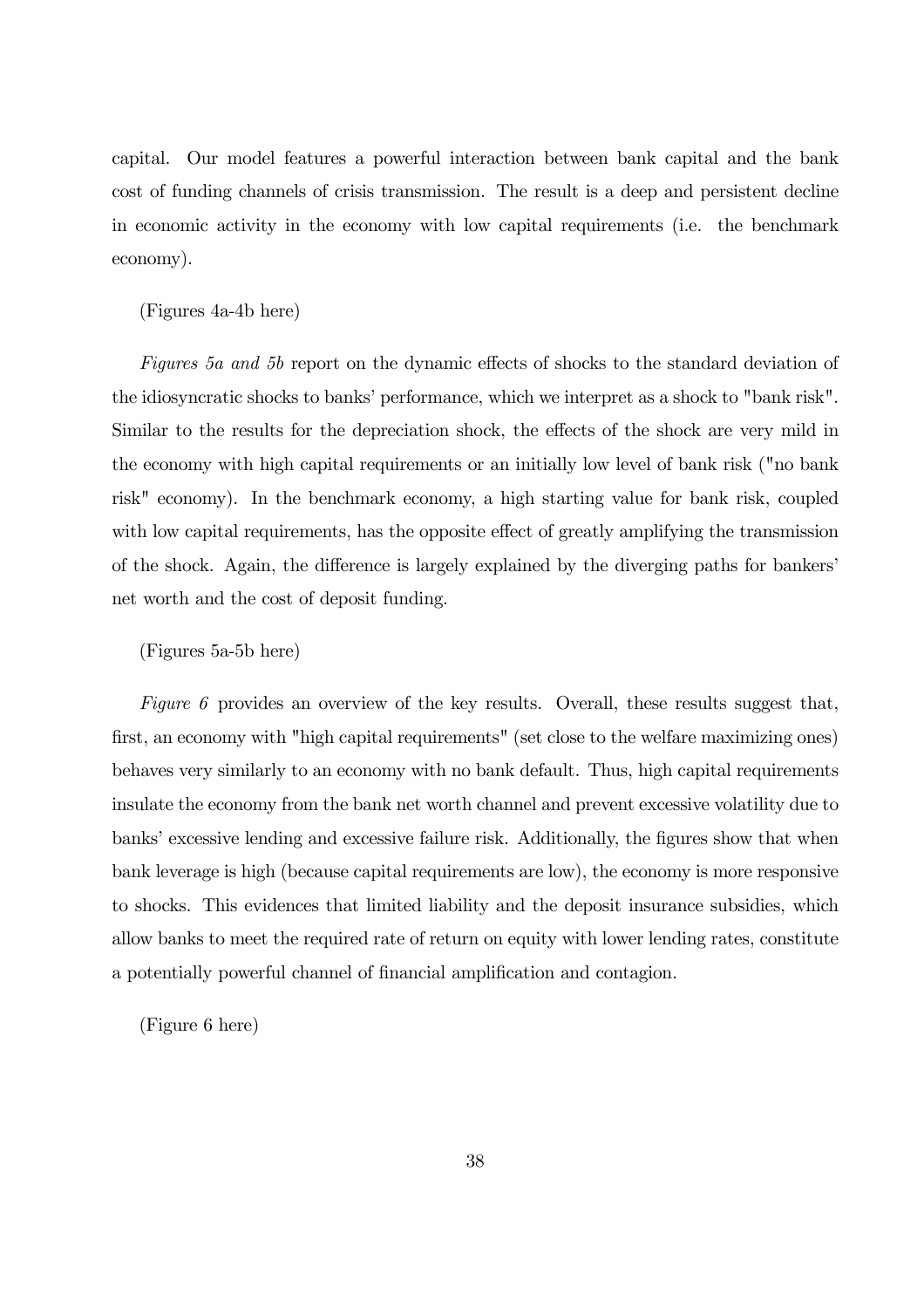#### 6.3 Countercyclical capital adjustments

Figures 7a-7b summarize the results of running the same exercises as in prior figures but comparing economies with cyclically-flat capital requirements like in the previous subsections with economies in which the capital requirements are cyclically adjusted. In particular, in terms of equation (47) we set  $\bar{\phi}_1^j = 0.3$  so that the capital requirements vary according to the percentage deviation of total credit from its steady state level, in a symmetric fashion.

(Figures 7a-7b here)

The results suggest that introducing a countercyclical adjustment mitigates the reduction in the supply of credit to the economy, but does so at the cost of an increase in bank default and, thus, a higher overall cost of funds for banks. It turns out that the countercyclical adjustment adds stability when associated with a high level of capital requirements (i.e. when bank default risk is already very low).

In contrast, when the countercyclical adjustment is added to the economy with low capital requirements, we find that for most shocks and variables the result is more rather than less amplification. The countercyclical adjustment of the capital requirements actually helps moderate the negative output effects of the shocks in the short run. However, the effects are negative over the medium/long run. Overall, the lesson from this exercise is that relaxing capital standards only works well when the starting capital requirement position is strong.

## 7 Conclusions

In this paper we have proposed a DSGE model with multiple financial frictions affecting households, entrepreneurs and banks. One distinctive feature of our model is that it contains three layers of default and that, unlike most models in previous literature, default has material consequences for the banks' balance sheets. The model allows us to study the macroeconomic consequences of default: the impact of idiosyncratic and aggregate shocks on household and corporate defaults, the effect of loan defaults on bank performance (bankers' net worth, bank failure probabilities), and the feedback effects coming from the importance of these bank variables for the availability and cost of bank credit.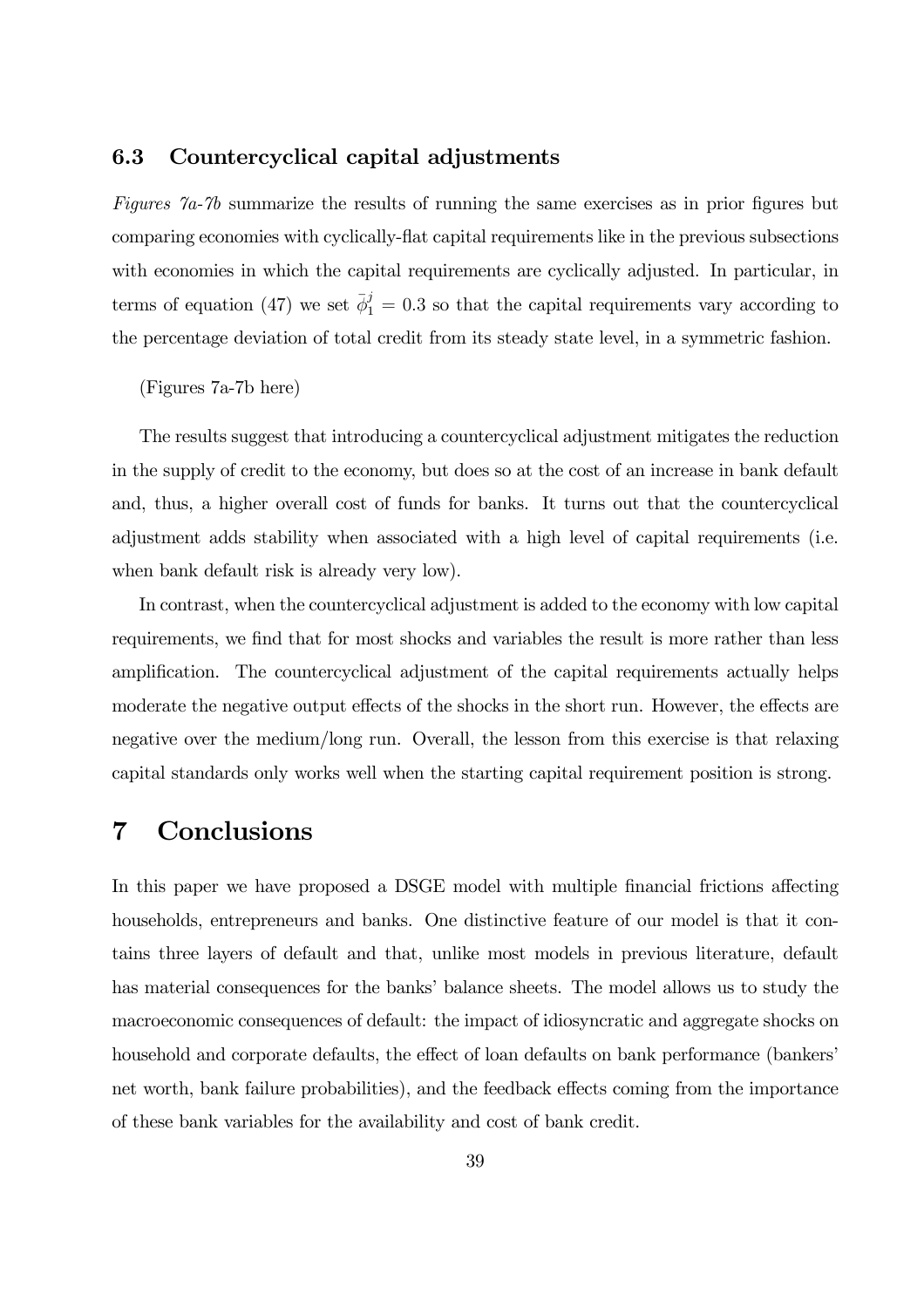We have focused the policy analysis on bank capital requirements. In our model, bank capital regulation tackles several distortions that may push credit provision away from the first best solution (the solution that a social planner would select). On the one hand, banks have limited liability, bank deposits enjoy government guarantees and the pricing of deposits does not fully reflect the risk of failure of each individual bank, which encourages banks to expand their own leverage and potentially become excessively fragile and extend excessive credit to the real economy. On the other hand, costly state verification makes external financing costly, borrowers' investment capacity is limited by their net worth, and this reduces credit compared with the socially optimal level in an ideal economy without these costs. Bank capital regulation needs to find a compromise between reducing the distortions associated with bank failure risk and ending up constraining credit supply excessively. In our baseline calibration, we find that a reasonable compromise can be found at levels of the capital ratio around 10.5%, which is above the Basel III levels of capital but below more radical proposals such as those of Admati and Hellwig (2013).

In terms of the dynamics of the model, we find that shock propagation and amplification are large when idiosyncratic bank risk is high and the bank capital requirements are low. Our impulse response analysis indicates that the welfare maximizing capital requirements largely eliminate the additional amplification otherwise coming from banks' financial vulnerability (bank defaults and fluctuation in bankers' net worth). Finally, our analysis of the effects of making capital requirements countercyclical reveals an interesting non-monotonicity: it is moderately stabilizing when the steady state level of the requirements is sufficiently high but quite destabilizing when the steady state level of the requirements is low.

Importantly, the current parametrization and analysis constitute only a first exploration of the quantitative properties of our model so the results reported above should be taken with caution. First, the model could be properly calibrated and the analysis could be improved by dealing with non-linearities and stochastic welfare. Then, there are aspects of the construction that might be improved or generalized by relaxing some of the simplifying assumptions of the current setup (such as banks' inability to raise outside equity or the features that make bank capital requirements binding at all times). Additionally, the model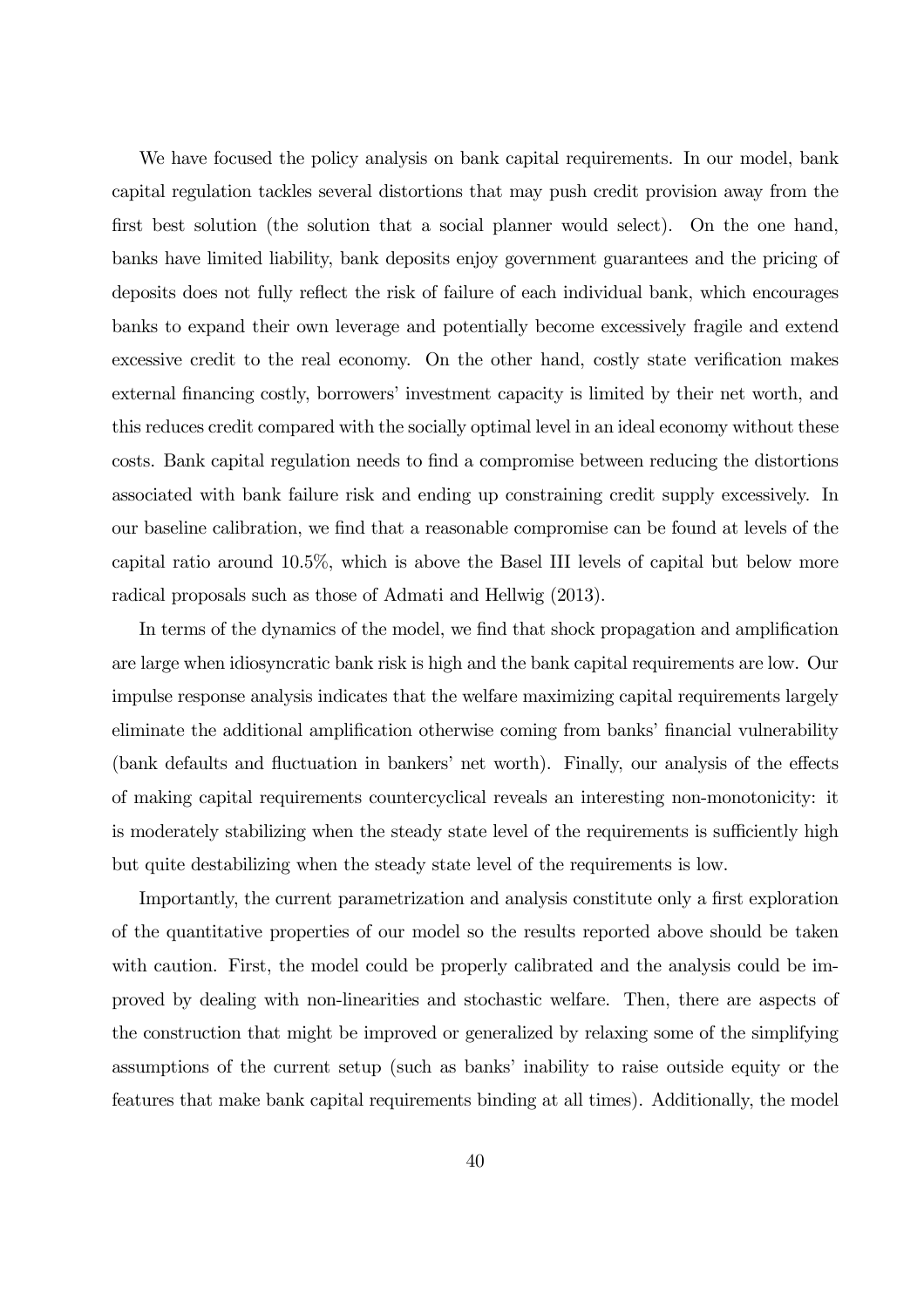could be extended to introduce liquidity risk (and its regulation) and to allow for securitization (and its regulation). Finally, our model is entirely real and considers no nominal rigidities and, hence, has no room for (conventional) monetary policy. However, it would be relatively straightforward to add nominal rigidities in order to study the interplay between macroprudential policy (capital regulation) and monetary policy. Several of these extensions appear to be interesting avenues for future research.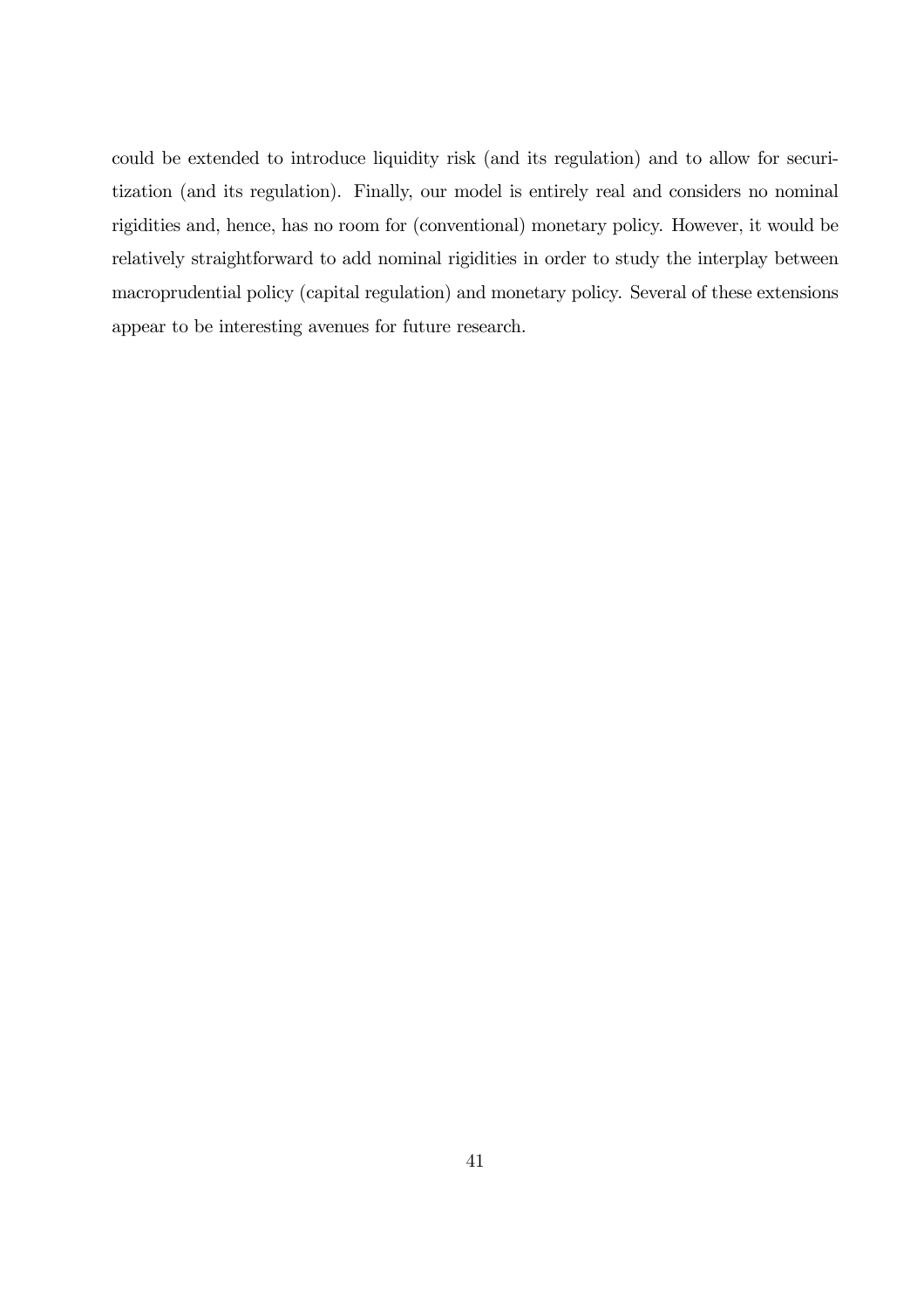## References

- [1] Admati, A. and M. Hellwig (2013): The Bankers' New Clothes, Princeton: Princeton University Press.
- [2] Aghion, P., and Bolton, P. (1997): "A Theory of Trickle-Down Growth and Development", Review of Economic Studies, 64, pp. 151-172.
- [3] Andreoni, J. (1989): "Giving with Impure Altruism: Applications to Charity and Ricardian Equivalence", Journal of Political Economy, 97, pp. 1447-1458.
- [4] Angeloni, I. and E. Faia (2013): "Capital Regulation and Monetary Policy with Fragile Banks", Journal of Monetary Economics, 60, pp. 311-324.
- [5] Benes, J. and M. Kumhof (2011): "Risky Bank Lending and Optimal Capital Adequacy Regulation", IMF Working Paper 11/130.
- [6] Benigno, G., Chen, H., Otrok, C. and E. Young (2013): "Financial Crises and Macro-Prudential Policies", Journal of International Economics, 89, pp. 453-470.
- [7] Bernanke, B., Gertler, M. and S. Gilchrist (1999): "The Financial Accelerator in a Quantitative Business Cycle Framework", in Handbook of Macroeconomics, ed. by J. B. Taylor and M. Woodford, Elsevier.
- [8] Bhattacharya, S., A. Boot, and A. Thakor (1998): "The Economics of Bank Regulation", Journal of Money, Credit and Banking, 30, pp. 745-770.
- [9] Bianchi, J. (2011): "Overborrowing and Systemic Externalities in the Business Cycle", American Economic Review, 101, pp. 3400-3426.
- [10] Bianchi, J. and E. Mendoza (2010): "Overborrowing, Financial Crises and Macro-Prudential Taxes", NBER Working Paper No. 16091.
- [11] BIS (2010): "An Assessment of the Long-term Economic Impact of Stronger Capital and Liquidity Requirements", Basel Committee on Banking Supervision, August.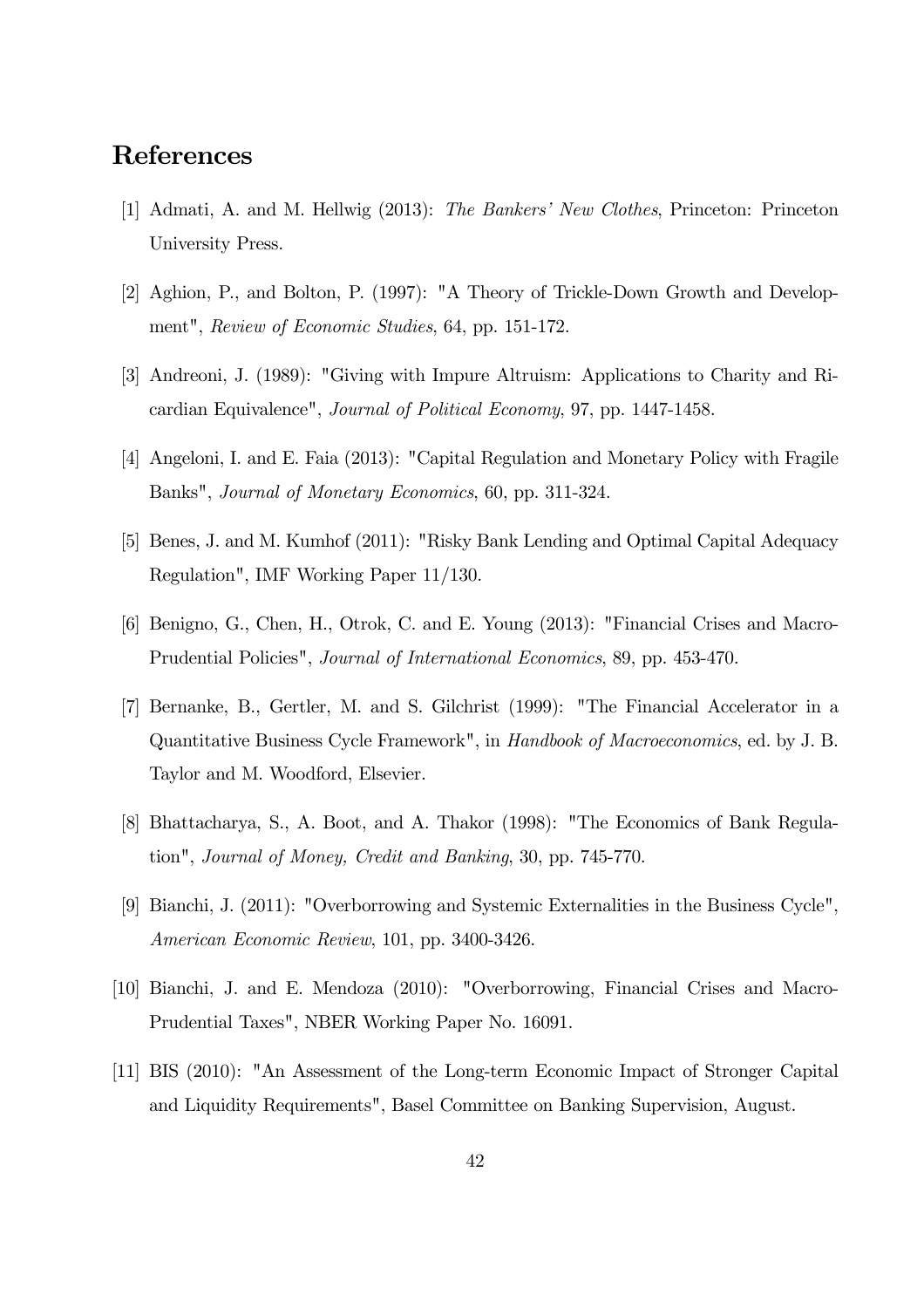- [12] Brown, M., B. Guin, and S. Morkoetter (2013): "Switching Costs, Deposit Insurance and Deposit Withdrawals from Distressed Banks", mimeo.
- [13] Brzoza-Brzezina, M., M. Kolasa and K. Makarski (2013): "The Anatomy of Standard DSGE Models with Financial Frictions", Journal of Economic Dynamics and Control, 37, pp. 32-51.
- [14] Brunnermeier, M., T. Eisenbach, and Y. Sannikov (2012): "Macroeconomics with Financial Frictions: A Survey", Advances in Economics and Econometrics, Tenth World Congress of the Econometric Society, New York.
- [15] Brunnermeier, M., and Y. Sannikov (2014): "A Macroeconomic Model with a Financial Sector", American Economic Review, 104, pp. 379-421.
- [16] Carlstrom, C., and T. Fuerst (1997): "Agency Costs, Net Worth, and Business Fluctuations: A Computable General Equilibrium Analysis", American Economic Review, 87, pp. 893-910.
- [17] Christiano, L., and D. Ikeda (2013): "Leverage Restrictions in a Business Cycle Model", NBER Working Paper No. 18688.
- [18] Christiano, L., R. Motto, and M. Rostagno (2014): "Risk Shocks", American Economic Review, 104, pp. 27-65.
- [19] Collard, F., H. Dellas, B. Diba, and O. Loisel (2012): "Optimal Monetary and Prudential Policies", Working papers 413, Banque de France.
- [20] Curdia, L., and M. Woodford (2008): "Credit Frictions and Optimal Monetary Policy", Working Paper 146, National Bank of Belgium.
- [21] Dang, T., G. Gorton, and B. Holmstrom (2013): "The Information Sensitivity of a Security", mimeo.
- [22] Darracq Pariès, M., C. Kok Sørensen, and D. Rodriguez-Palenzuela (2011): "Macroeconomic Propagation under Different Regulatory Regimes: Evidence from an Estimated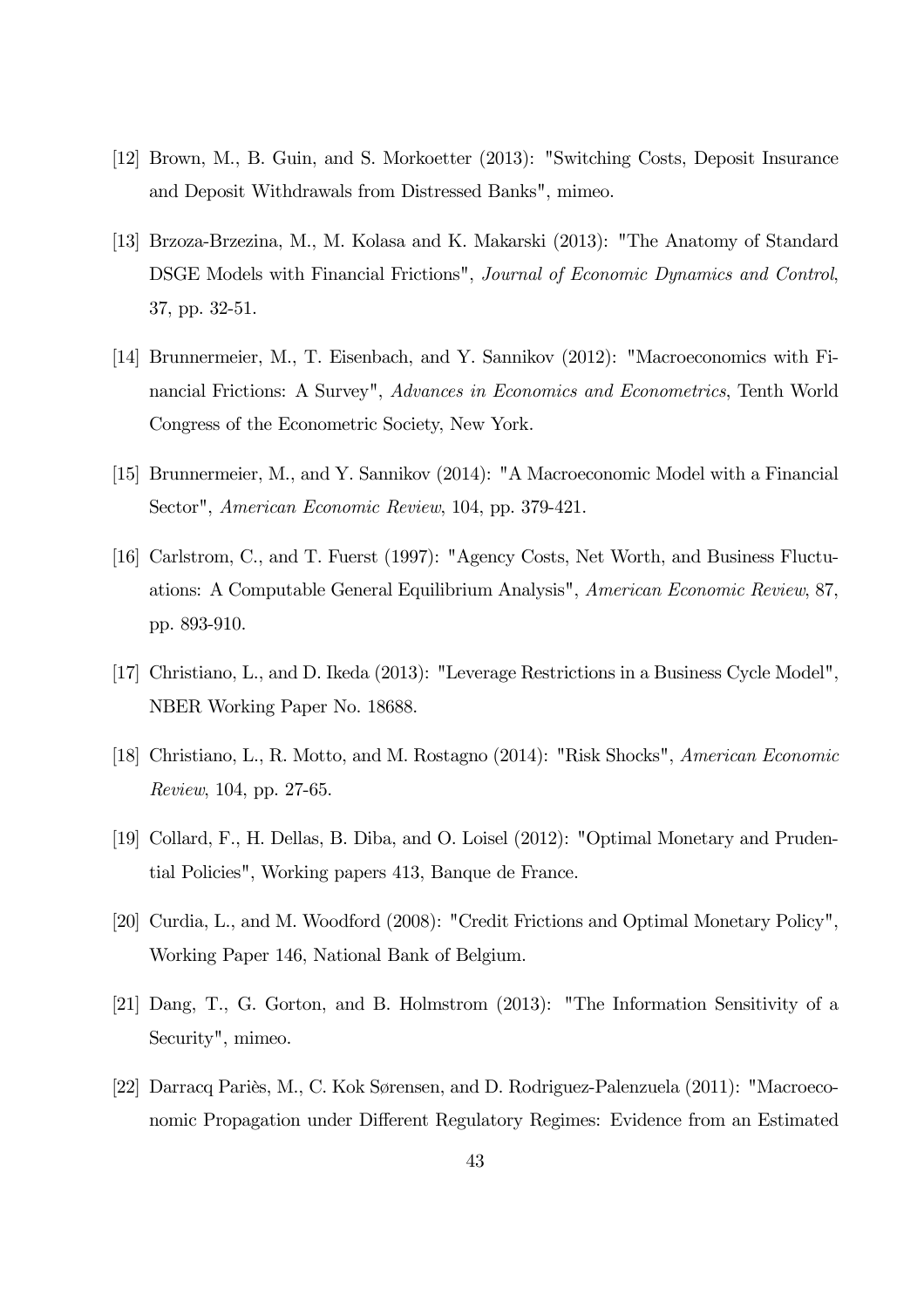DSGE Model for the Euro Area," International Journal of Central Banking, 7, pp. 49-113.

- [23] Dewatripont, M., and J. Tirole (1994): The Prudential Regulation of Banks, MIT Press.
- [24] Diamond, D. (1984): "Financial Intermediation and Delegated Monitoring", Review of Economic Studies, 51, pp. 393-414.
- [25] Diamond, D., and P. Dybvig (1983): "Bank Runs, Deposit Insurance, and Liquidity", Journal of Political Economy, 91, pp. 401-419.
- [26] Forlati, C., and L. Lambertini (2011): "Risky Mortgages in a DSGE Model", *Interna*tional Journal of Central Banking, 7, pp. 285-335.
- [27] Gale, D., and M. Hellwig (1985): "Incentive-Compatible Debt Contracts: The One-Period Problem", Review of Economic Studies, 52, pp. 647-663.
- [28] Geanakoplos, J. (2003): "Liquidity, Default, and Crashes: Endogenous Contracts in General Equilibrium", in Advances in Economics and Econometrics: Theory and Applications, Eighth World Congress of the Econometric Society, vol. 2, pp. 170-205. New York: Cambridge University Press.
- [29] Geanakoplos, J. (2011): "What's Missing from Macroeconomics: Endogenous Leverage and Default", in M. Jarocinski, F. Smets, and C. Thimann (eds.), Approaches to Monetary Policy Revisited — Lessons from the Crisis, Sixth ECB Central Banking Conference, 18-19 November 2010, European Central Bank.
- [30] Gerali, A., S. Neri, L. Sessa, and F.M. Signoretti (2010): "Credit and Banking in a DSGE Model of the Euro Area", Journal of Money, Credit and Banking, 42, pp. 107- 141.
- [31] Gersbach, H., and J.-C. Rochet (2012), "Aggregate Investment Externalities and Macroprudential Regulation," Journal of Money, Credit and Banking, 44, 73-109.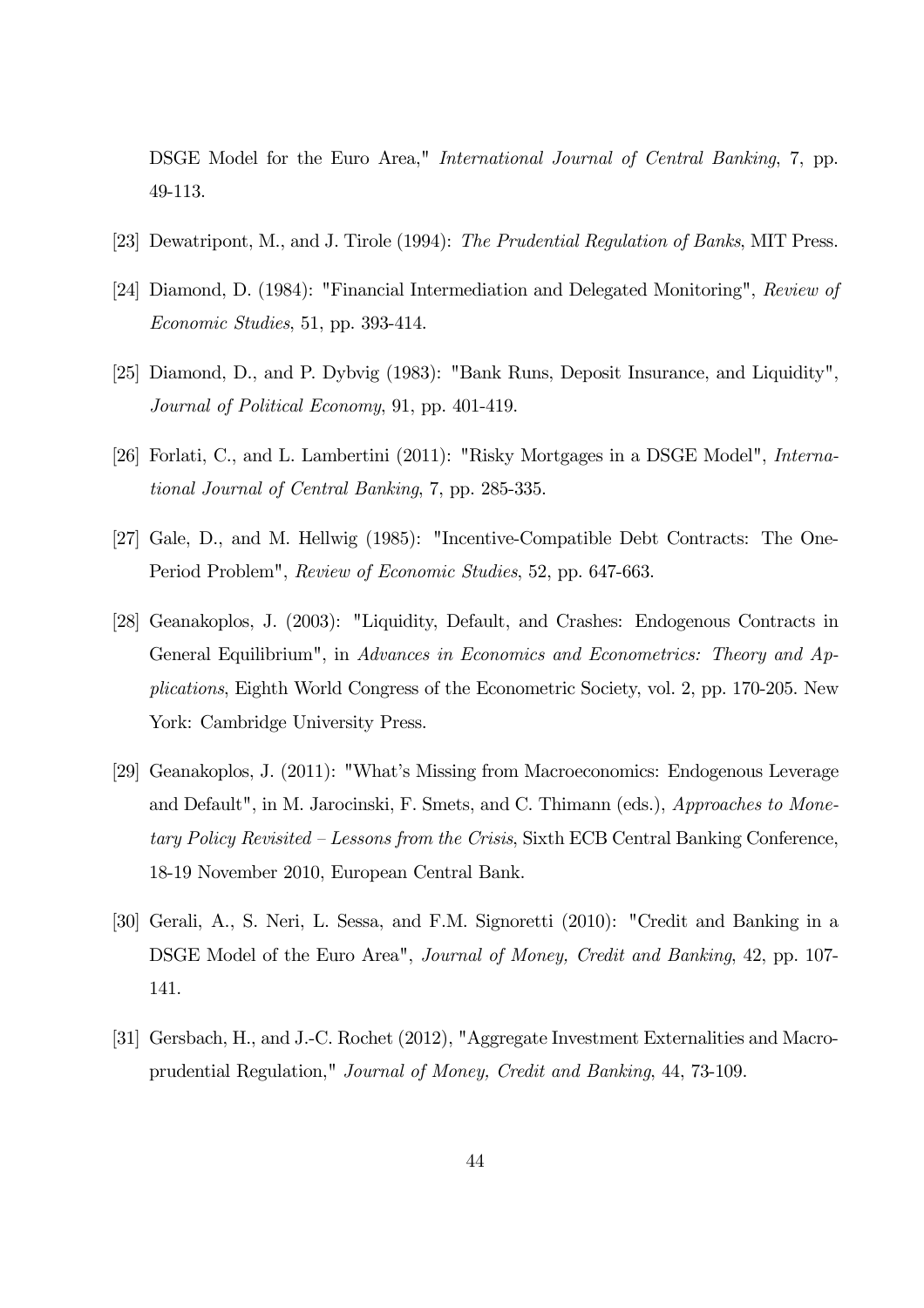- [32] Gertler, M., and P. Karadi (2011): "A Model of Unconventional Monetary Policy", Journal of Monetary Economics, 58, pp. 17-34.
- [33] Gertler, M., and N. Kiyotaki (2011): "Financial Intermediation and Credit Policy in Business Cycle Analysis", in Handbook of Monetary Economics, ed. B. Friedman and M. Woodford.
- [34] Gertler, M., N. Kiyotaki, and A. Queralto (2012): "Financial Crises, Bank Risk Exposure and Government Financial Policy", Journal of Monetary Economics, 59, pp. 517-534.
- [35] Goodfriend, M., and B. McCallum (2007): "Banking and Interest Rates in Monetary Policy Analysis: A Quantitative Exploration", Journal of Monetary Economics, 54, pp. 1480—1507.
- [36] Goodhart, C., P. Sunirand, and D. Tsomocos (2006): "A Model to Analyse Financial Fragility", Economic Theory, 27, pp. 107-142.
- [37] Goodhart, C., A. Kashyap, D. Tsomocos, and A. Vardoulakis (2012): "Financial Regulation in General Equilibrium", NBER Working Paper No. 17909.
- [38] Goodhart, C., D. Tsomocos, and M. Shubik (2013): "Macro-Modelling, Default and Money", Financial Markets Group Special Paper 224.
- [39] Hirakata, N., N. Sudo, and K. Ueda (2013): "Capital Injection, Monetary Policy, and Financial Accelerators", International Journal of Central Banking, 9, pp. 101-145.
- [40] Iacoviello, M. (2005): "House Prices, Borrowing Constraints, and Monetary Policy in the Business Cycle," American Economic Review, 95, pp. 739-764.
- [41] Jeanne, O., and A. Korinek (2010): "Managing Credit Booms and Busts: A Pigouvian Taxation Approach", NBER Working Paper No. 16377.
- [42] Kareken, J.H., and N. Wallace (1978): "Deposit Insurance and Bank Regulation: A Partial-Equilibrium Exposition", Journal of Business, 51, 3, pp. 413-438.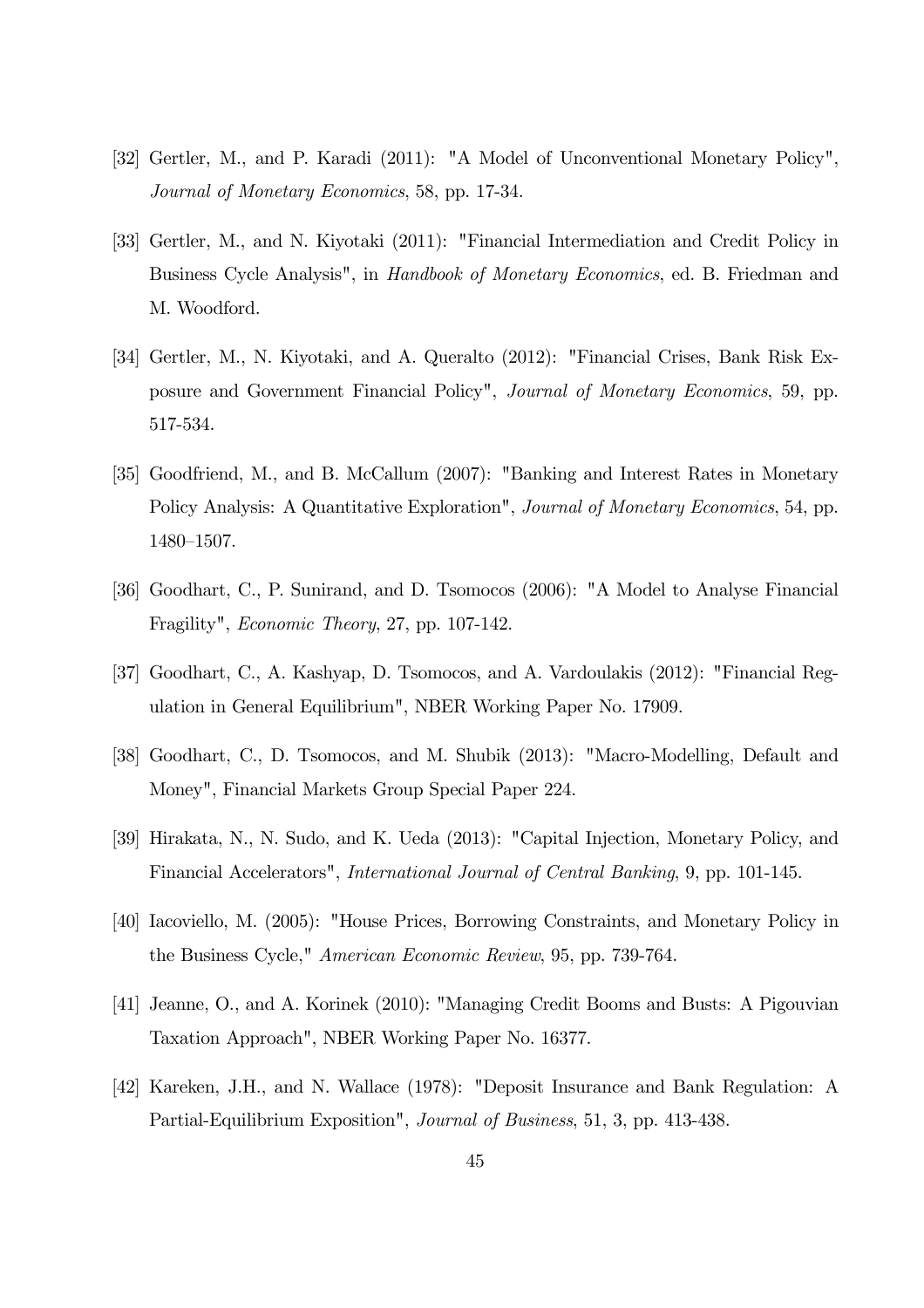- [43] Kiyotaki, N., and J. Moore (1997): "Credit Cycles", *Journal of Political Economy*, 105, 2, pp. 211-248.
- [44] Krasa, S., and A. Villamil (1992): "Monitoring the Monitor: An Incentive Structure for a Financial Intermediary", Journal of Economic Theory, 57, pp. 197-221.
- [45] Martinez-Miera, D., and J. Suarez (2012): "A Macroeconomic Model of Endogenous Systemic Risk Taking", CEPR Discussion Paper 9134.
- [46] Meh, C., and K. Moran (2010): "The Role of Bank Capital in the Propagation of Shocks", Journal of Economic Dynamics and Control, 34, pp. 555-576.
- [47] Miles, D., J. Yang, and G. Marcheggiano (2013): "Optimal Bank Capital", Economic Journal, 123, pp. 1-37.
- [48] Repullo, R., and J. Suarez (2013): "The Procyclical Effects of Bank Capital Regulation", Review of Financial Studies, 26, pp. 452-490.
- [49] Townsend, R. (1979): "Optimal Contracts and Competitive Markets with Costly State Verification", Journal of Economic Theory, 21, pp. 265-293.
- [50] Van den Heuvel, S. (2008): "The Welfare Costs of Bank Capital Requirements", Journal of Monetary Economics, 55, pp. 298—320.
- [51] Williamson, S. (1987): Costly Monitoring, Loan Contracts, and Equilibrium Credit Rationing", Quarterly Journal of Economics, 102, pp. 135-145.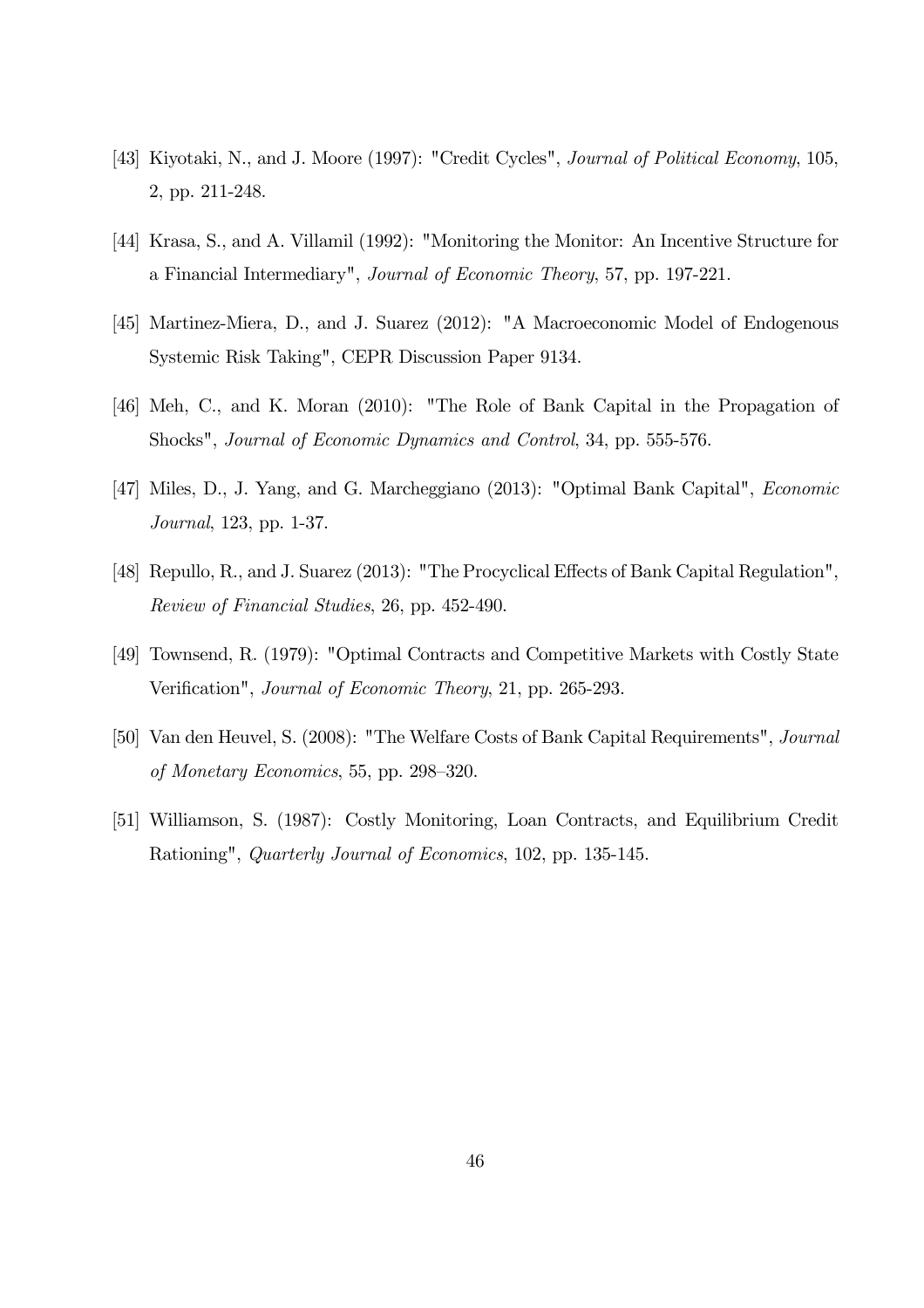

Figure 1. Steady state welfare depending on the capital requirement.

Note: Social Welfare gains are the weighted average of the steady-state gains (losses) experienced by the representative agent of each type of households (patient and impatient) measured in certainty-equivalent consumption terms. The weights are given by the consumption shares of each class of households under the initial reference policy  $(\phi^F=0.08, \phi^H=0.04)$ . Alternative policies involve the value of  $\phi^F$  described in the horizontal axes and  $\phi^H = \phi^F/2$ .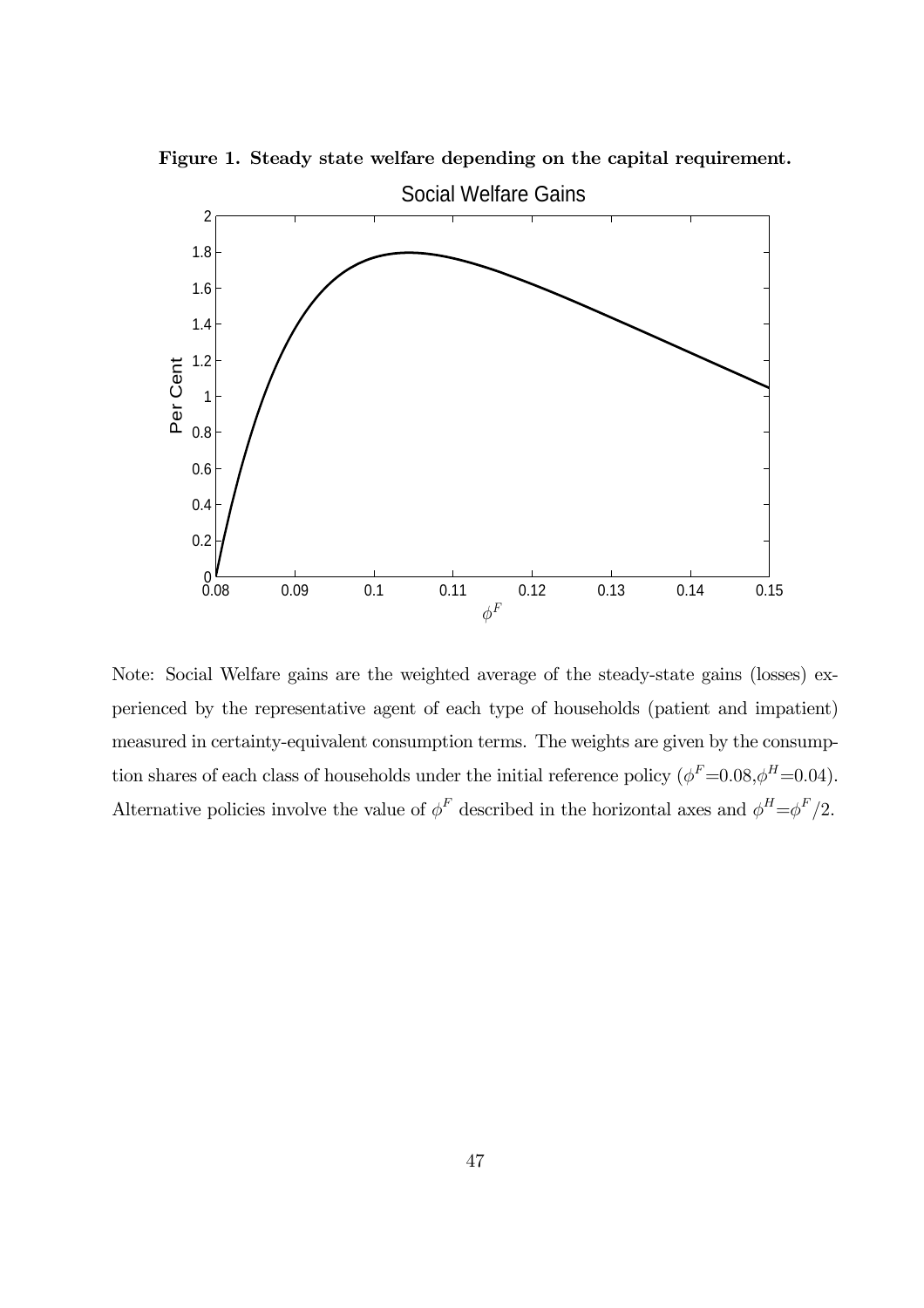

Figure 2a. Steady state values depending on the capital requirement (I).

Alternative policies involve the value of  $\phi^F$  described in the horizontal axes and  $\phi^H = \phi^F/2$ .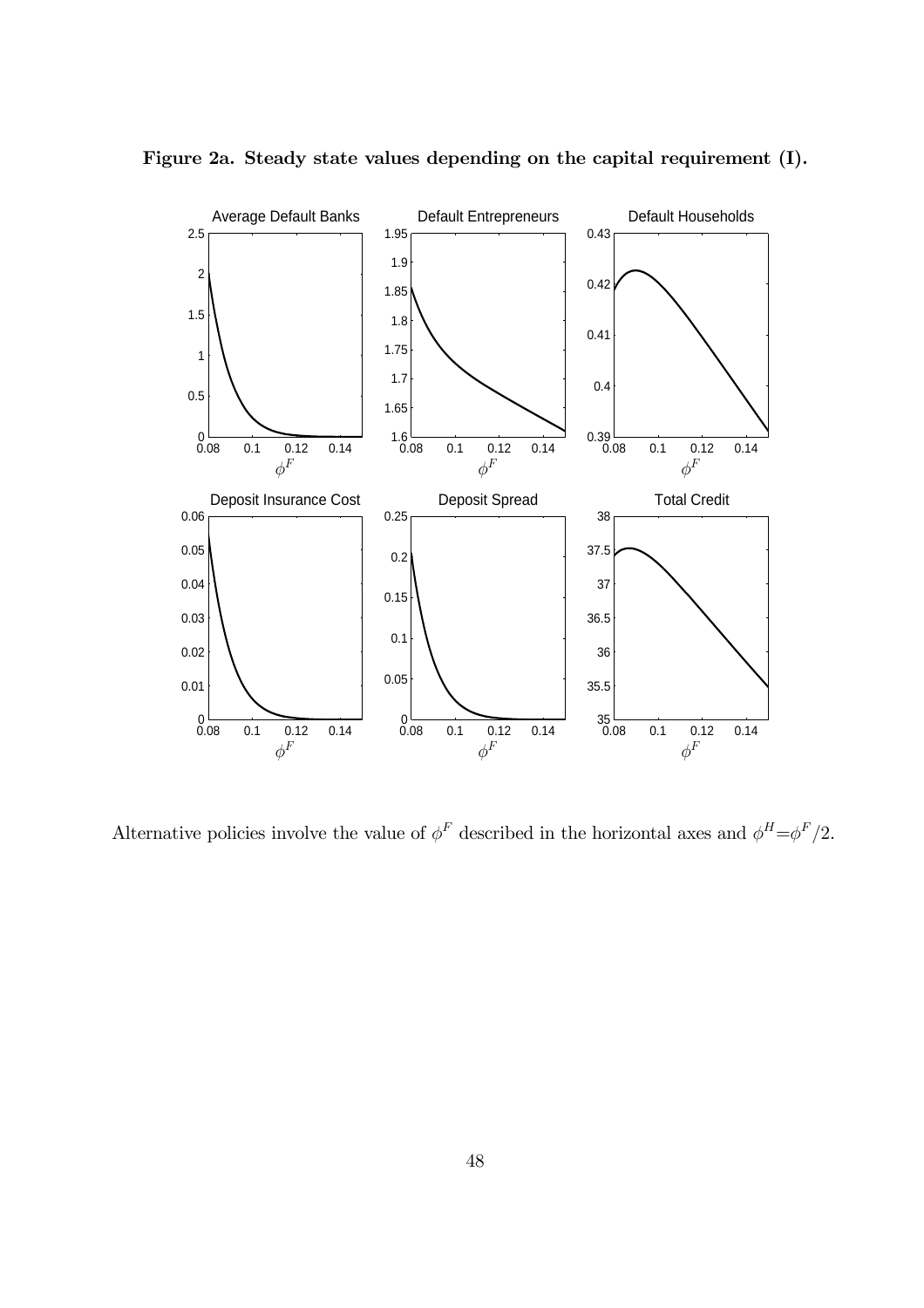

Figure 2b. Steady state values depending on the capital requirement (II).

Alternative policies involve the value of  $\phi^F$  described in the horizontal axes and  $\phi^H = \phi^F/2$ .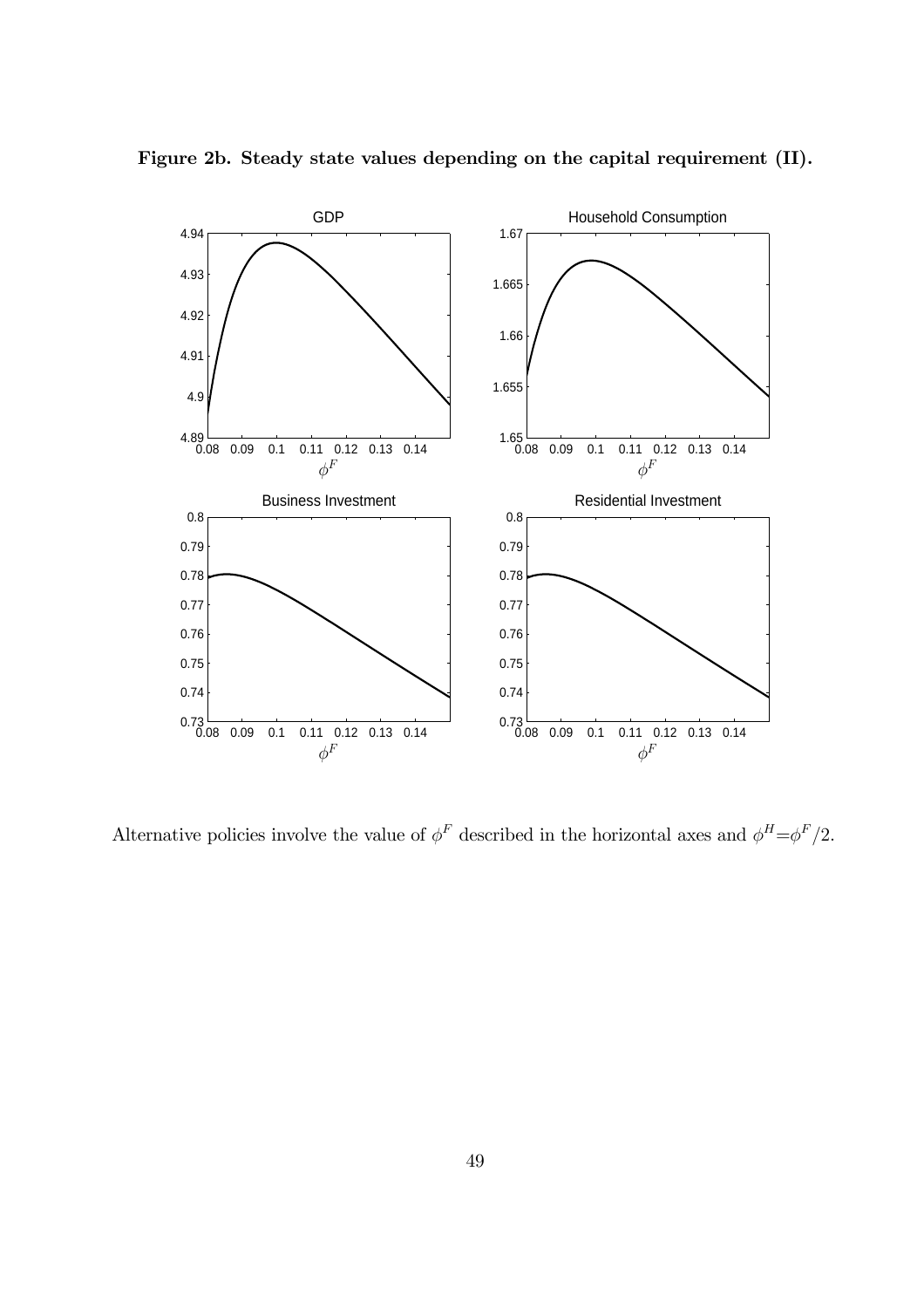

Figure 2c. Steady state values depending on the capital requirement (III).

Alternative policies involve the value of  $\phi^F$  described in the horizontal axes and  $\phi^H = \phi^F/2$ .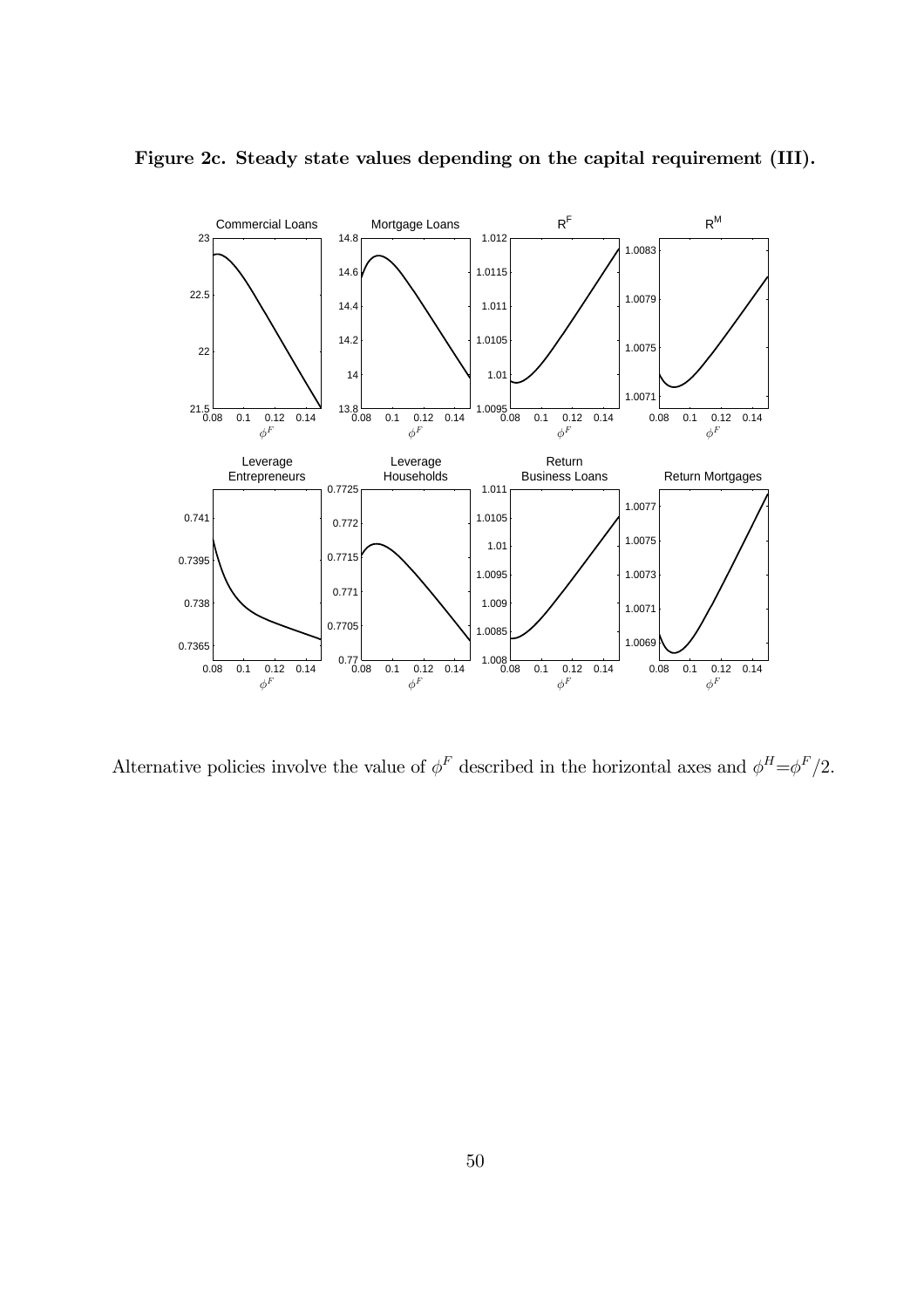Figure 3a. Impulse responses after a negative TFP shock (I): The effect on GDP under different assumptions on the bank capital requirement and bank



Note: "Benchmark" describes the economy with  $\phi^F=0.08$  and  $\phi^H=0.04$ . "High capital requirement" describes the economy with  $\phi^F=0.105$  and  $\phi^H=0.0525$ . "High financial distress" describes an economy with a variance of the idiosyncratic shock to banks' performance higher than in the baseline parametrization. "No bank default" describes an economy in which the variance of the idiosyncratic shock to bank performance is zero. GDP is defined as net of bankruptcy costs due to default. It is therefore a measure of "net output".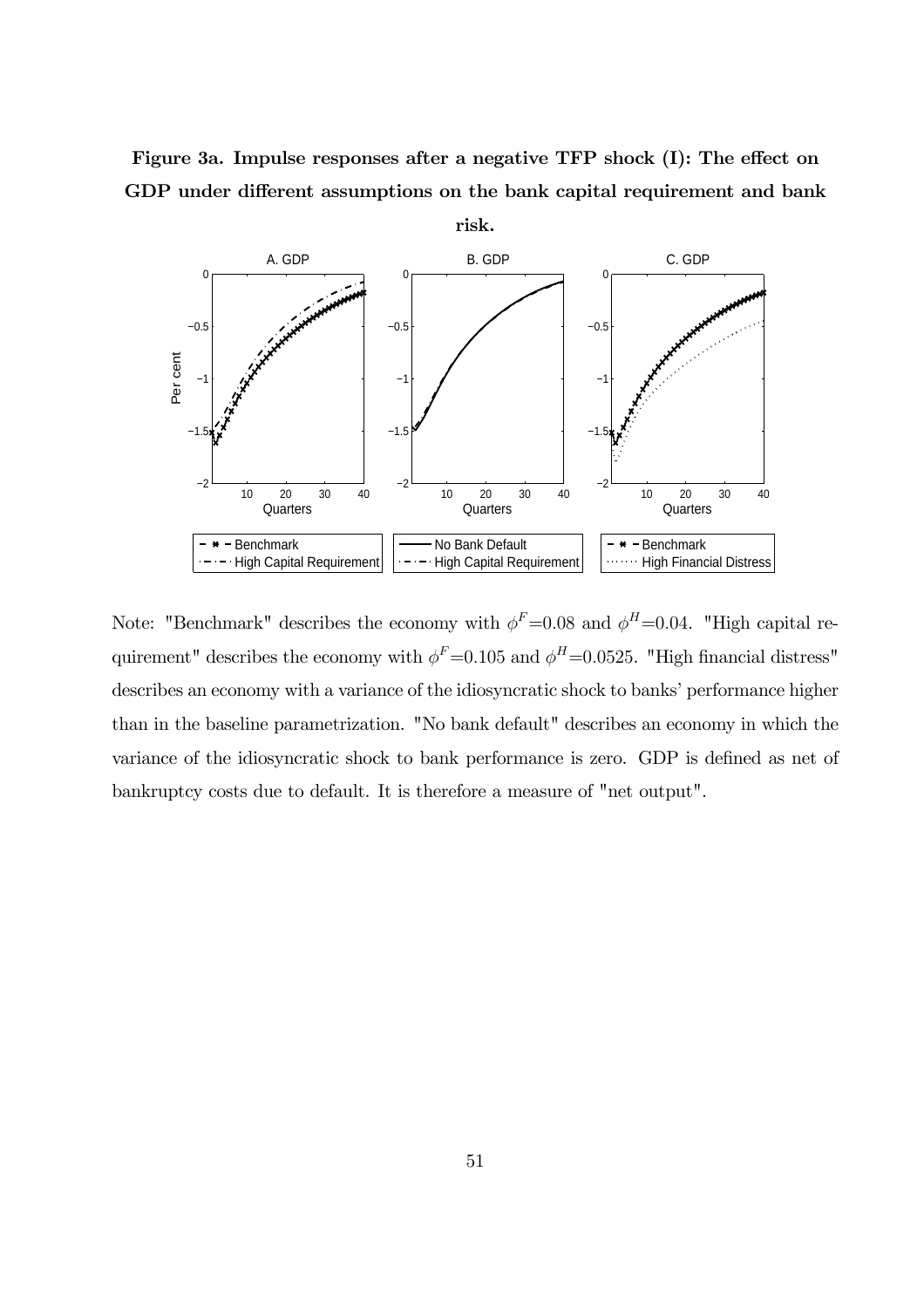

Figure 3b. Impulse responses after a negative TFP shock (II).

Note: "Benchmark" describes the economy with  $\phi^F=0.08$  and  $\phi^H=0.04$ . "High capital requirement" describes the economy with  $\phi^F$ =0.105 and  $\phi^H$ =0.0525. "High financial distress" describes an economy with a variance of the idiosyncratic shock to banks' performance higher than in the baseline parametrization. "No bank default" describes an economy in which the variance of the idiosyncratic shock to bank performance is zero. GDP is defined as net of bankruptcy costs due to default. It is therefore a measure of "net output".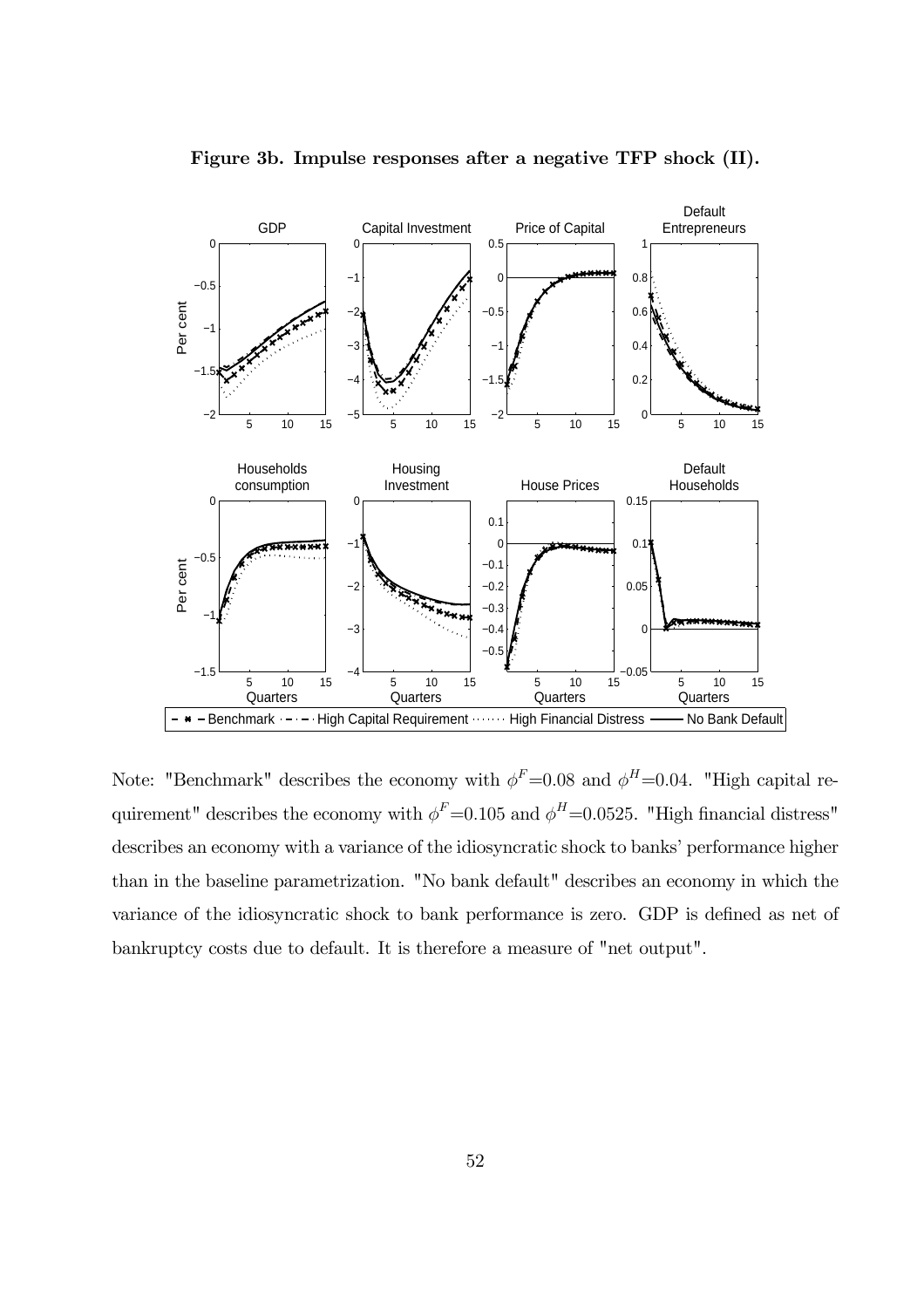

Figure 3c. Impulse responses after a negative TFP shock (III).

Note: "Benchmark" describes the economy with  $\phi^F=0.08$  and  $\phi^H=0.04$ . "High capital requirement" describes the economy with  $\phi^F=0.105$  and  $\phi^H=0.0525$ . "High financial distress" describes an economy with a variance of the idiosyncratic shock to banks' performance higher than in the baseline parametrization. "No bank default" describes an economy in which the variance of the idiosyncratic shock to bank performance is zero. GDP is defined as net of bankruptcy costs due to default. It is therefore a measure of "net output".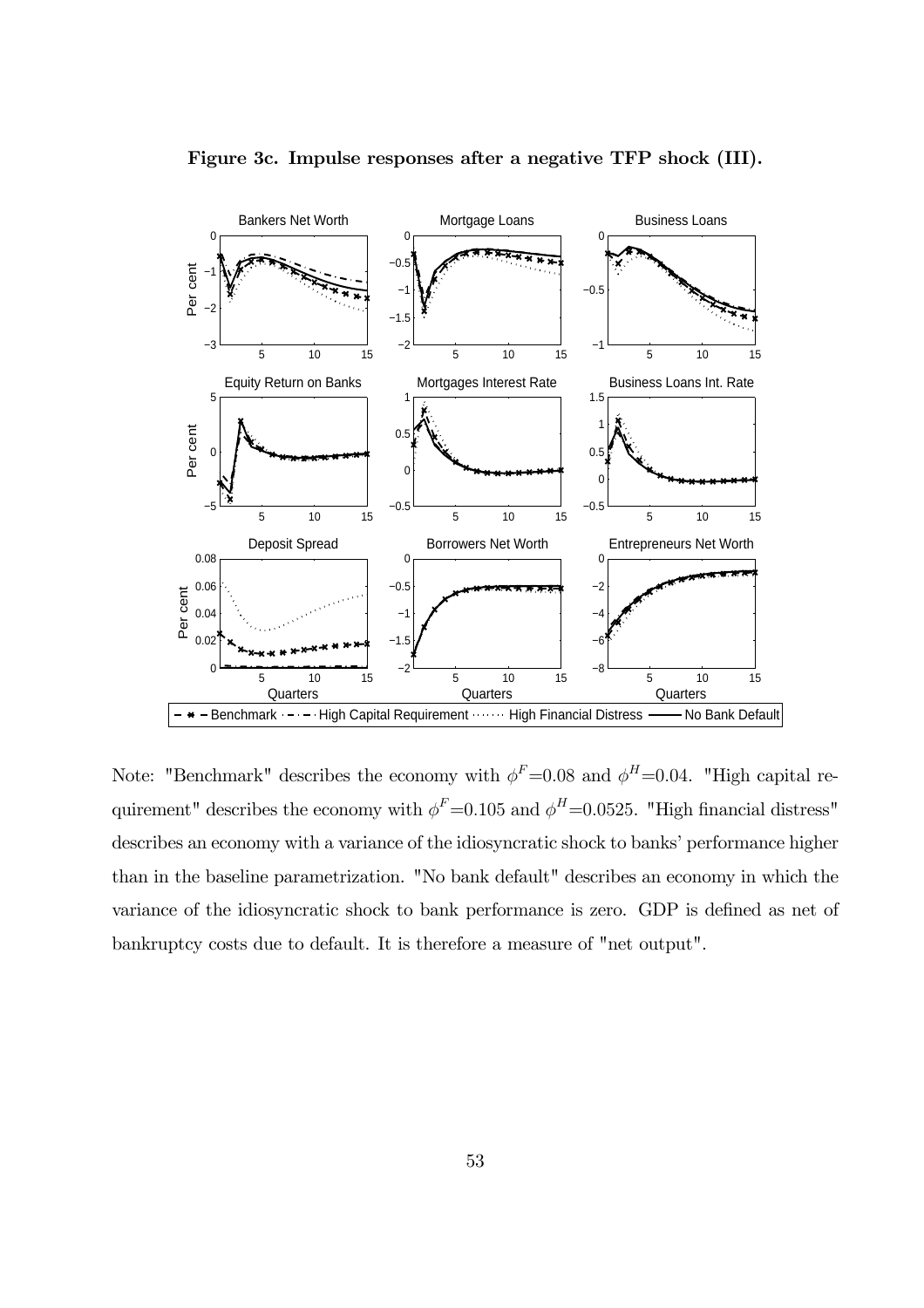

Figure 4a. Impulse responses after a shock to the housing and capital depreciation (I).

Note: "Benchmark" describes the economy with  $\phi^F=0.08$  and  $\phi^H=0.04$ . "High capital requirement" describes the economy with  $\phi^F=0.105$  and  $\phi^H=0.0525$ . "High financial distress" describes an economy with a variance of the idiosyncratic shock to banks' performance higher than in the baseline parametrization. "No bank default" describes an economy in which the variance of the idiosyncratic shock to bank performance is zero. GDP is defined as net of bankruptcy costs due to default. It is therefore a measure of "net output".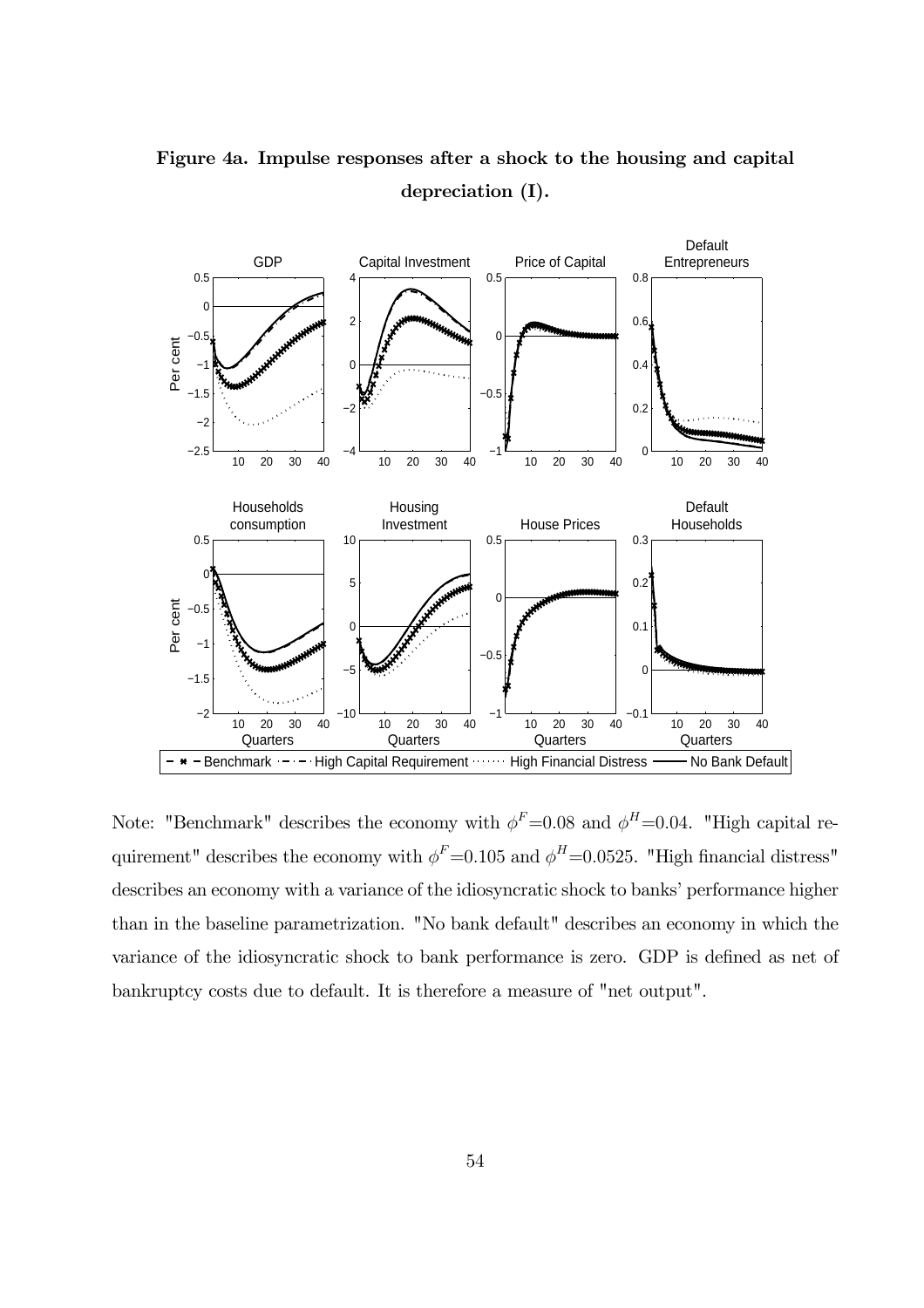

Figure 4b. Impulse responses after a shock to the housing and capital depreciation (II).

Note: "Benchmark" describes the economy with  $\phi^F=0.08$  and  $\phi^H=0.04$ . "High capital requirement" describes the economy with  $\phi^F=0.105$  and  $\phi^H=0.0525$ . "High financial distress" describes an economy with a variance of the idiosyncratic shock to banks' performance higher than in the baseline parametrization. "No bank default" describes an economy in which the variance of the idiosyncratic shock to bank performance is zero. GDP is defined as net of bankruptcy costs due to default. It is therefore a measure of "net output".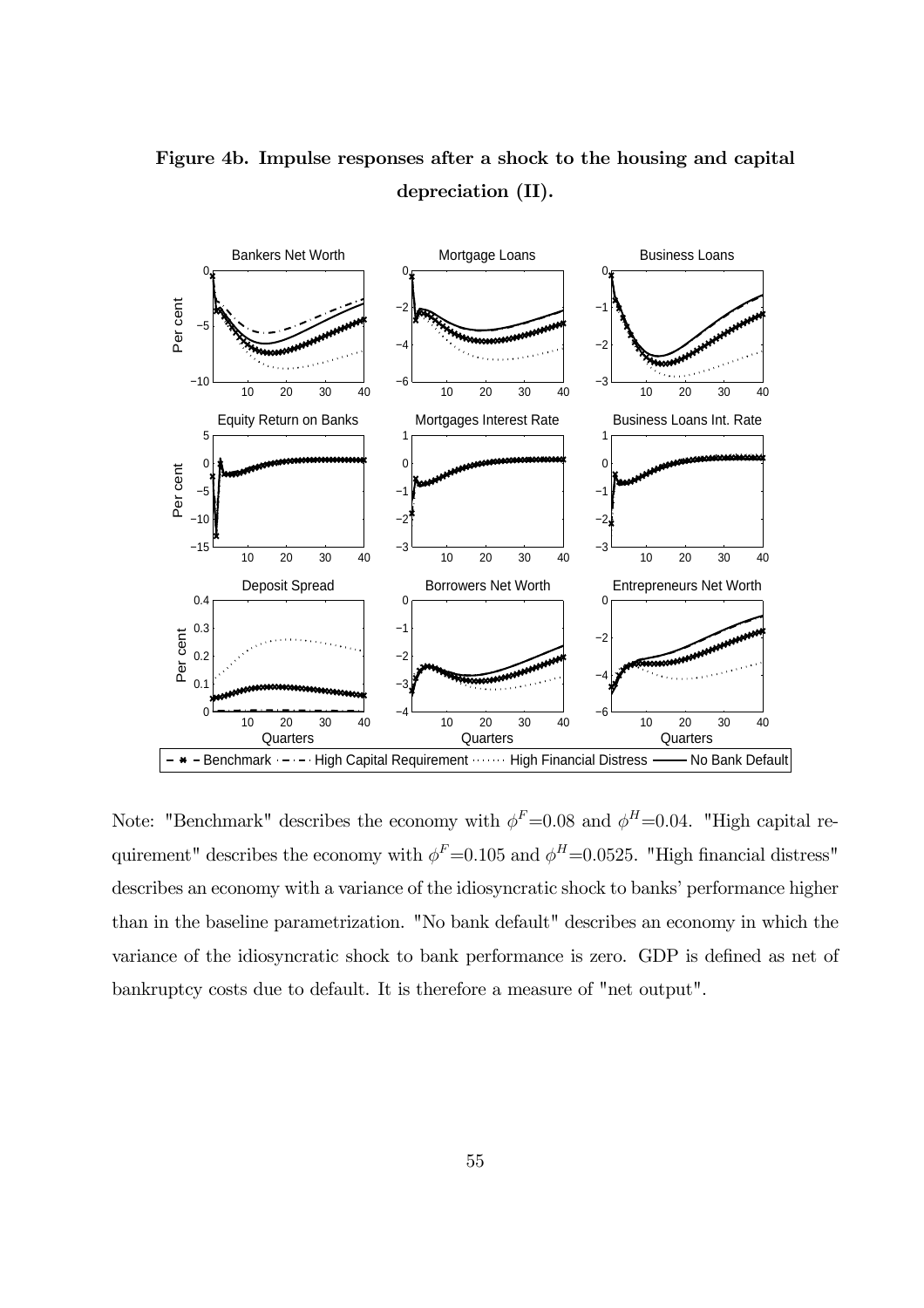

Figure 5a. Impulse responses after a shock to bank risk (I).

Note: "Benchmark" describes the economy with  $\phi^F=0.08$  and  $\phi^H=0.04$ . "High capital requirement" describes the economy with  $\phi^F=0.105$  and  $\phi^H=0.0525$ . "High financial distress" describes an economy with a variance of the idiosyncratic shock to banks' performance higher than in the baseline parametrization. "No bank default" describes an economy in which the variance of the idiosyncratic shock to bank performance is zero. GDP is defined as net of bankruptcy costs due to default. It is therefore a measure of "net output".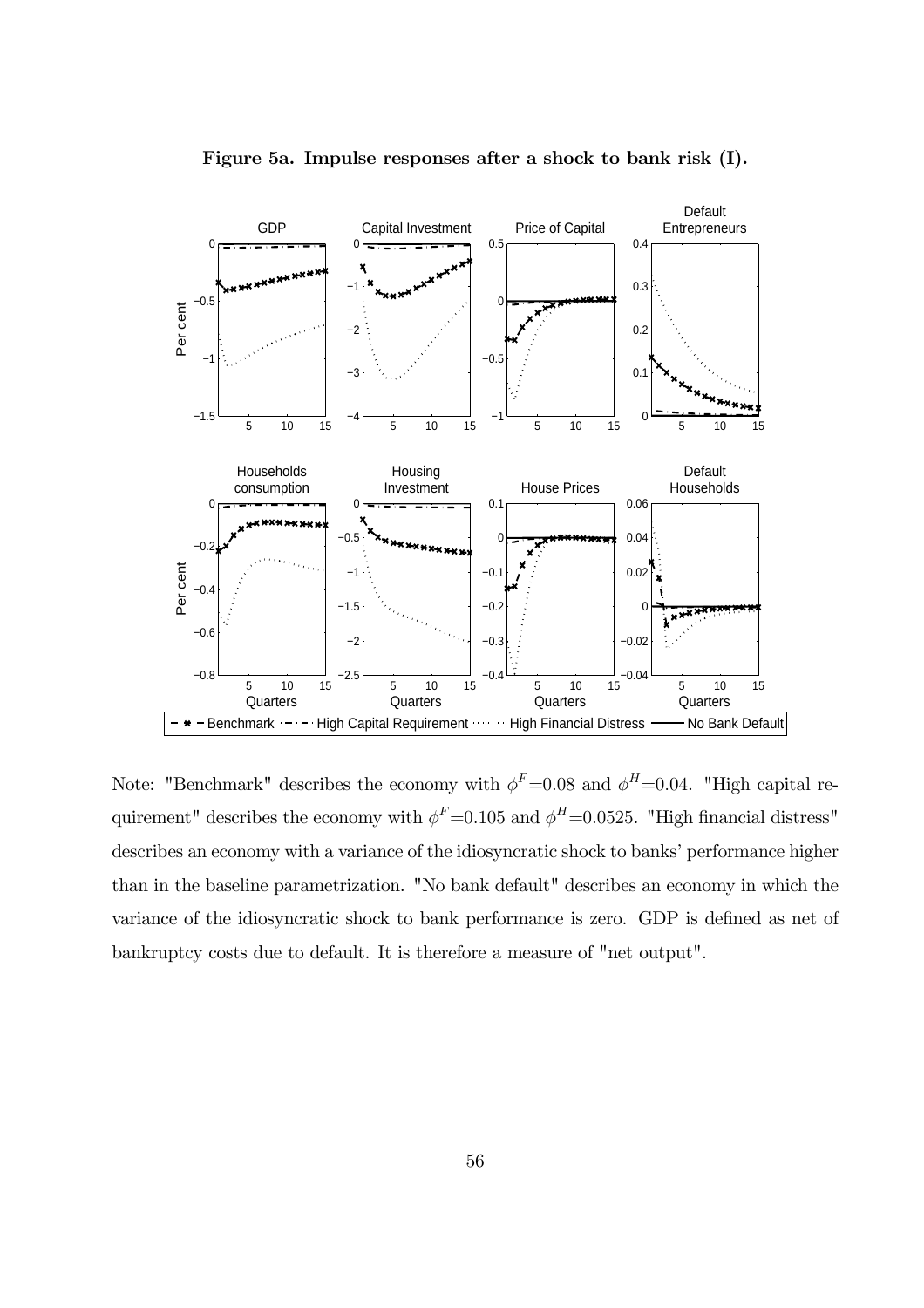

Figure 5b. Impulse responses after a shock to bank risk (II).

Note: "Benchmark" describes the economy with  $\phi^F=0.08$  and  $\phi^H=0.04$ . "High capital requirement" describes the economy with  $\phi^F$ =0.105 and  $\phi^H$ =0.0525. "High financial distress" describes an economy with a variance of the idiosyncratic shock to banks' performance higher than in the baseline parametrization. "No bank default" describes an economy in which the variance of the idiosyncratic shock to bank performance is zero. GDP is defined as net of bankruptcy costs due to default. It is therefore a measure of "net output".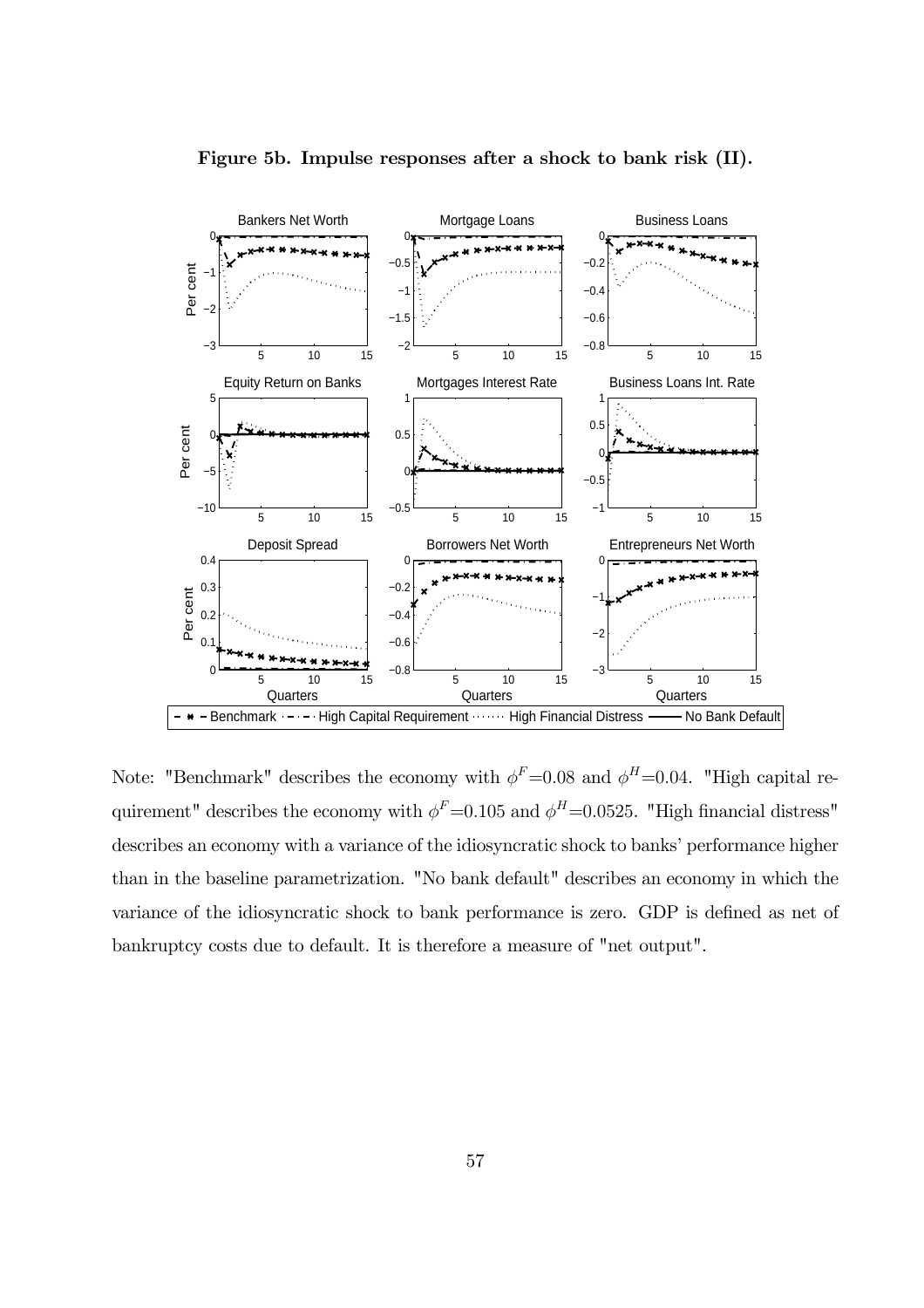

## Figure 6. Overview of key impulse responses after a shock to (i) productivity, (ii) depreciation and (iii) bank risk.

Note: A depreciation shock is a shock to the depreciation rates of capital and housing. A bank risk shock is an idiosyncratic shock to each bank's ability to extract payoffs from its loans. "Benchmark" describes the economy with  $\phi^F=0.08$  and  $\phi^H=0.04$ . "High capital requirement" describes the economy with  $\phi^F$ =0.105 and  $\phi^H$ =0.525. "High financial distress" describes an economy with a variance of the idiosyncratic shock to banks 'performance higher than in the baseline parametrization. "No bank default" describes an economy in which the variance of the idiosyncratic shock to bank performance is zero. GDP is defined as net of bankruptcy costs due to default. It is therefore a measure of "net output".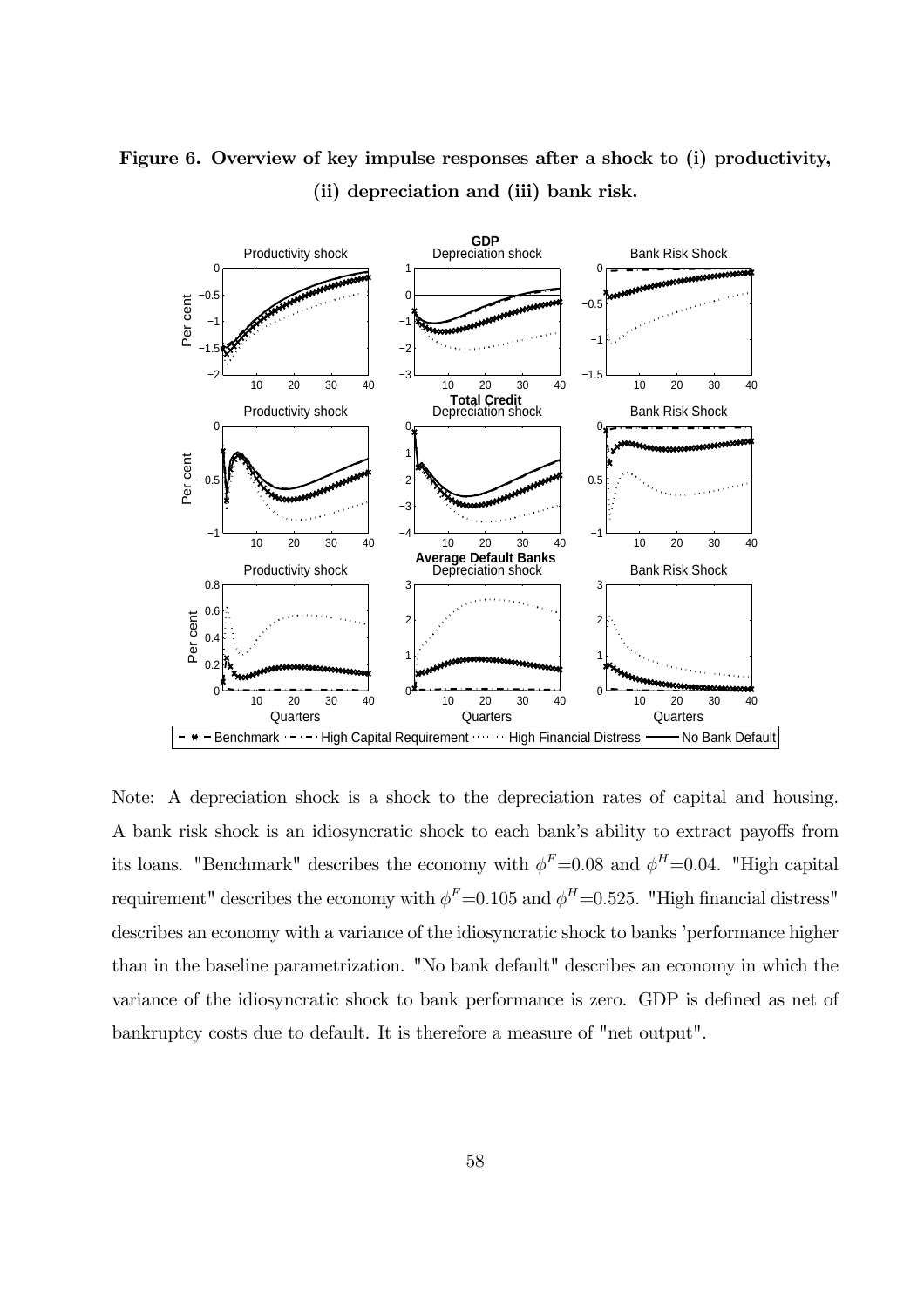

Figure 7a. Overview of key impulse responses after a shock to (i) productivity, (ii) depreciation and (iii) bank risk: Benchmark capital requirements.

Note: A depreciation shock is a shock to the depreciation rates of capital and housing. A bank risk shock is an idiosyncratic shock to each bank's ability to extract payoffs from its loans. "Benchmark" describes the economy with  $\phi^F$ =0.08 and  $\phi^H$ =0.04. "Benchmark + CCB(0.3)" describes an economy in which the capital requirement reacts to the percentage deviation of total loans (corporate and mortgage) from their steady state values, with coefficient of 0.3. GDP is defined as net of bankruptcy costs due to default. It is therefore a measure of "net output".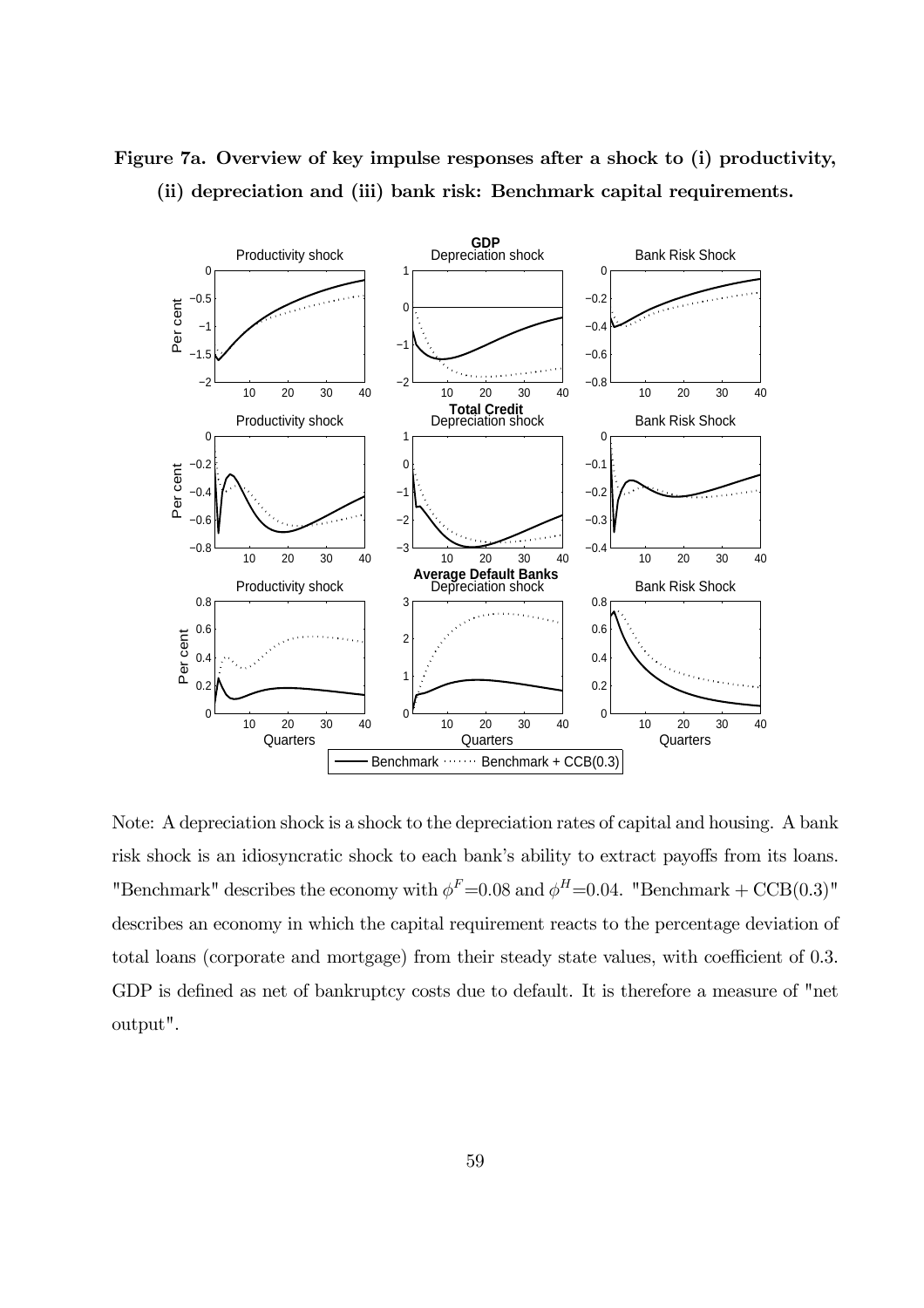

Figure 7b. Overview of key impulse responses after a shock to (i) productivity, (ii) depreciation and (iii) bank risk: High capital requirements.

Note: A depreciation shock is a shock to the depreciation rates of capital and housing. A bank risk shock is an idiosyncratic shock to each bank's ability to extract payoffs from its loans. "High capital requirement" describes the economy with  $\phi^F=0.105$  and  $\phi^H=0.0525$ . "High capital requirement  $+ \text{CCB}(0.3)$ " describes an economy in which the capital requirement reacts to the percentage deviation of total loans (corporate and mortgage) from their steady state values, with coefficient of 0.3. GDP is defined as net of bankruptcy costs due to default. It is therefore a measure of "net output".